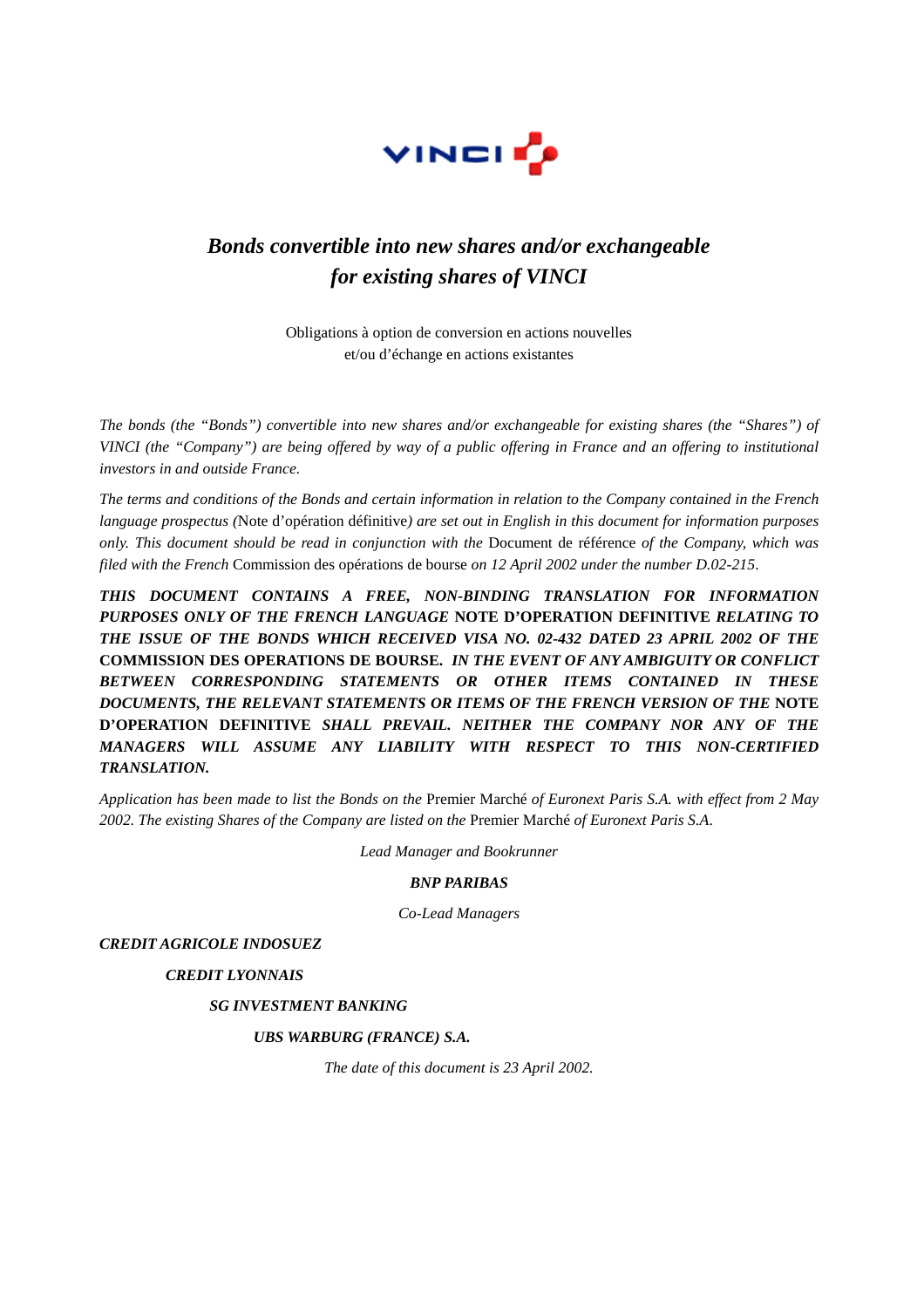*This document does not constitute an offer of, or an invitation to any person to subscribe for the Bonds. No action*  has been taken in any jurisdiction other than France that would permit a public offering of the Bonds, or the *circulation or distribution of this document or any other offering material, in any jurisdiction where action for that purpose is required.* 

*The distribution of this document and the offering of the Bonds in certain jurisdictions may be restricted by law. Persons into whose possession this document comes are required to inform themselves about, and to observe, any such restrictions.* 

*THIS DOCUMENT HAS NOT BEEN AND WILL NOT BE SUBMITTED TO THE CLEARANCE PROCEDURES OF THE* COMMISSION DES OPERATIONS DE BOURSE *AND ACCORDINGLY MAY NOT BE USED IN CONNECTION WITH ANY OFFER OR SALE OF THE BONDS TO THE PUBLIC IN FRANCE.* 

*The delivery of this document, or any sale made in connection with the offer of the Bonds, shall not imply that the information herein contained is correct at any time subsequent to the date hereof or that there has been no change in the affairs of the Company and its consolidated subsidiaries since the date of this document.* 

*The Bonds and the Shares to be issued upon conversion or delivered upon exchange of the Bonds have not been and will not be registered under the United States Securities Act of 1933, as amended (the "Securities Act") and may not be offered or sold in the United States. The Bonds are being offered and sold outside the United States in accordance with Regulation S of the Securities Act. Terms used in this paragraph have the meaning ascribed to such terms in Regulation S.* 

*No representation or warranty, express or implied, is made, and no responsibility is accepted by BNP Paribas as to the accuracy or completeness of the information set out in this document.* 

*The Offering is being conducted pursuant to the standards and requirements of French laws and regulations.* 

*No person has been authorised to give any information or to make any representation other than those contained in this document, and, if given or made, such information or representations must not be relied upon as having been authorised.*

*This communication is directed only to persons who (i) are outside the United Kingdom or (ii) fall within Article 19(5) of the Financial Services and Markets Act 2000 (Financial Promotion) Order 2001 (the "Order") or (iii) are persons falling within Article 49(2)(a) to (d) ("high net worth companies, unincorporated associations, etc.") of the Order (all such persons together being referred to as "relevant persons"). This communication must not be acted on or relied on by persons who are not relevant persons. Any investment or investment activity to which this communication relates is available only to relevant persons and will be engaged in only with relevant persons.*

*In connection with this issue, BNP Paribas, or any person acting on its behalf, acting on behalf of the Managers, may over-allot or effect transactions for a limited period with a view to supporting the market price of the Bonds at a level higher than that which might otherwise prevail. However, there is no obligation on BNP Paribas, or any person acting on its behalf, to carry out such activities. Such stabilisation, if commenced, may be discontinued at any time, and must be brought to an end after a limited period.*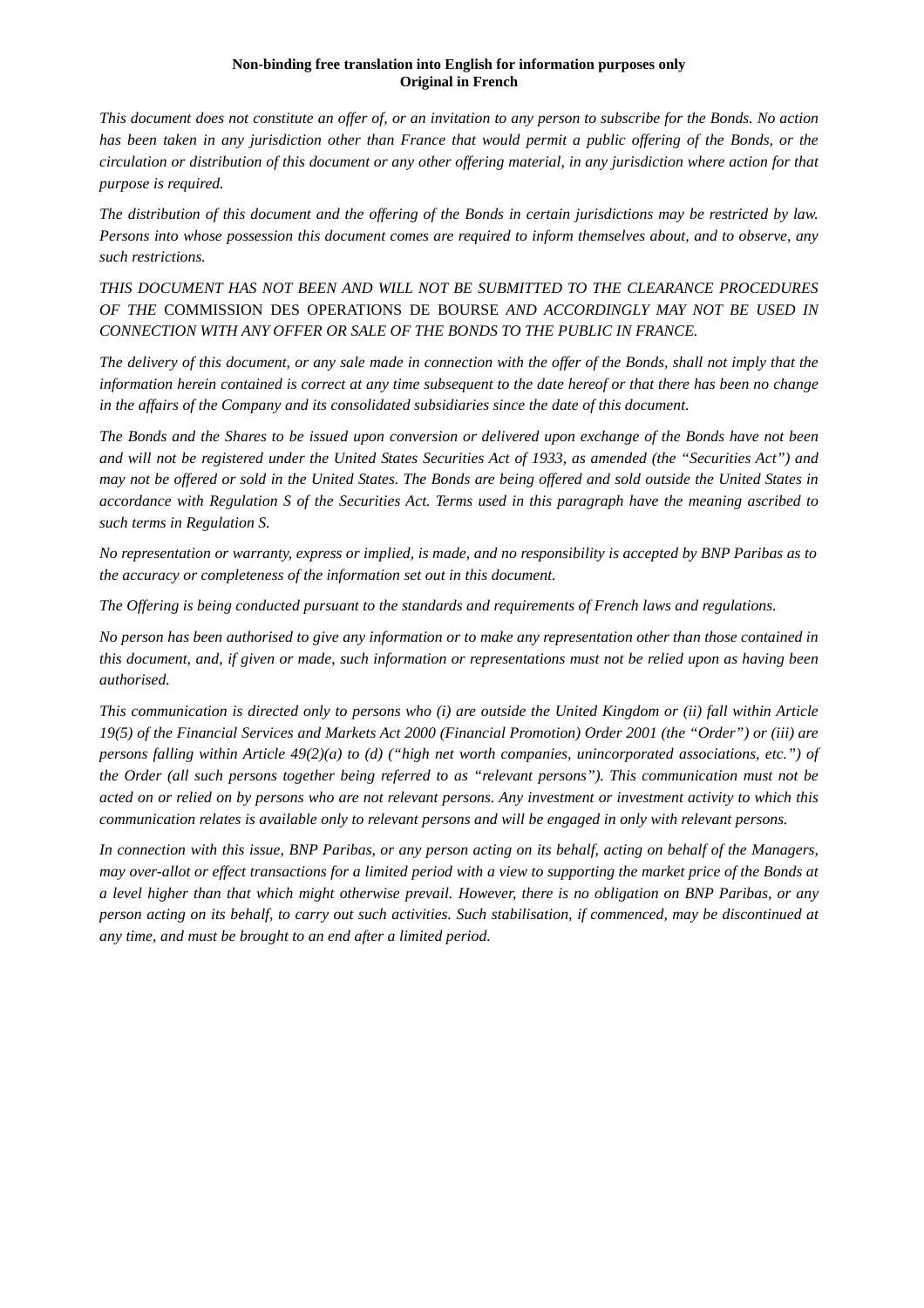

A French Limited Liability Company (*société anonyme*) with a Board of Directors, having a share capital of Euro 844,978,890 Registered office: 1, cours Ferdinand-de-Lesseps - 92851 Rueil-Malmaison

Registered with the Nanterre Registry of Companies and Commerce under number 552 037 806 RCS Nanterre

# **FINAL PROSPECTUS (***NOTE D'OPERATION DEFINITIVE***)**

MADE AVAILABLE TO THE PUBLIC IN RELATION TO THE ISSUE AND ADMISSION TO LISTING ON THE *PREMIER MARCHÉ* OF EURONEXT PARIS S.A. OF BONDS WITH AN AGGREGATE PRINCIPAL AMOUNT OF EURO 435,000,060, WHICH MAY BE INCREASED TO EURO 500,250,060 CONVERTIBLE INTO NEW SHARES AND/OR EXCHANGEABLE FOR EXISTING SHARES (THE "SHARES") (*OBLIGATIONS À OPTION DE CONVERSION EN ACTIONS NOUVELLES ET/OU D'ÉCHANGE EN ACTIONS EXISTANTES*) (THE "BONDS")

The legal notice will be published in *the Bulletin des Annonces légales obligatoires* on 26 April 2002



Visa of the *Commission des opérations de bourse* 

Pursuant to Articles L.412-1 and L.621-8 of the *Code monétaire et financier*, the *Commission des opérations de bourse* granted a visa  $N^{\circ}$  02-432 on 23 April 2002 to this final prospectus in accordance with its Regulation no. 98-01. This final prospectus has been prepared by the Company and renders the signatories liable for the contents thereof. The visa does not imply approval of the suitability of the transaction or authentication of the accounting and financial items included herein. It has been granted after review of the relevance and consistency of the information given in light of the transaction offered to investors.

#### **Warning**

The *Commission des opérations de bourse* draws the attention of the public to:

- − the specific characteristics of the financial instruments described in this prospectus. Although they are governed by Articles L.228-91 *et seq.* of the French Commercial Code (*Code de commerce*), the instruments do not conform to the characteristics of either convertible bonds or exchangeable bonds. In particular, in the event of early redemption or redemption at maturity, the holder shall be entitled to exercise its rights to receive Shares only during the period between the date of the notice announcing such redemption (which shall be published at the latest one month before such redemption date) and the 7th business day before the date set for such redemption.
- − the fact that holders can request early redemption in cash of all or part of the Bonds held by them on 2 May 2006**,**  2 May 2010 and 2 May 2014. Such a request shall be irrevocable. These three options, were they to be widely exercised, could significantly reduce the number of holders and the depth of the secondary market for the Bonds over the remaining maturity period.

This final prospectus consists of:

- the *Document de référence* of VINCI, which was filed with the *Commission des opérations de bourse* on 12 April 2002 under the number D.02-215;
- the *Note d'opération préliminaire*, which was registered with the *Commission des opérations de bourse* on 22 April 2002 under the number 02-426; and
- this *Note d'opération définitive*.

Copies of these documents are available free of charge at the offices of BNP Paribas, as well as at the Company's registered office, which is located at 1, cours Ferdinand-de-Lesseps - 92851 Rueil-Malmaison.

## **BNP PARIBAS**

Lead Manager and Bookrunner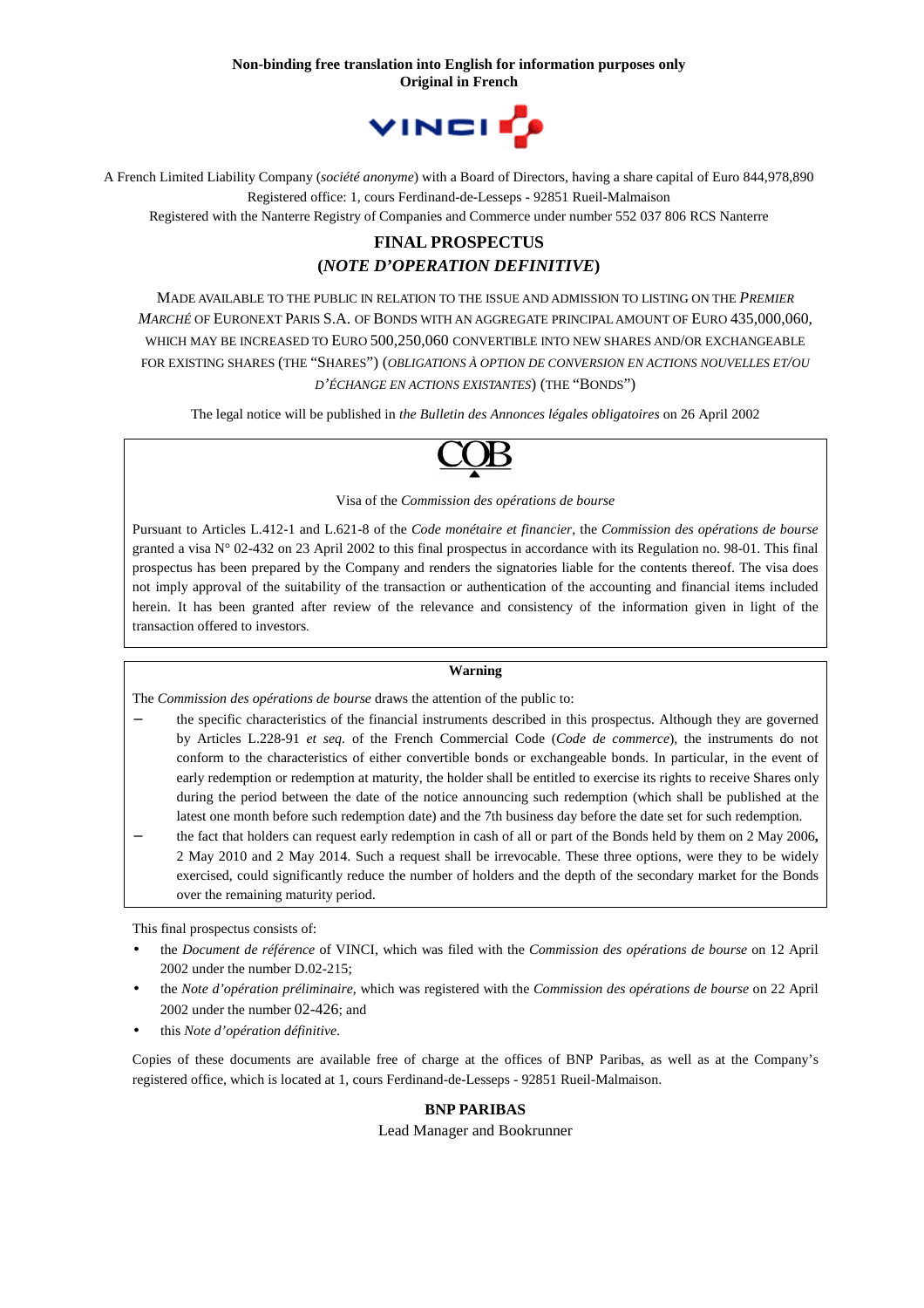# **TABLE OF CONTENTS**

|       |       | CHAPTER I PERSONS RESPONSIBLE FOR THE FINAL PROSPECTUS AND THE AUDIT OF THE                                                              |  |
|-------|-------|------------------------------------------------------------------------------------------------------------------------------------------|--|
| 1.1   |       |                                                                                                                                          |  |
| 1.2   |       | CERTIFICATE OF THE PERSON RESPONSIBLE FOR THE FINAL                                                                                      |  |
| 1.3   |       | PERSONS RESPONSIBLE FOR THE AUDIT OF THE ACCOUNTS 10                                                                                     |  |
| 1.3.1 |       |                                                                                                                                          |  |
| 1.3.2 |       |                                                                                                                                          |  |
| 1.4   |       | CERTIFICATE (AVIS) OF THE STATUTORY AUDITORS ON THE NOTE                                                                                 |  |
| 1.5   |       | PERSONS RESPONSIBLE FOR THE FINANCIAL INFORMATION  12                                                                                    |  |
|       |       | CHAPTER II ISSUE AND ADMISSION TO THE PREMIER MARCHÉ OF BONDS CONVERTIBLE<br>INTO NEW SHARES AND/OR EXCHANGEABLE FOR EXISTING SHARES  13 |  |
| 2.1   |       |                                                                                                                                          |  |
|       | 2.1.1 |                                                                                                                                          |  |
| 2.2   |       |                                                                                                                                          |  |
|       | 2.2.1 | Number and principal amount of the Bonds issued, proceeds of the issue 14                                                                |  |
|       | 2.2.2 |                                                                                                                                          |  |
|       | 2.2.3 |                                                                                                                                          |  |
|       | 2.2.4 | Preferential subscription rights, priority subscription period 16                                                                        |  |
|       | 2.2.5 |                                                                                                                                          |  |
|       | 2.2.6 |                                                                                                                                          |  |
| 2.3   |       |                                                                                                                                          |  |
|       | 2.3.1 |                                                                                                                                          |  |
|       | 2.3.2 |                                                                                                                                          |  |
|       | 2.3.3 |                                                                                                                                          |  |
|       | 2.3.4 |                                                                                                                                          |  |
|       | 2.3.5 |                                                                                                                                          |  |
|       | 2.3.6 |                                                                                                                                          |  |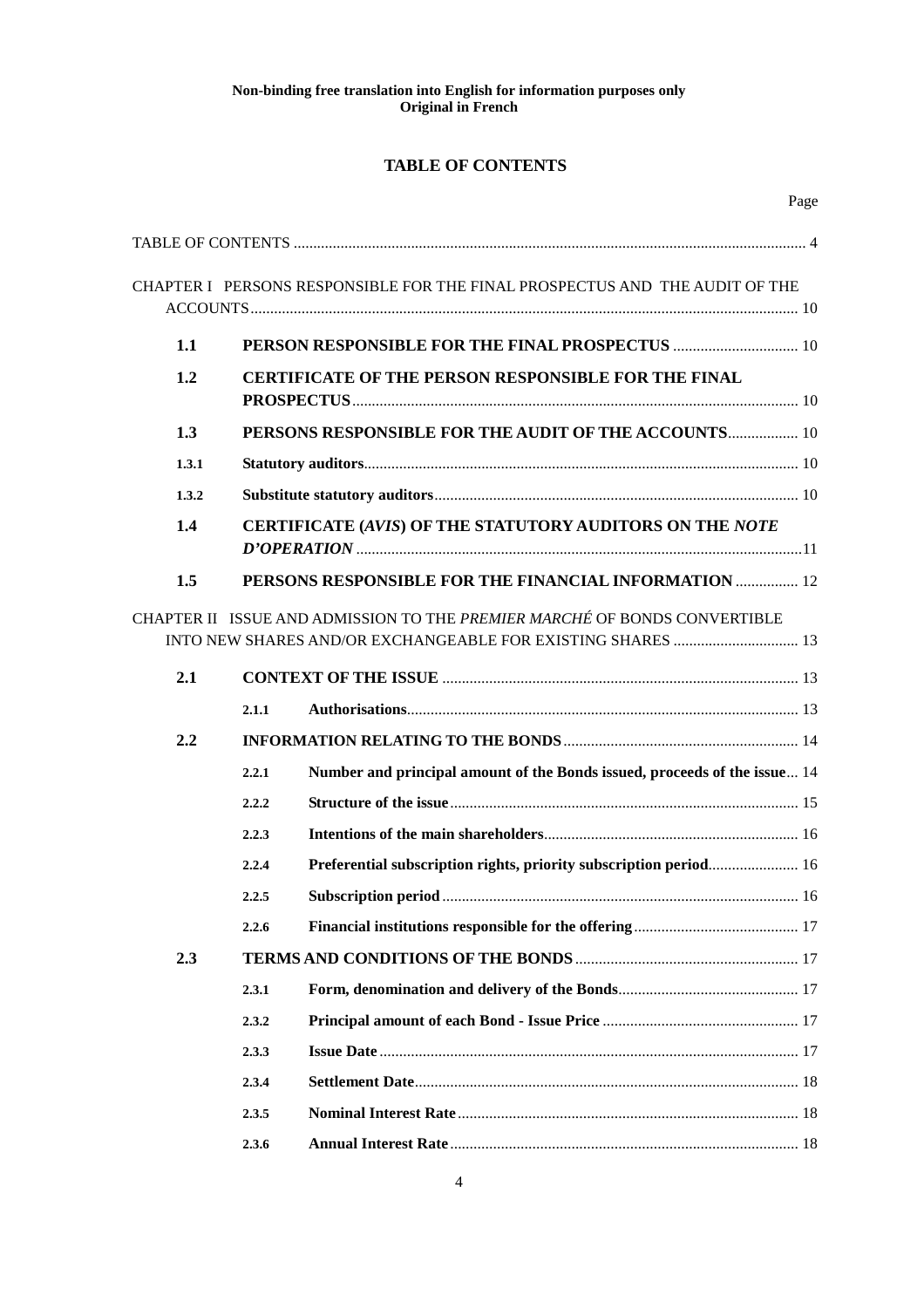|         | 2.3.7  |                                                                              |  |
|---------|--------|------------------------------------------------------------------------------|--|
|         | 2.3.8  |                                                                              |  |
|         | 2.3.9  |                                                                              |  |
|         | 2.3.10 |                                                                              |  |
|         | 2.3.11 |                                                                              |  |
|         | 2.3.12 |                                                                              |  |
|         | 2.3.13 |                                                                              |  |
|         | 2.3.14 |                                                                              |  |
|         | 2.3.15 |                                                                              |  |
|         | 2.3.16 |                                                                              |  |
|         | 2.3.17 |                                                                              |  |
| 2.4     |        |                                                                              |  |
|         | 2.4.1  |                                                                              |  |
|         | 2.4.2  |                                                                              |  |
|         | 2.4.3  |                                                                              |  |
| $2.5\,$ |        |                                                                              |  |
|         | 2.5.1  |                                                                              |  |
|         | 2.5.2  |                                                                              |  |
|         | 2.5.3  |                                                                              |  |
| 2.6     |        | <b>CONVERSION AND/OR EXCHANGE OF BONDS INTO SHARES 27</b>                    |  |
|         | 2.6.1  |                                                                              |  |
|         | 2.6.2  |                                                                              |  |
|         | 263    |                                                                              |  |
|         | 2.6.4  |                                                                              |  |
|         | 2.6.5  | Rights of Bondholders to interest on the Bonds and to dividends on delivered |  |
|         | 2.6.6  |                                                                              |  |
|         | 2.6.7  |                                                                              |  |
|         | 2.6.8  |                                                                              |  |
|         | 2.6.9  |                                                                              |  |
|         | 2.6.10 | Impact of conversion and/or exchange on existing shareholders  34            |  |
| $2.7\,$ |        | <b>SHARES DELIVERED UPON EXERCISE, CONVERSION OR EXCHANGE</b>                |  |
|         |        |                                                                              |  |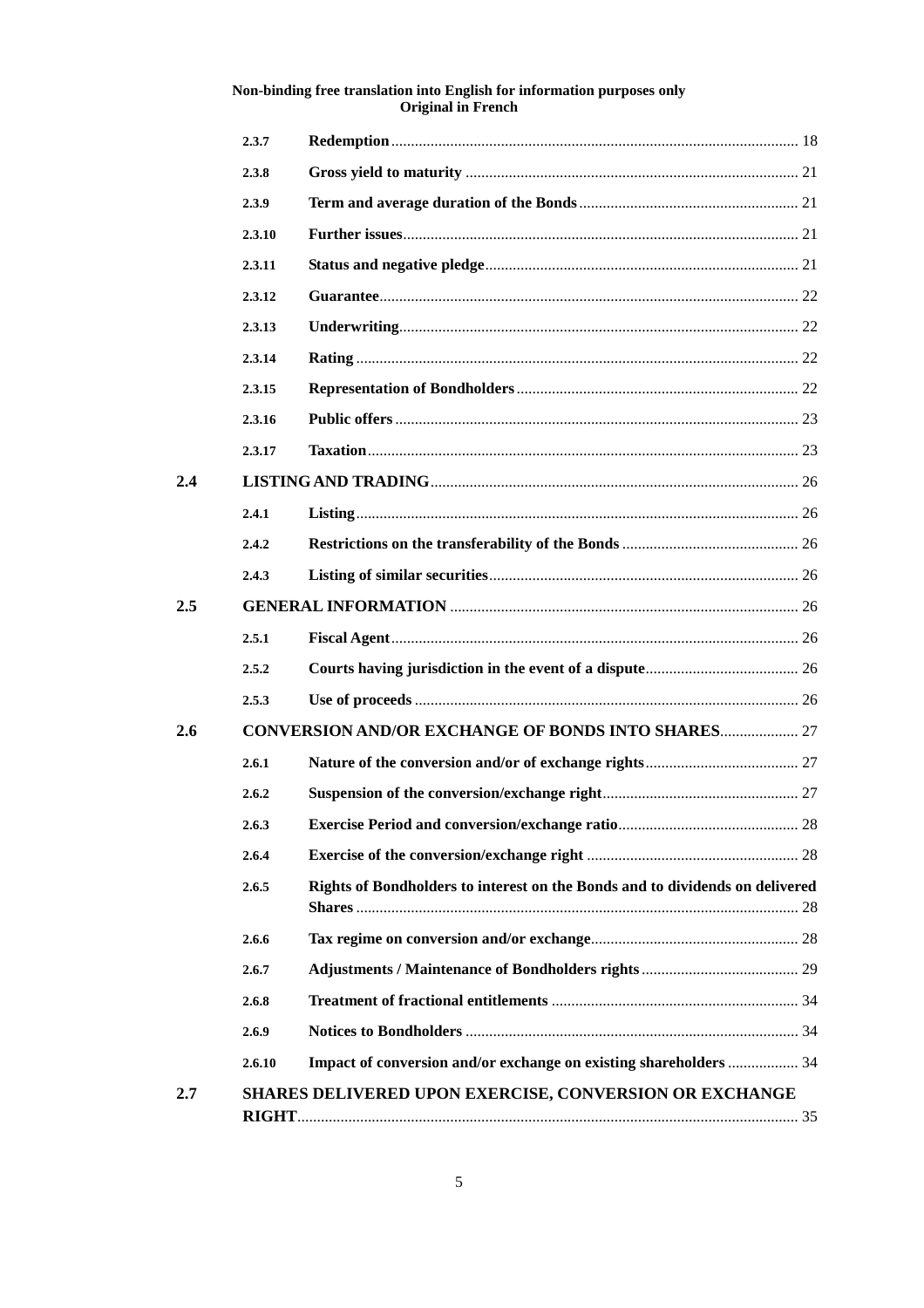| 2.7.1 |                                                                          |  |
|-------|--------------------------------------------------------------------------|--|
| 2.7.2 |                                                                          |  |
| 2.7.3 |                                                                          |  |
| 2.7.4 |                                                                          |  |
| 2.7.5 |                                                                          |  |
|       | CHAPTER III GENERAL INFORMATION ON THE COMPANY AND ITS SHARE CAPITAL  41 |  |
|       |                                                                          |  |
|       |                                                                          |  |
|       | CHAPTER VI BOARD OF DIRECTORS, MANAGEMENT AND SUPERVISION  44            |  |
|       | CHAPTER VII GENERAL INFORMATION REGARDING THE COMPANY'S RECENT           |  |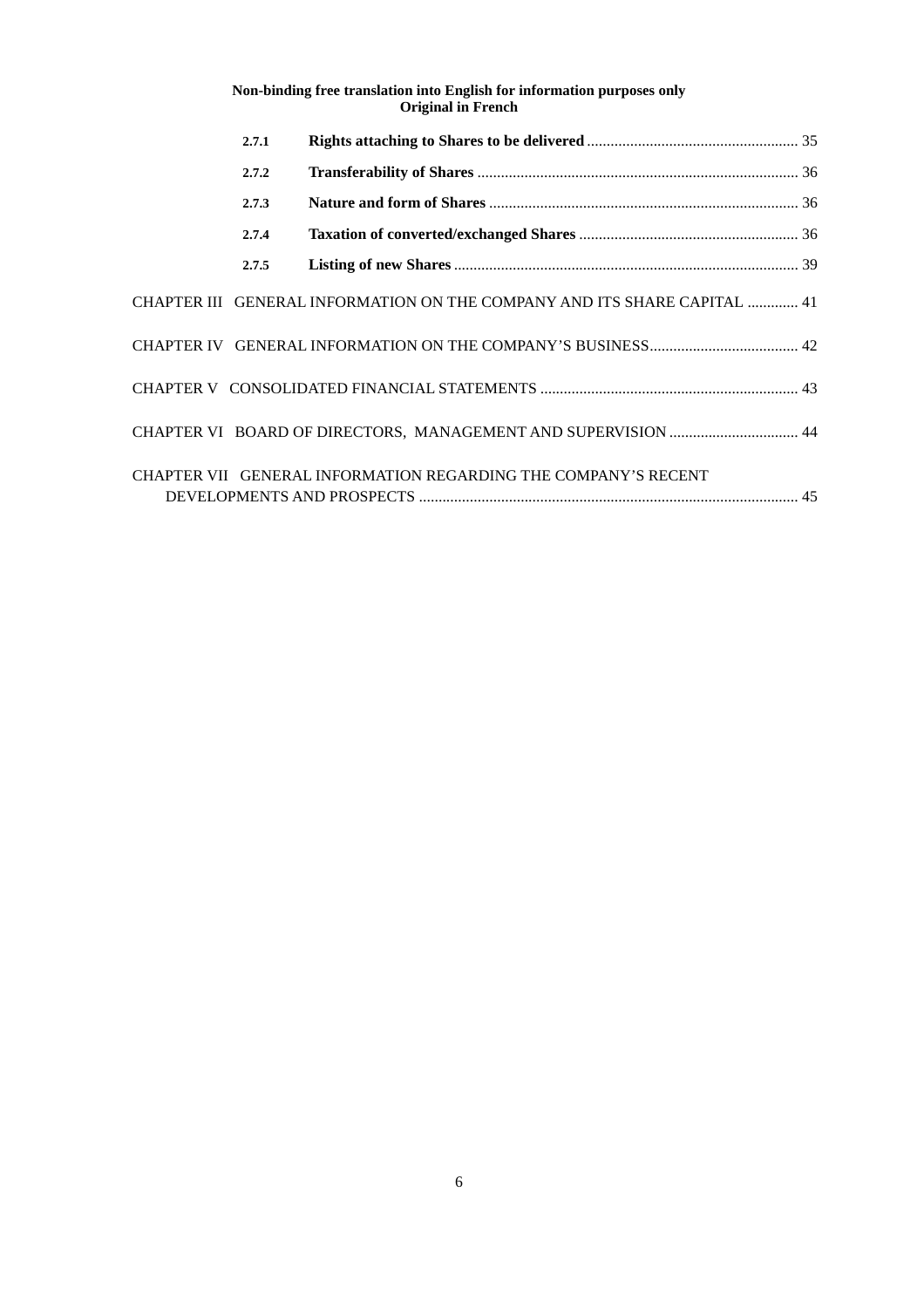# **SUMMARY TERMS AND CONDITIONS OF THE BONDS CONVERTIBLE INTO NEW SHARES AND/OR EXCHANGEABLE FOR EXISTING SHARES**

## **PRINCIPAL AMOUNT OF THE ISSUE AND NUMBER OF BONDS ISSUED**

The issue will consist of an initial principal amount of Euro 435,000,060, divided into 4,833,334 Bonds. In order to cover any over-allotments, VINCI ("VINCI" or the "Company") has granted to the Lead Manager and Bookrunner, on behalf of the Managers, an over-allotment option of up to 15 per cent. of the total principal amount of the issue. This over-allotment option will be exercisable once only on or before 26 April 2002. If the over-allotment option is exercised in full, the principal amount of this issue will be equal to Euro 500,250,060, divided into 5,558,334 Bonds.

## **PRINCIPAL AMOUNT OF EACH BOND**

The principal amount of each Bond is Euro 90, representing a premium of 25 per cent. above the VINCI Share reference price.

# **PROCEEDS**

The gross proceeds of the issue will amount to Euro 435,000,060 and may be increased to Euro 500,250,060 in the event that the over-allotment option is exercised.

# **ISSUE PRICE**

The issue price is par and is payable in full on the Settlement Date (as defined below).

## **ISSUE AND SETTLEMENT DATE**

2 May 2002 (the "Settlement Date").

# **DURATION OF THE BONDS**

15 years and 244 days from the Settlement Date.

# **ANNUAL INTEREST**

The Bonds will bear interest at a rate of 2 per cent. per annum, i.e. Euro 1.80 per Bond, payable annually in arrear on 1 January of each year (or the following business day). For the period from the Settlement Date of the Bonds to 31 December 2002, an interest amount of Euro 1.20 per Bond will be payable on 1 January 2003 (or the following business day).

## **GROSS YIELD TO MATURITY**

3.875 per cent. at the Settlement Date (in the absence of conversion into or exchange for Shares and redemption prior to maturity).

# **REDEMPTION AT MATURITY**

Redemption in full on 1 January 2018 at a principal amount of Euro 125.46 per Bond, equal to 139.40 per cent. of the principal amount of each Bond.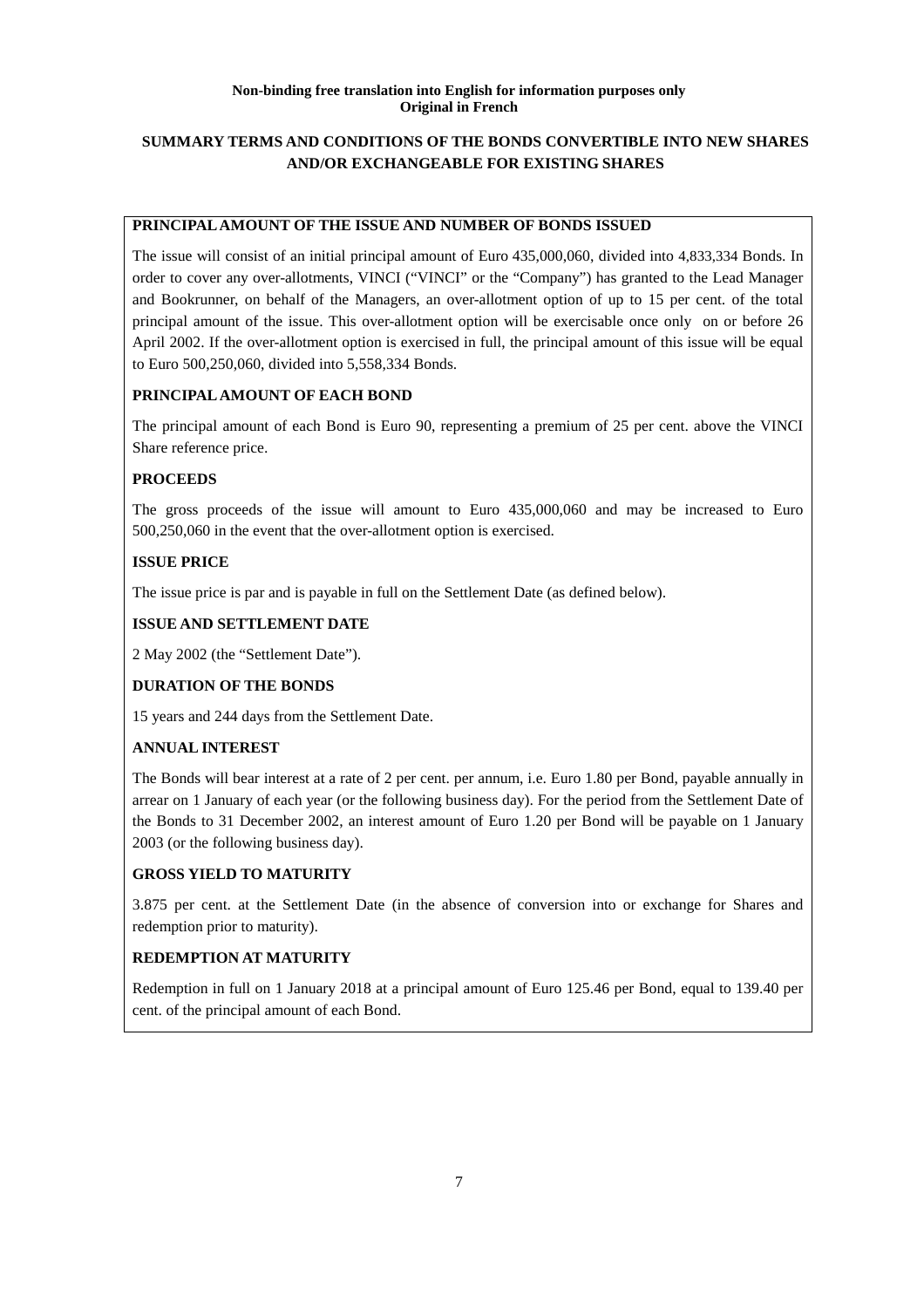# **EARLY REDEMPTION AT THE OPTION OF THE COMPANY**

Possible:

- at the option of the Company, at any time, by means of repurchases on or off-market or by means of public offers;
- at the option of the Company at any time from 1 January 2006 until the seventh business day preceding the redemption date, at an early redemption price (the "Early Redemption Price") which will ensure that the initial Bondholder receives a gross yield to maturity equivalent to that which would have been received in the event of redemption at maturity, if the product of (i) the applicable conversion/exchange ratio and (ii) the arithmetic average of the closing prices of VINCI Shares on the *Premier Marché* of Euronext Paris S.A. calculated over a period of 20 consecutive stock exchange trading days during which the Shares are quoted, as selected by VINCI from among the 40 consecutive stock exchange trading days during which the Shares are quoted preceding the date of publication of the notice announcing such early redemption, exceeds 125 per cent. of such Early Redemption Price;
- at the option of the Company at any time at the Early Redemption Price (as defined above), if less than 10 per cent. of the Bonds issued remain outstanding.

# **EARLY REDEMPTION AT THE OPTION OF THE BONDHOLDERS**

Each bondholder (a "Bondholder") may request that all or part of its Bonds be redeemed at the Early Redemption Price calculated as at the applicable Early Redemption Date (as defined below) on 2 May 2006, 2 May 2010 and 2 May 2014 (or the following business day) (the "Early Redemption Date").

## **EARLY REDEMPTION IN THE EVENT OF DEFAULT**

The Bonds will be redeemable in accordance with the terms of paragraph 2.3.7.7 ("Early redemption of the Bonds in the event of default") in the event of a default by the Company or any of its Principal Subsidiaries as defined in paragraph 2.3.7.7.

# **CONVERSION AND/OR EXCHANGE OF THE BONDS FOR SHARES**

The Bondholders may request the conversion and/or exchange of the Bonds for Shares at any time from the Settlement Date until the seventh business day preceding the redemption date, at a ratio of one Share per Bond, subject to the adjustments provided for in paragraph 2.6.7.

## **PREFERENTIAL SUBSCRIPTION RIGHTS AND PRIORITY SUBSCRIPTION PERIOD**

The Company's shareholders have waived their preferential subscription rights. No priority subscription period is applicable.

The Company may at its discretion deliver new Shares to be issued and/or existing Shares.

# **SUBSCRIPTION PERIOD**

The placement of the Bonds with institutional investors took place on 22 April 2002. Subscription will be open to individuals in France from 24 April 2002 to 26 April 2002 inclusive.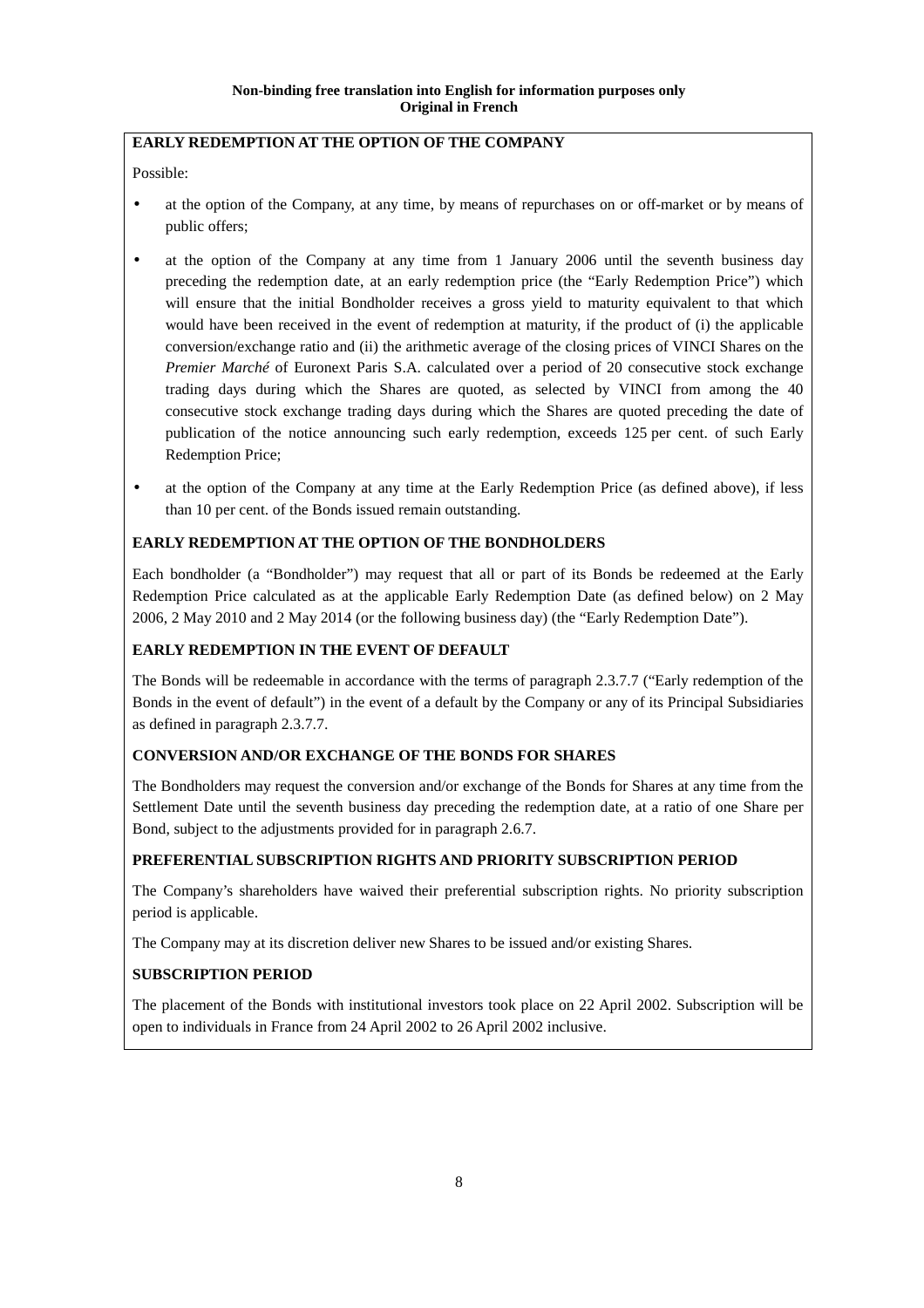# **RIGHTS ATTACHED TO NEW SHARES ISSUED FOLLOWING CONVERSION**

New Shares to be issued following conversion of the Bonds shall carry full rights from the first day of the financial year in which the Bonds are so converted (including all dividends payable in respect of the financial year in which the conversion occurs and in respect of subsequent years).

# **RIGHTS ATTACHED TO EXISTING SHARES DELIVERED AFTER EXCHANGE**

Existing Shares delivered on exchange of the Bonds shall carry full rights from the date of delivery (including all dividends payable following delivery of such Shares).

## **RATING OF THE BONDS**

The Bonds have not been rated.

## **CLOSING PRICE OF THE SHARES**

Reference price of the Shares : Euro 72 per Share.

## **APPLICABLE LAW**

French law.

## **LISTING OF THE BONDS**

*Premier Marché* of Euronext Paris S.A.

## **LISTING OF THE SHARES**

*Premier Marché* of Euronext Paris S.A.

## **CLEARING**

Euroclear France, Euroclear Bank S.A./N.V. and Clearstream Banking, *société anonyme*.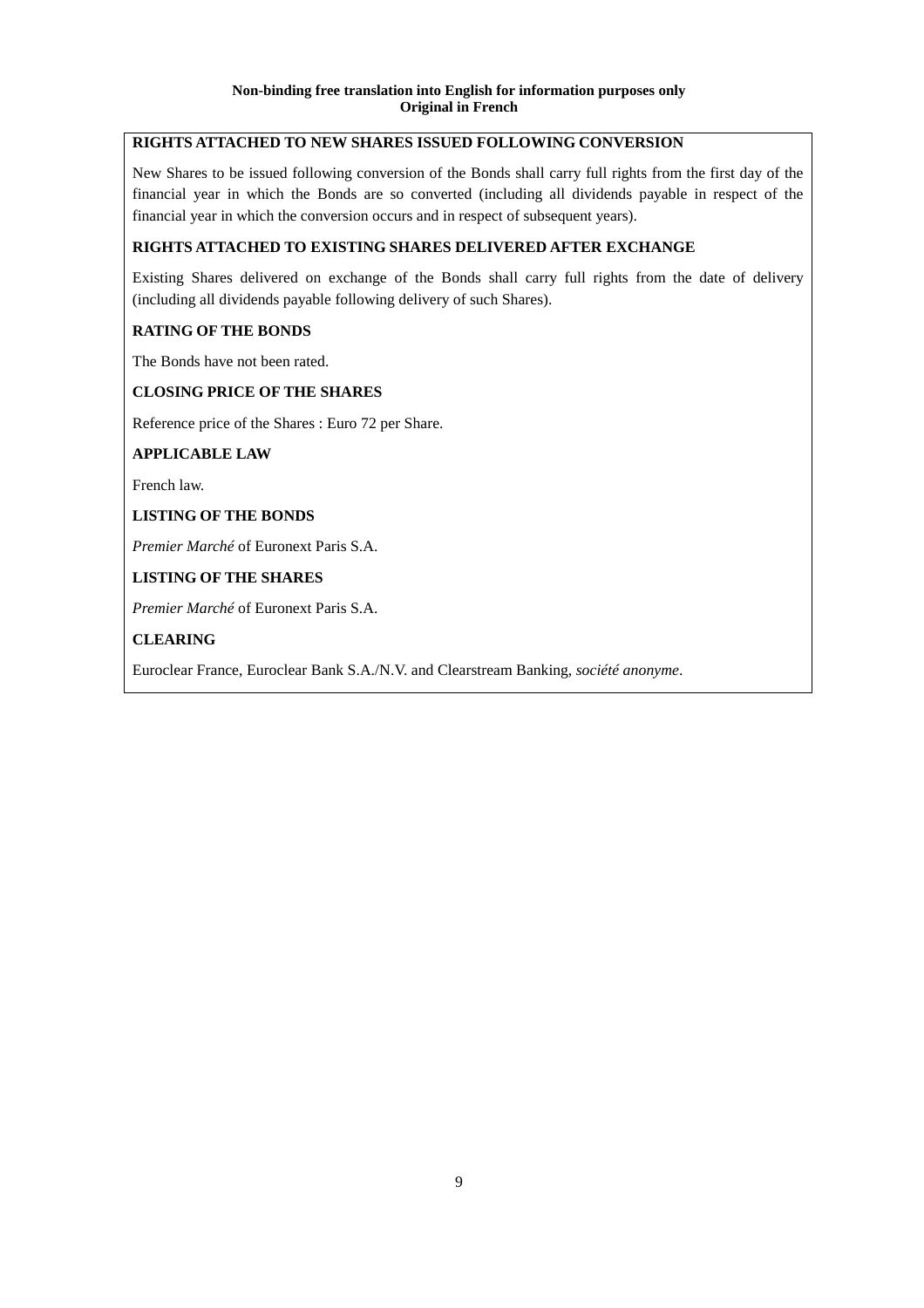# **CHAPTER I**

# **PERSONS RESPONSIBLE FOR THE FINAL PROSPECTUS AND THE AUDIT OF THE ACCOUNTS**

## **1.1 PERSON RESPONSIBLE FOR THE FINAL PROSPECTUS**

Mr. Antoine ZACHARIAS, Chairman and Managing Director

## **1.2 CERTIFICATE OF THE PERSON RESPONSIBLE FOR THE FINAL PROSPECTUS**

"To our knowledge, all the information contained in this final prospectus is true and accurate. It includes all the information required by investors to form an opinion as to the assets and liabilities, business activities, financial position, financial results and future prospects of VINCI and its subsidiaries, as well as the rights attached to the securities being offered. This document does not contain any omission that makes it misleading."

> Antoine ZACHARIAS Chairman and Managing Director

## **1.3 PERSONS RESPONSIBLE FOR THE AUDIT OF THE ACCOUNTS**

## **1.3.1 Statutory auditors**

RSM SALUSTRO REYDEL, 8, avenue Delcassé - 75008 Paris, France

represented by Bernard CATTENOZ and Benoît LEBRUN

Date of first appointment: 23 June 1989

Expiry of present appointment: subsequent to the Shareholders' Meeting that will approve the financial statements for 2006

DELOITTE TOUCHE TOHMATSU, 185 avenue Charles-de-Gaulle - 92200 Neuilly-sur-Seine, France represented by Thierry BENOIT and Dominique DESCOURS

Date of first appointment: 30 May 2001

Expiry of present appointment: subsequent to the Shareholders' Meeting that will approve the financial statements for 2006

## **1.3.2 Substitute statutory auditors**

François PAVARD, 8, avenue Delcassé - 75008 Paris, France

Date of first appointment: 16 June 1995

Expiry of present appointment: subsequent to the Shareholders' Meeting that will approve the financial statements for 2006

BEAS SARL, 7-9, villa Houssay - 92200 Neuilly-sur-Seine, France

Date of first appointment: 30 May 2001

Expiry of present appointment: subsequent to the Shareholders' Meeting that will approve the financial statements for 2006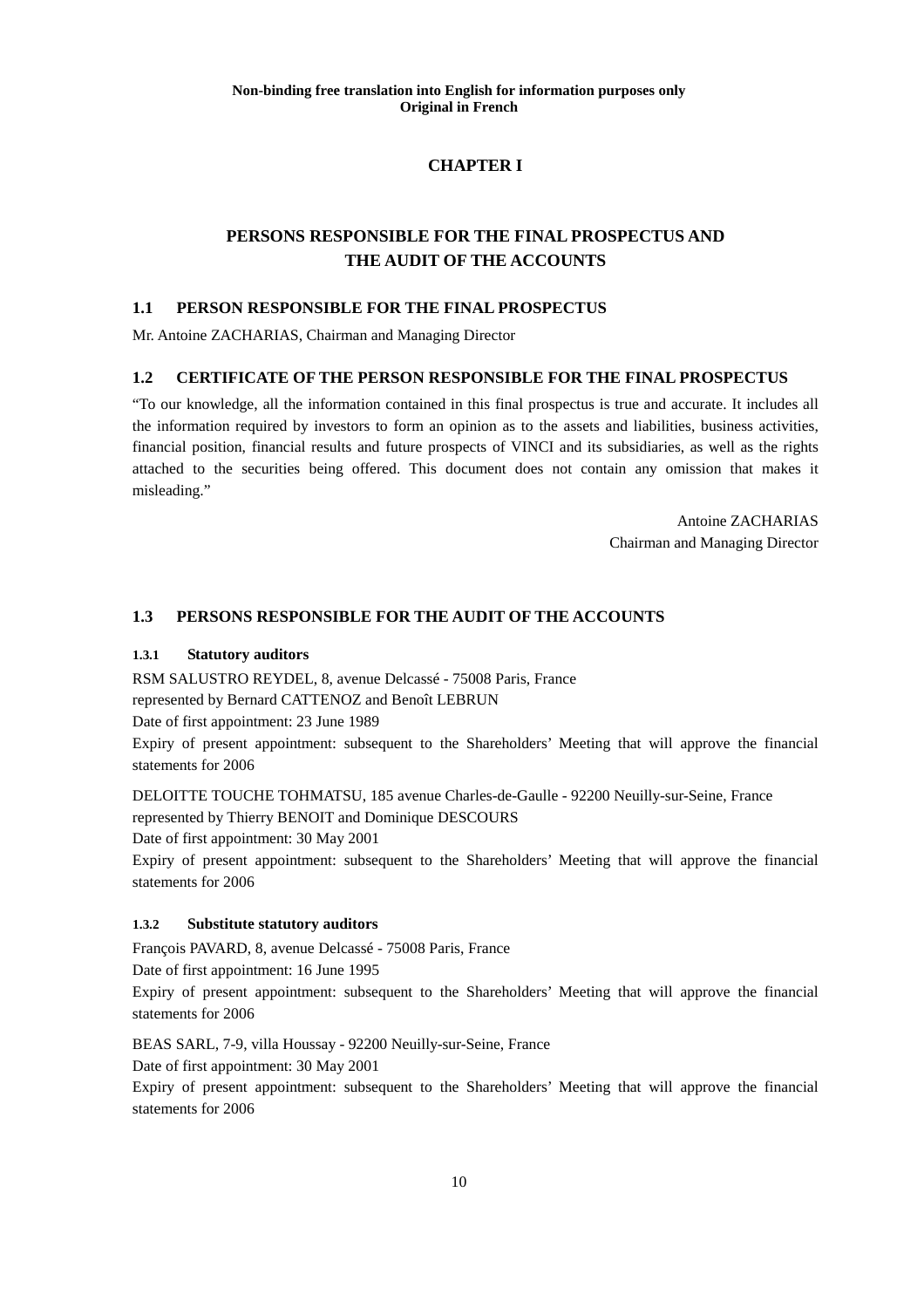# **1.4 CERTIFICATE (***AVIS***) OF THE STATUTORY AUDITORS ON THE** *NOTE D'OPERATION*

In our capacity as statutory auditors of VINCI, and pursuant to the *Commission des opérations de bourse* Regulation no. 98-01, we have verified, in accordance with the professional standards applicable in France, the information relating to the financial condition set out in this *Note d'opération définitive* in connection with the issue and admission to the *Premier Marché* of Euronext Paris SA, of Bonds convertible into new Shares and/or exchangeable for existing Shares.

This *Note d'opération définitive* supplements the *Document de référence* of VINCI filed with the *Commission des opérations de bourse* under the number D.02-215 on 12 April 2002, in respect of which we have already given an opinion wherein we concluded on 5 April 2002 that:

• The annual and consolidated financial statements of VINCI for the financial years ended 31 December 1999, 31 December 2000 and 31 December 2001 were audited by us pursuant to professional standards applicable in France, and were certified without qualification.

Our report on the consolidated financial statements to 31 December 1999 refers to note A of the Appendix, which describes a change in accounting policy relating to the cancellation of expenses previously treated as deferred assets in respect of concession contracts temporarily in deficit.

• We have also examined the pro forma consolidated financial statements for the financial years ended 31 December 1999 and 2000, prepared under the responsibility of the Board of Directors and included in this document, in accordance with professional standards applicable in France and have rendered an unqualified report thereon, which includes the above comment in respect of the historical consolidated financial statements of VINCI at 31 December 1999.

Based on the procedures described above, we have no further comments to make with respect to the fairness of the information on the financial position of the Company or the 31 December 2001 financial statements included in this *Note d'opération définitive*.

This *Note d'opération définitive* has been prepared by the Board of Directors. It is our duty to express an opinion on the fairness of the information it contains relating to the Company's financial position.

Our procedures, performed in accordance with the professional standards applicable in France, consisted of verifying the fair presentation of the information on the financial position and checking that it is in accordance with the financial statements on which a report has been issued. They also consisted of reading the other information contained in the *Note d'opération définitive* in order to identify any significant inconsistencies between it and the information relating to the financial position and the financial statements, and pointing out any manifestly incorrect information that may have come to our attention based on our overall knowledge of VINCI, obtained during our audit. As this *Note d'opération définitive* does not contain any isolated forward-looking statements resulting from a structured elaboration, our review has not taken into account the management's hypotheses and their statistical expressions.

On the basis of these procedures, we have no further comments to make regarding the fairness of the information on the financial position contained in this *Note d'opération définitive*.

Neuilly-sur-Seine and Paris, 23 April 2002

The Statutory Auditors

|                | DELOITTE TOUCHE TOHMATSU | RSM SALUSTRO REYDEL     |               |
|----------------|--------------------------|-------------------------|---------------|
| Thierry BENOIT | Dominique DESCOURS       | <b>Bernard CATTENOZ</b> | Benoît LEBRUN |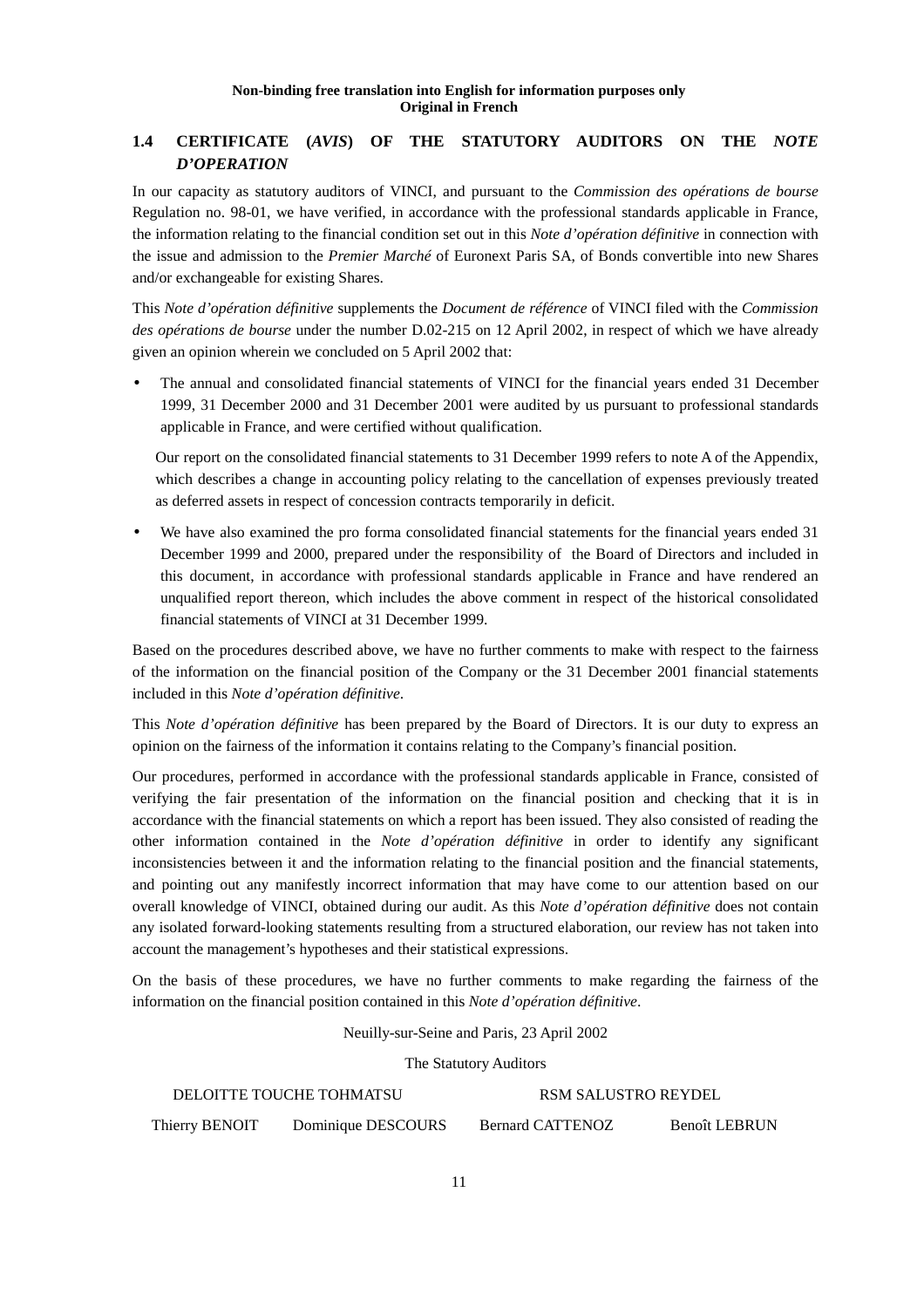# **1.5 PERSONS RESPONSIBLE FOR THE FINANCIAL INFORMATION**

## Christian LABEYRIE

Finance Director, member of the Executive Committee and Secretary of the Board of Directors Tel.: +33.1.47.16.48.65

Pierre COPPEY

Director Communications Human Resources and Synergies and member of the Executive Committee Tel.: +33.1.47.16.35.41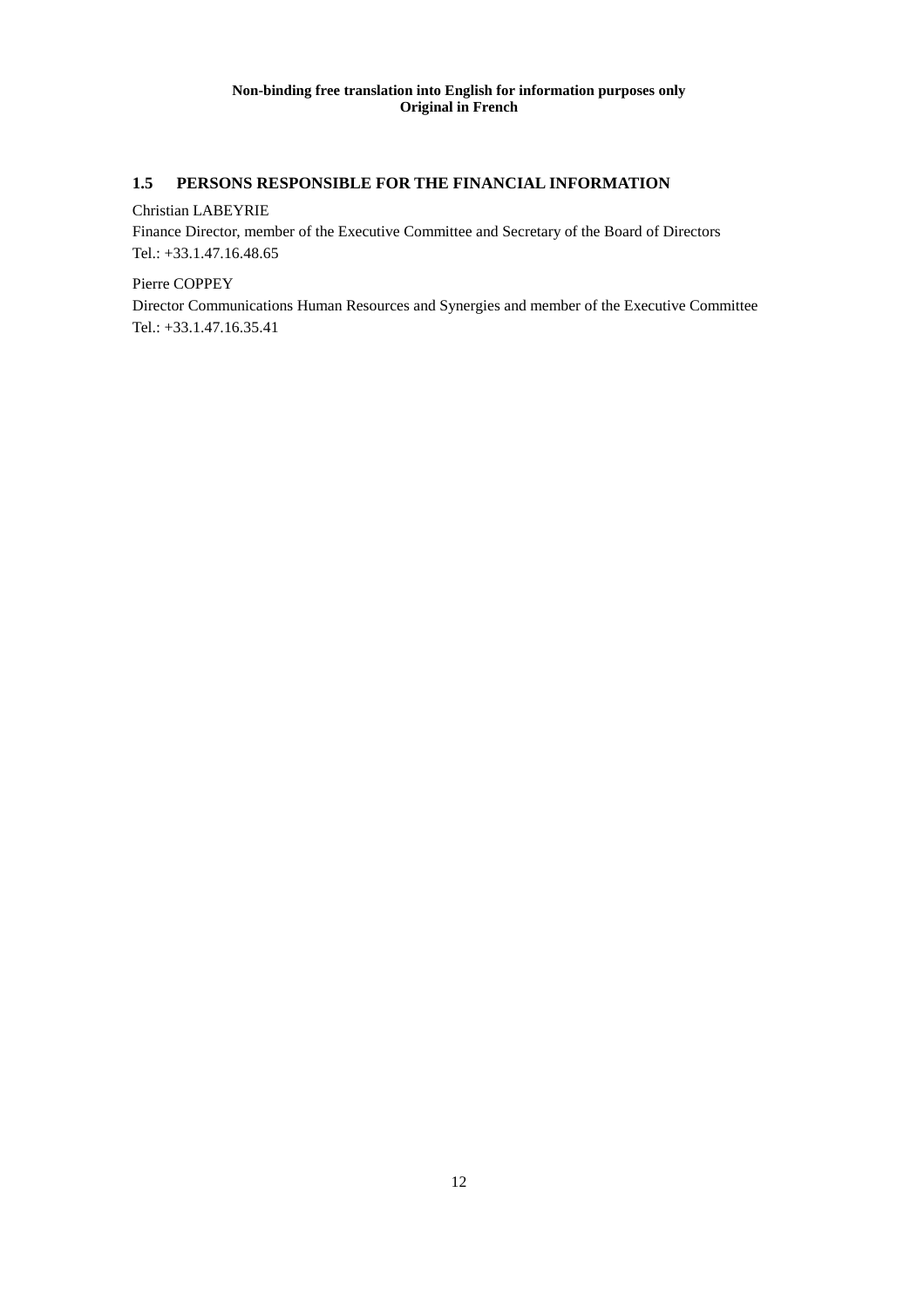# **CHAPTER II**

# **ISSUE AND ADMISSION TO THE** *PREMIER MARCHÉ* **OF BONDS CONVERTIBLE INTO NEW SHARES AND/OR EXCHANGEABLE FOR EXISTING SHARES**

## **2.1 CONTEXT OF THE ISSUE**

## **2.1.1 Authorisations**

## *2.1.1.1 General shareholders' meeting authorising the issue*

The combined general meeting of shareholders (*assemblée générale mixte*) ("General Meeting") of the Company held on 30 May 2001, in compliance with the rules relating to quorum and requirements for voting for extraordinary general meetings, pursuant to its tenth resolution,

- delegated to the Board of Directors (*conseil d'administration*), from 30 May 2001 and for a period of 26 months, the necessary power to issue, on one or more occasions, in France and abroad, in Euros or in any other currency or currency unit whatsoever established by reference to several foreign currencies, with or without a premium, without the shareholders' preferential subscription right on the initial issue, which the General Meeting has expressly relinquished:
	- ordinary Shares;
	- securities giving rights by way of conversion, exchange, reimbursement, presentation of a warrant, a combination of the above or in any other manner, to the allotment, at any time or at a fixed date, to a portion of the share capital of the Company;
- decided to waive the preferential subscription rights of shareholders to the Shares and securities to be issued in accordance with the above-mentioned delegation;
- decided that the maximum principal amount of any increase of share capital to be made available immediately and/or in the future pursuant to this tenth resolution shall not exceed Euro 400 million, not including any adjustments that may be made pursuant to the law, it being understood that the nominal value of all capital increases that may be made directly or indirectly as a result of the ninth and eleventh resolutions will be set against this amount, and that capital increases made prior to this authorisation will not be taken into account in this limit;
- decided that the maximum principal amount of debt securities giving access to the capital shall not exceed Euro 1,300 million or the equivalent thereof as at 30 May 2001 in any other currency or currency unit established by reference to several currencies, it being understood that this amount will be added to the nominal value of the debt securities that may be issued under the second resolution of the meeting of 25 October 1999 and that the nominal value of the debt securities that may be issued under the ninth resolution of that meeting will be included in the Euro 1,300 million limit;
- granted all necessary powers to the Board of Directors, including the ability to sub-delegate to the Chairman, to issue Shares, warrants (*bons de souscription d'actions*) or securities at times decided by it and in accordance with applicable law, in particular:
	- to determine the type, characteristics and terms and conditions of the securities to be issued;
	- to arrange for any charges to be set against issue or transfer premiums;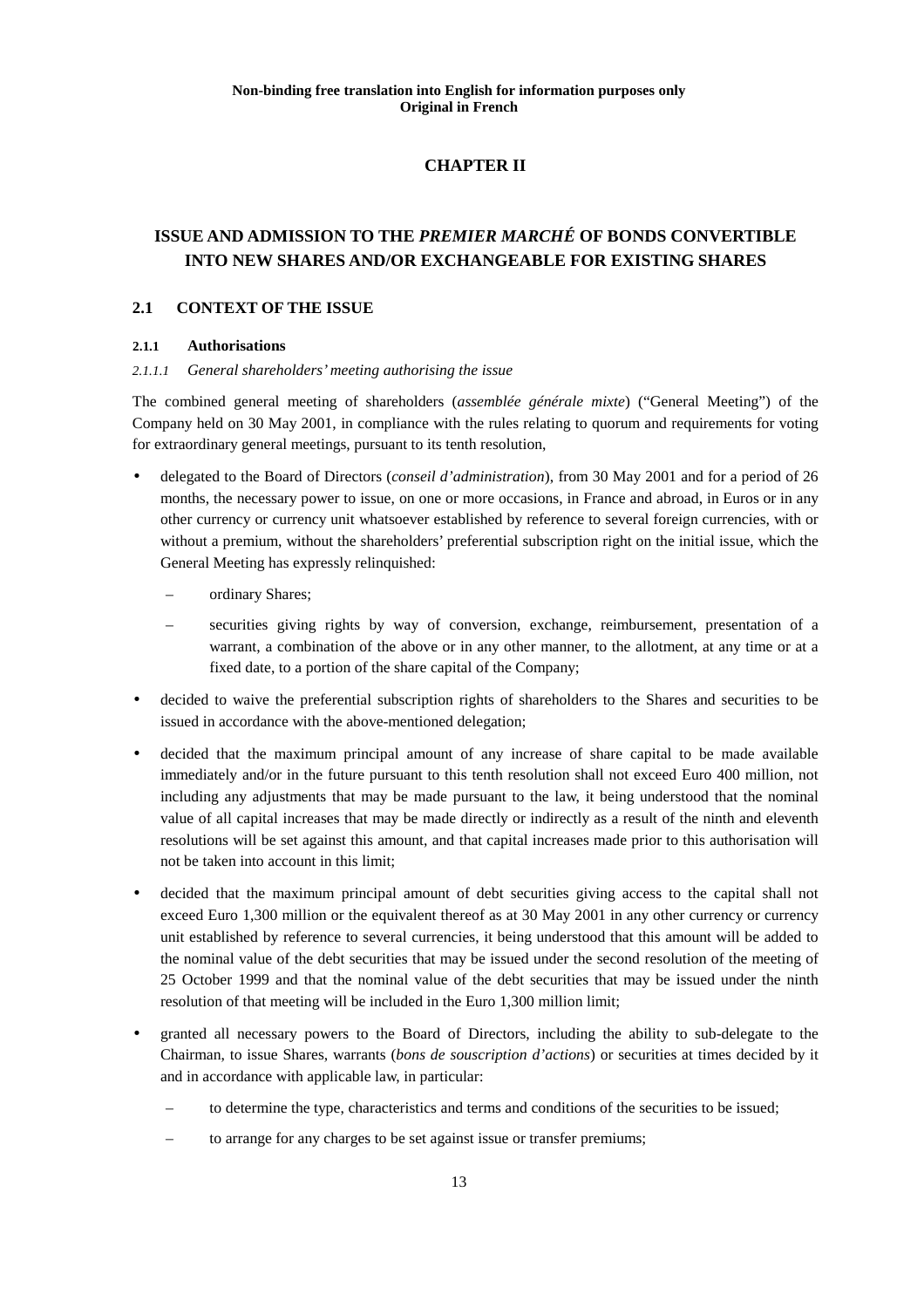- to attribute all securities by means of conversion, exchange, reimbursement or presentation of a warrant;
- to set the terms and conditions of the issue $(s)$ ;
- to set the principal amount, the issue price and the premium that may, if applicable, be set at the time of issue;
- to determine the method of payment for the Shares and/or the securities to be issued;
- if applicable, to determine the terms and conditions for the exercise of rights attached to the securities issued or to be issued and, in particular, set the date, which may be retroactive, from which new Shares give rights, as well as all other terms and conditions of the issue;
- to set the terms and conditions under which the Company may, if applicable, be entitled to buy or exchange the securities issued or to be issued on a stock market, at any time or during set periods, whether or not with a view to their cancellation pursuant to statutory provisions;
- to make provision for the possible suspension of the exercise of rights attached to the securities issued for a maximum period of 3 months;
- to charge the costs of capital increases against the value of the issue or transfer premiums and to deduct from this value the amounts required to bring the legal reserve up to one tenth of the new capital after each increase; and
- in general to enter into any agreements, take any measures, decide on and carry out any formalities and set all the necessary conditions to successfully carry out any transaction contemplated by this authorisation.

#### *2.1.1.2 Decision of the Board of Directors and the Chairman of the Board*

By virtue of the authorisation granted by the General Meeting of 30 May 2001, and in particular its tenth resolution, the Board of Directors, in its meeting of 12 March 2002, authorised the Chairman to issue bonds convertible into new Shares and/or exchangeable for existing Shares without shareholders' preferential subscription rights, on the terms and conditions set by the Board during its meeting of 12 March 2002.

On 23 April 2002, the Chairman of the Board of Directors set the initial principal amount of the issue at Euro 435,000,060 which may be increased to 500,250,060, and determined the following terms.

#### **2.2 INFORMATION RELATING TO THE BONDS**

#### **2.2.1 Number and principal amount of the Bonds issued, proceeds of the issue**

In this *Note d'opération définitive*, a "Bond" means a bond convertible into new Shares and/or exchangeable for existing Shares of the Company , the terms of which are set out herein.

#### *2.2.1.1 Number and principal amount of the Bonds*

This issue by the Company of 2 per cent. Bonds due January 2018 will consist of a total initial principal amount of Euro 435,000,060, divided into 4,833,334 Bonds.

To cover possible over-allotments, the Company has granted the Lead Manager and Bookrunner an overallotment option of up to a maximum of 15 per cent. of the initial principal amount, which shall be exercisable once only on or before 26 April 2002. If the over-allotment option is exercised in full, the total principal amount of the issue will increase to Euro 500,250,060, divided into 5,558,334 Bonds.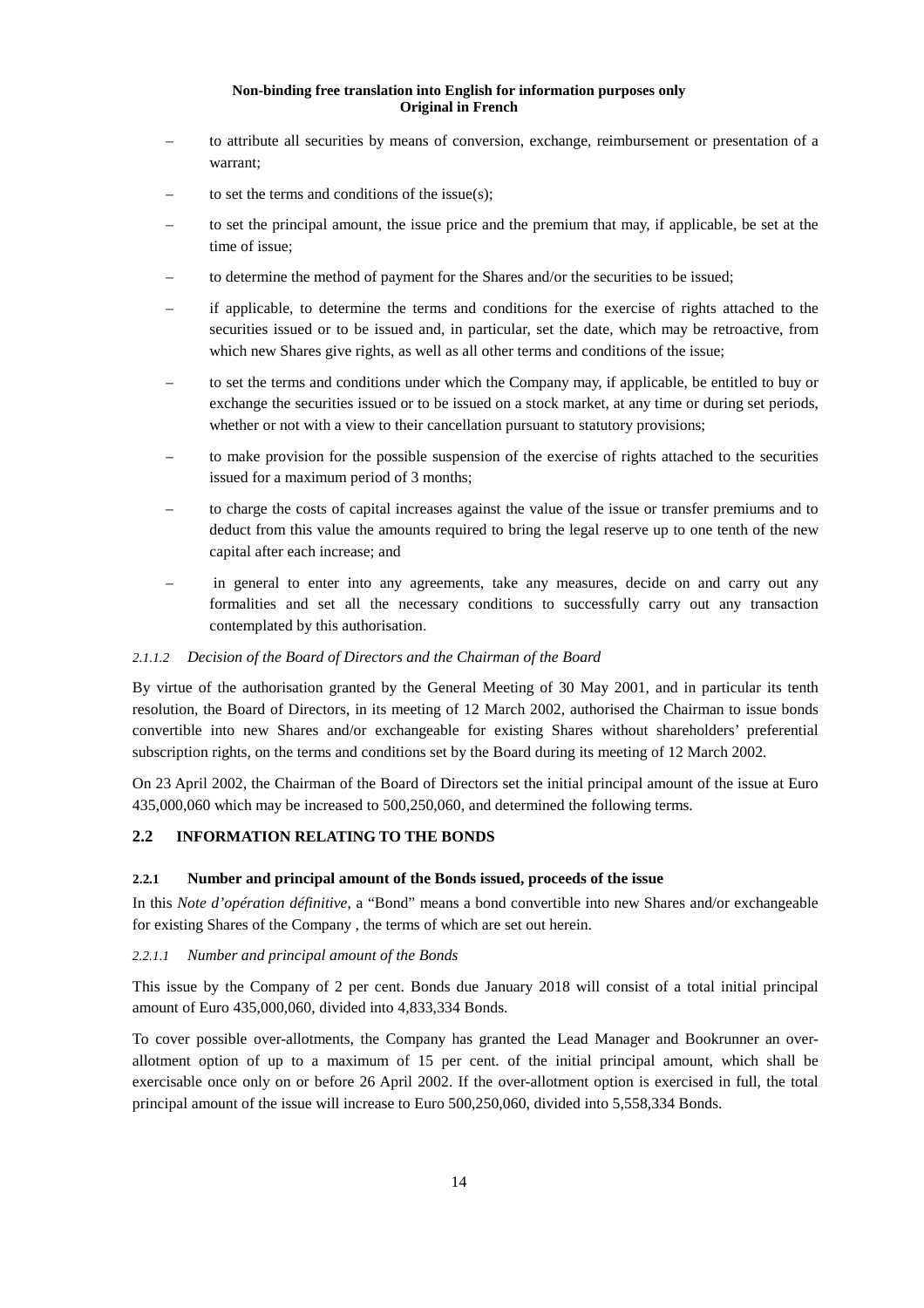## *2.2.1.2 Proceeds of the Issue*

The gross proceeds of the issue will be Euro 435,000,060 which, if the over-allotment option is exercised in full, may be increased to Euro 500,250,060.

The net proceeds of the issue paid to the Company, after deduction of approximately Euro 5,000,000 for financial intermediaries fees and legal and administrative costs, will be Euro 430,000,060 which, if the overallotment option is exercised in full, may be increased to approximately Euro 494,550,060.

## **2.2.2 Structure of the issue**

## *2.2.2.1 Placement*

The Bonds are offered in a global offering:

- in France, to corporates and individuals, and
- outside France, by way of a private placement, in accordance with the rules applicable in each country where the placement is made, with the exception of the United States of America, Canada and Japan where no placement may be made.

No specific tranche of Bonds is designated for a particular market.

## *2.2.2.2 Selling restrictions*

The distribution of the final prospectus or the sale of the Bonds may be subject to specific regulations in certain jurisdictions. Any persons in possession of the final prospectus should inform themselves of and comply with any local restrictions contained therein.

The financial institutions participating in the placement of the Bonds will comply with the laws and regulations in force in the jurisdiction in which the Bonds are to be offered and in particular with the following selling restrictions.

# *United Kingdom selling restrictions*

Each institution involved in the offering agrees that:

- (a) it has not offered or sold, and will not, prior to the expiry of a period of six months from the issue date of the Bonds, offer or sell any Bonds to persons in the United Kingdom, except to persons whose ordinary activities involve them in acquiring, holding, managing or disposing of investments (as principal or agent) for the purposes of their businesses or otherwise in circumstances which have not resulted and will not result in an offer to the public in the United Kingdom within the meaning the Public Offers of Securities Regulations 1995;
- (b) it has only communicated or caused to be communicated and will only communicate or cause to be communicated any invitation or inducement to engage in investment activity (within the meaning of section 21 of the Financial Services and Markets Acts 2000 (the "FSMA")) received by it in connection with the issue or sale of any Bonds in circumstances in which Section 21(1) of the FSMA does not apply to the Company; and
- (c) it has complied, and will comply with all provisions of the FSMA with respect to anything done by it in relation to the Bonds, in, from or otherwise involving the United Kingdom.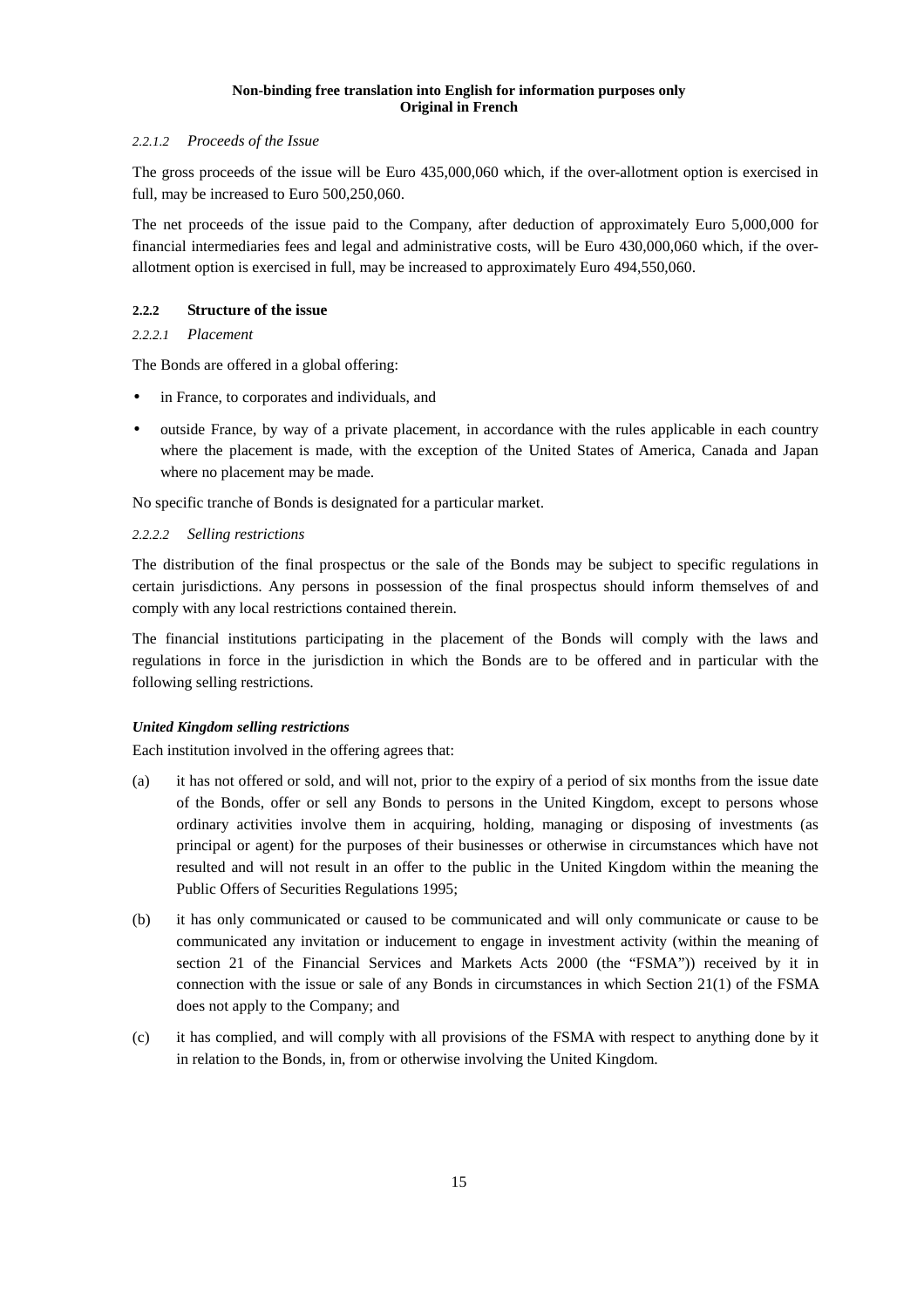## *United States selling restrictions*

The Bonds and the Shares to be issued or delivered on conversion or exchange thereof have not been, and will not be, registered under the U.S. Securities Act of 1933 (the "Securities Act") and, subject to certain exceptions, may be neither offered nor sold in the United States of America or to or for the account or benefit of U.S. persons.

Each institution responsible for the Offering agrees and warrants that it will not offer and sell the Bonds or Shares to be issued upon conversion or delivered upon exchange of the Bonds (i) as part of their distribution at any time or (ii) otherwise until 40 days after the later of the commencement of the offering and the Settlement Date within the United States or to, or for the account or benefit of, U.S. persons, and it will have sent to each distributor or dealer to which it sells Bonds during the distribution compliance period a confirmation or other notice setting forth the restrictions on offers and sales of the Bonds within the United States or to, or for the account or benefit of, U.S. persons.

The Bonds are offered and sold outside the United States to persons which are not U.S. persons pursuant to Regulation S of the Securities Act.

Terms used in the preceding paragraphs have the meanings given to them in Regulation S of the Securities Act.

In addition, until 40 days after the commencement of the offering, an offer or sale of Bonds or Shares to be issued upon conversion or delivered upon exchange of the Bonds within the United States by a dealer (whether or not it is participating in the offering) may violate the registration requirements of the Securities Act.

## *Canada and Japan selling restrictions*

Each institution participating in the offering agrees that it has not offered or sold, nor will it offer or sell, the Bonds in Japan or Canada.

## **2.2.3 Intentions of the main shareholders**

None of the main shareholders have advised the Company of an intention to subscribe for the Bonds.

## **2.2.4 Preferential subscription rights, priority subscription period**

The shareholders have expressly waived their preferential subscription rights to the Bonds. This decision also includes an express waiver by the shareholders of their preferential subscription rights to the new Shares to be issued on conversion of the Bonds.

No priority subscription period for the Bonds is applicable.

#### **2.2.5 Subscription period**

The placement with institutional investors took place on 22 April 2002. The subscription will be open to individuals from 24 April 2002 to 26 April 2002 inclusive.

Timetable:

| 22 April 2002 | Visa of the <i>Commission des opérations de bourse</i> on the <i>Note</i><br>d'opération préliminaire. |
|---------------|--------------------------------------------------------------------------------------------------------|
| 22 April 2002 | Bookbuilding.                                                                                          |
| (evening)     |                                                                                                        |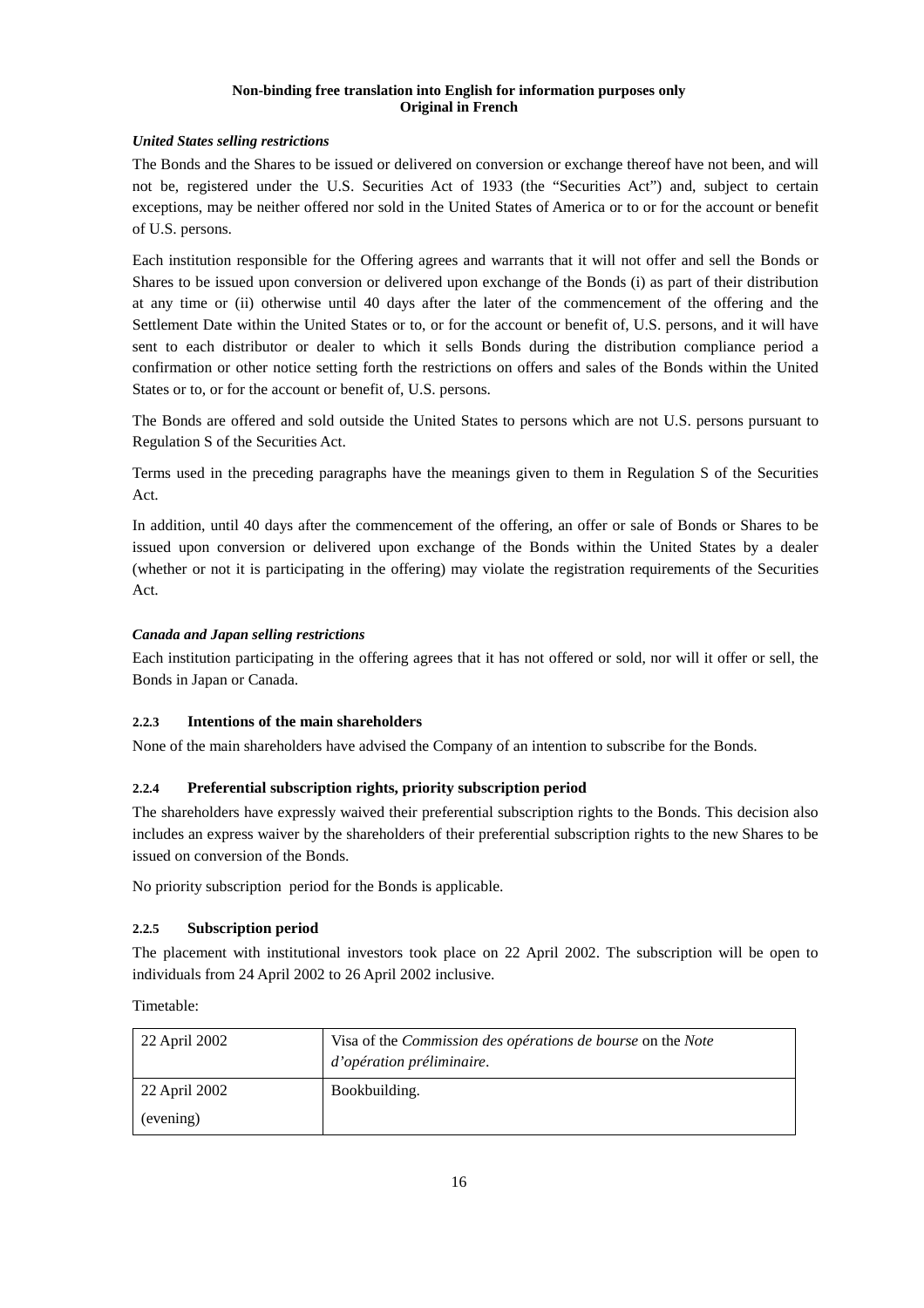| 23 April 2002 | Determination of the final terms of the issue and visa of the <i>Commission</i><br>des opérations de bourse on this Note d'opération définitive. |
|---------------|--------------------------------------------------------------------------------------------------------------------------------------------------|
| 24 April 2002 | Commencement of subscription period for the public.                                                                                              |
| 26 April 2002 | End of subscription period for the public.                                                                                                       |
| 26 April 2002 | Deadline for exercise of over-allotment option.                                                                                                  |
| 2 May 2002    | Settlement and delivery of Bonds.                                                                                                                |

The final principal amount of the issue and the final number of Bonds will be determined by 26 April 2002 and set out in a notice published by Euronext Paris S.A. as soon as possible after that date.

## **2.2.6 Financial institutions responsible for the offering**

Orders for subscription should be placed with BNP Paribas acting as Lead Manager and Bookrunner.

## **2.3 TERMS AND CONDITIONS OF THE BONDS**

## **2.3.1 Form, denomination and delivery of the Bonds**

The Bonds to be issued by the Company are neither convertible bonds within the meaning of Articles L.225- 161 *et seq.* of the *Code de commerce*, nor exchangeable bonds within the meaning of Articles L.225-168 *et seq*. of the *Code de commerce*, but rather constitute securities carrying rights to convert or exchange bonds for share capital within the meaning of Articles L.228-91 *et seq*. of the *Code de commerce*.

The Bonds will be governed by French law.

The Bonds will be in either registered or bearer form, at the option of the holders. The Bonds will in any event be issued in dematerialised book-entry form and held, as the case may be, by:

- BNP Paribas Securities Services S.A. acting for the Company in respect of fully registered Bonds (*nominatifs purs*);
- a Euroclear France authorised financial intermediary (*intermédiaire financier habilité*) for administered registered securities (*nominatifs administrés*) and bearer securities (*au porteur*).

Settlement and delivery of the issue will take place through the SLAB system of settlement and delivery of Euroclear France (formerly Sicovam S.A.) (Sicovam Code: 18841 and ISIN Code: FR0000188419).

All Bonds will be accepted for clearing through Euroclear France, which will ensure the clearing of the Bonds amongst the account holders. The Bonds will also be accepted for clearing through Euroclear Bank S.A/N.V. and Clearstream Banking , société anonyme.

The Bonds will be inscribed in book-entry form and will be transferable as from the Settlement Date.

## **2.3.2 Principal amount of each Bond - Issue Price**

The principal amount of each Bond is Euro 90. The Bonds shall be issued at par, namely Euro 90 per Bond, payable in full on the Settlement Date.

## **2.3.3 Issue Date**

2 May 2002.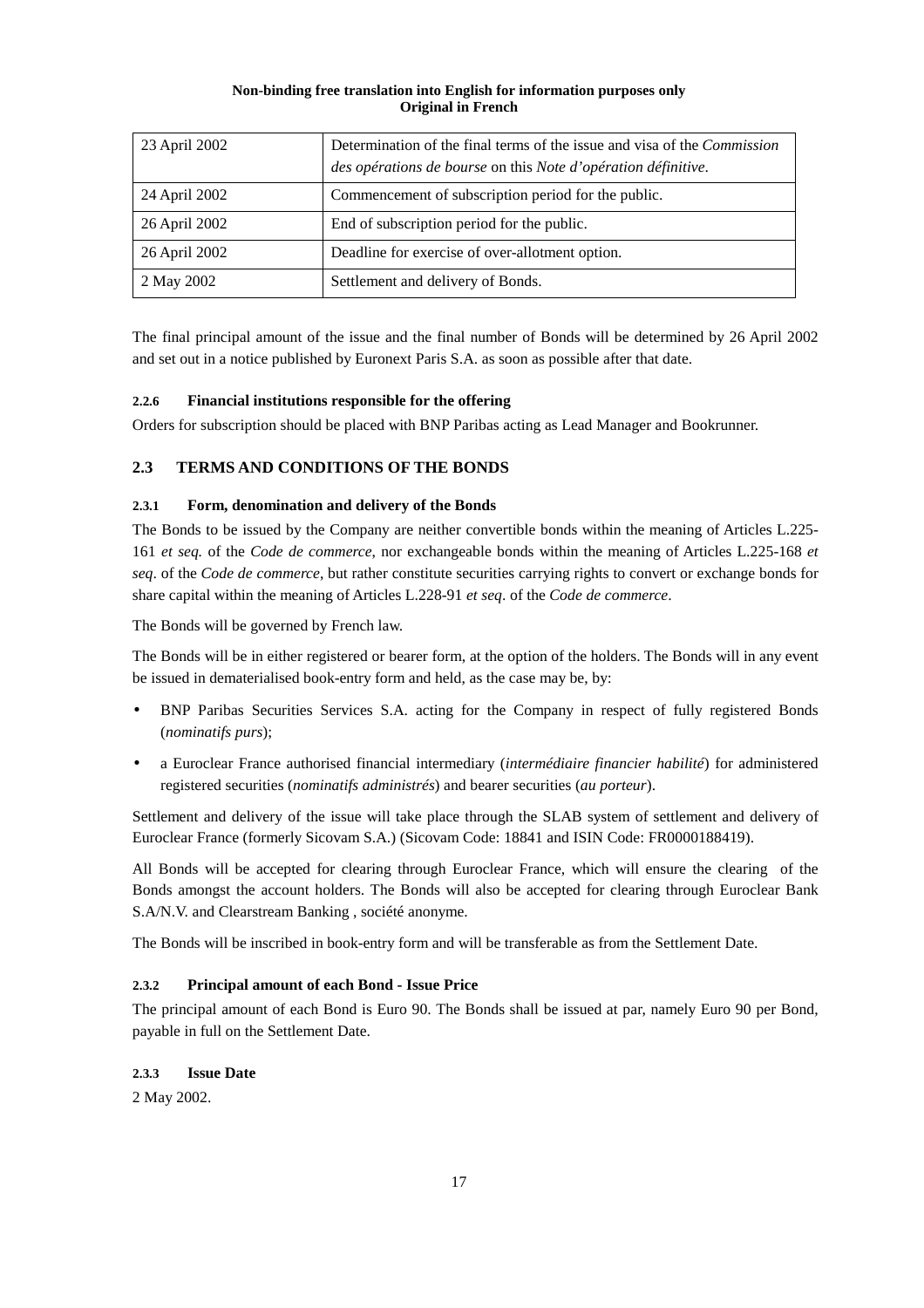## **2.3.4 Settlement Date**

2 May 2002.

## **2.3.5 Nominal Interest Rate**

2 per cent.

## **2.3.6 Annual Interest Rate**

The Bonds will bear interest at a rate of 2 per cent. per annum, i.e. Euro 1.80 per Bond, payable annually in arrear on 1 January of each year. For the period from the Settlement Date to 31 December 2002, an interest amount of Euro 1.20 per Bond will be payable on 1 January 2003 (or, if such day is not a business day, on the following business day).

All interest payments relating to an interest period of less than one year will be calculated on the basis of the above annual interest rate but for the number of days of the period elapsed, divided by 365 for a 365-day year (or by 366 days in a leap year).

Subject to paragraph 2.6.5 "Rights of Bondholders to interest on the Bonds and to dividends on delivered Shares", interest will cease to accrue from the date of redemption of the Bonds. Claims in respect of interest will become void after a period of five years.

A "business day" shall mean any day (other than a Saturday or Sunday) on which banks are open in Paris and on which Euroclear France operates normally.

## **2.3.7 Redemption**

## *2.3.7.1 Redemption at maturity*

Unless they are subject to early redemption, exchange or conversion, the Bonds will be redeemed in full on 1 January 2018 at the price of Euro 125.46 per Bond, equal to 139.40 per cent. of the principal amount of each Bond.

Claims in respect of principal will become void after a period of 30 years from the due date of redemption.

# *2.3.7.2 Early redemption through repurchase or public offers*

The Company may at any time, without any limitation as to price or quantity, redeem the Bonds early, either through repurchases, whether on or off-exchange, or by means of public purchase or exchange offers. Any such transaction shall not affect the due date for redemption of any Bonds still outstanding.

*2.3.7.3 Early redemption at the Company's option* 

- (1) The Company may at any time from 1 January 2006 to the seventh business day preceding the scheduled redemption date, redeem all outstanding Bonds subject to the following conditions:
- (i) at an Early Redemption Price, including interest from and including 1 January preceding the Early Redemption Date to and including the actual redemption date, which shall be determined so that the Bondholder on such Early Redemption Date (taking into account previous interest payments received) will receive a gross yield to maturity equivalent to that which would have been received in the event of redemption at maturity, i.e. 3.875 per cent.;
- (ii) such early redemption shall only be possible if the product of:
	- the then prevailing conversion/exchange ratio (as defined in paragraph 2.6.3); and,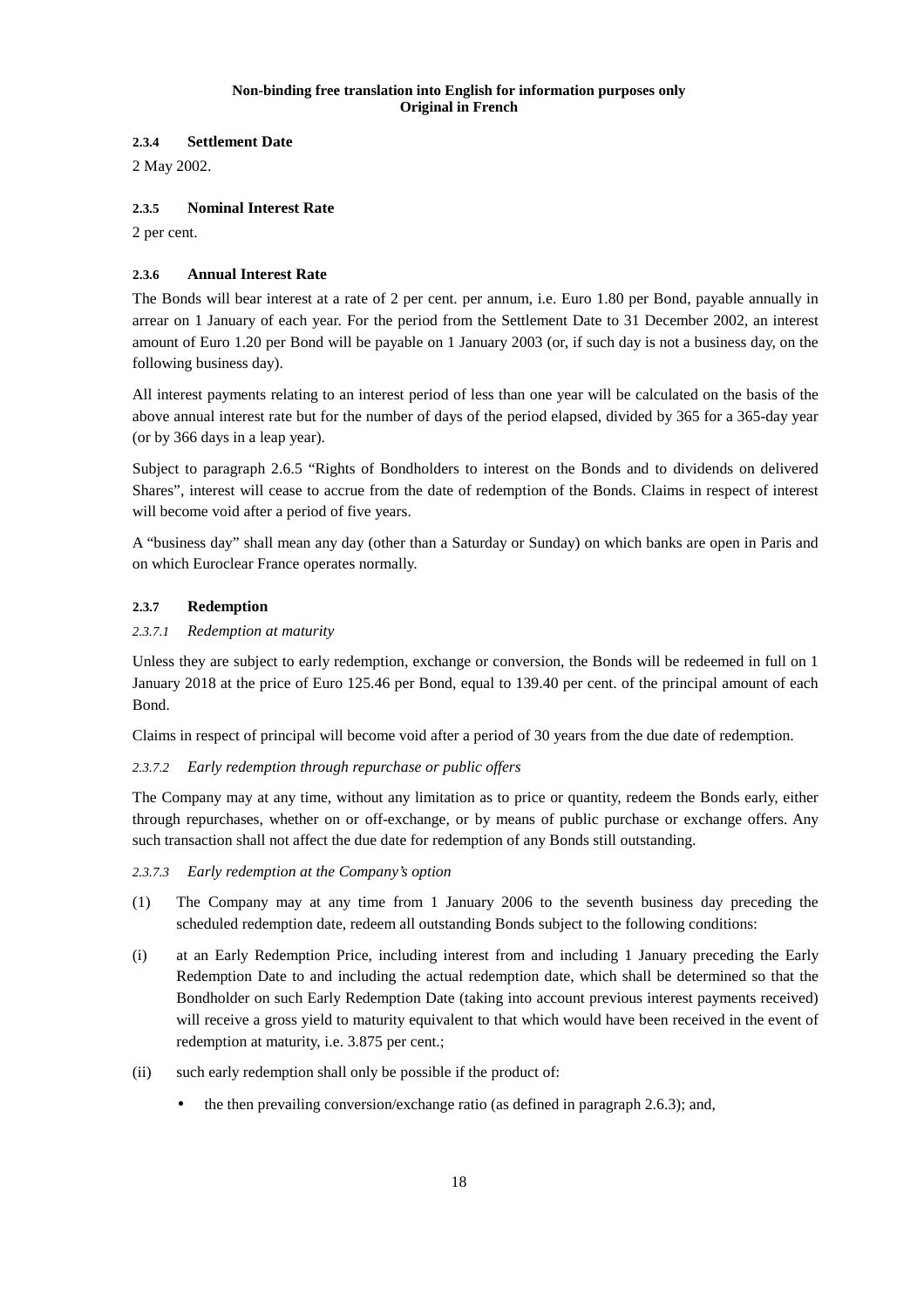• the arithmetic average of the closing prices of the Company's Shares on Euronext Paris S.A. calculated over any 20 consecutive stock exchange trading days during which the Company's Shares are quoted, as selected by the Company from the 40 consecutive stock exchange trading days preceding the date of publication of a notice relating to such early redemption (as set out in paragraph 2.3.7.4);

exceeds 125 per cent. of the such Early Redemption Price.

For information purposes, the table below sets out, as at the interest payment dates during the optional early redemption period, the Early Redemption Price of each Bond, in the event of early redemption, the minimum price per Share required in order to allow early redemption, the implied average annual growth rate for the Shares in case of exercise of the conversion/exchange and the yield to maturity for the Bondholder who exercises his right to convert and/or exchange:

| Date of early<br>redemption | Early<br><b>Redemption</b><br><b>Price</b> | <b>Minimum</b> price<br>per Shares<br>required to<br>allow early<br>redemption | <b>Implied annual</b><br>average growth<br>rate for the<br><b>Shares</b> | <b>Yield to</b><br>maturity in the<br>event of the<br>exercise of<br>conversion/<br>exchange right |
|-----------------------------|--------------------------------------------|--------------------------------------------------------------------------------|--------------------------------------------------------------------------|----------------------------------------------------------------------------------------------------|
| 1 January 2006              | Euro 96.34                                 | Euro 120.42                                                                    | 15.04 per cent.                                                          | $10.08$ per cent.                                                                                  |
| 1 January 2010              | Euro 104.35                                | Euro 130.43                                                                    | $8.05$ per cent.                                                         | 6.68 per cent.                                                                                     |
| 1 January 2014              | Euro 113.67                                | Euro 142.09                                                                    | 5.99 per cent.                                                           | 5.64 per cent.                                                                                     |
| 1 January 2017              | Euro 121.66                                | Euro 152.07                                                                    | 5.23 per cent.                                                           | 5.24 per cent.                                                                                     |

- (2) The Company may, at its option, redeem at any time all of the Bonds outstanding at a price equal to the Early Redemption Price set out in paragraph 2.3.7.3(1) (i) above, if less than 10 per cent. of the Bonds remain outstanding.
- (3) In each case specified in sub-paragraphs 1 and 2 above, Bondholders shall remain entitled to exercise their right to convert/exchange the Bonds pursuant to the provisions of paragraph 2.6.

#### *2.3.7.4 Publication of information relating to early redemption or redemption at maturity*

Information relating to the number of Bonds redeemed, converted or exchanged and the number of outstanding Bonds will be sent each year to Euronext Paris S.A. for publication and may be obtained from the Company or the Fiscal Agent.

Any decision to redeem the Bonds at or prior to maturity will be published in a notice in the *Journal Officiel* (in so far as is required by current regulations), in a notice in a financial newspaper with national circulation in France and in a notice of Euronext Paris S.A., at the latest one month prior to the date set for redemption.

#### *2.3.7.5 Early redemption at the option of the Bondholders*

Any Bondholder may request early redemption of all or part of its Bonds on 2 May 2006, 2 May 2010 and 2 May 2014 (or if such day is not a business day the following business day) at the Early Redemption Price (as defined in paragraph 2.3.7.3), as calculated on the applicable Early Redemption Date.

The Company will remind the Bondholders of their early redemption option by way of a notice to be published in the *Journal Officiel* between 45 and 30 days before the Early Redemption Date. In addition, such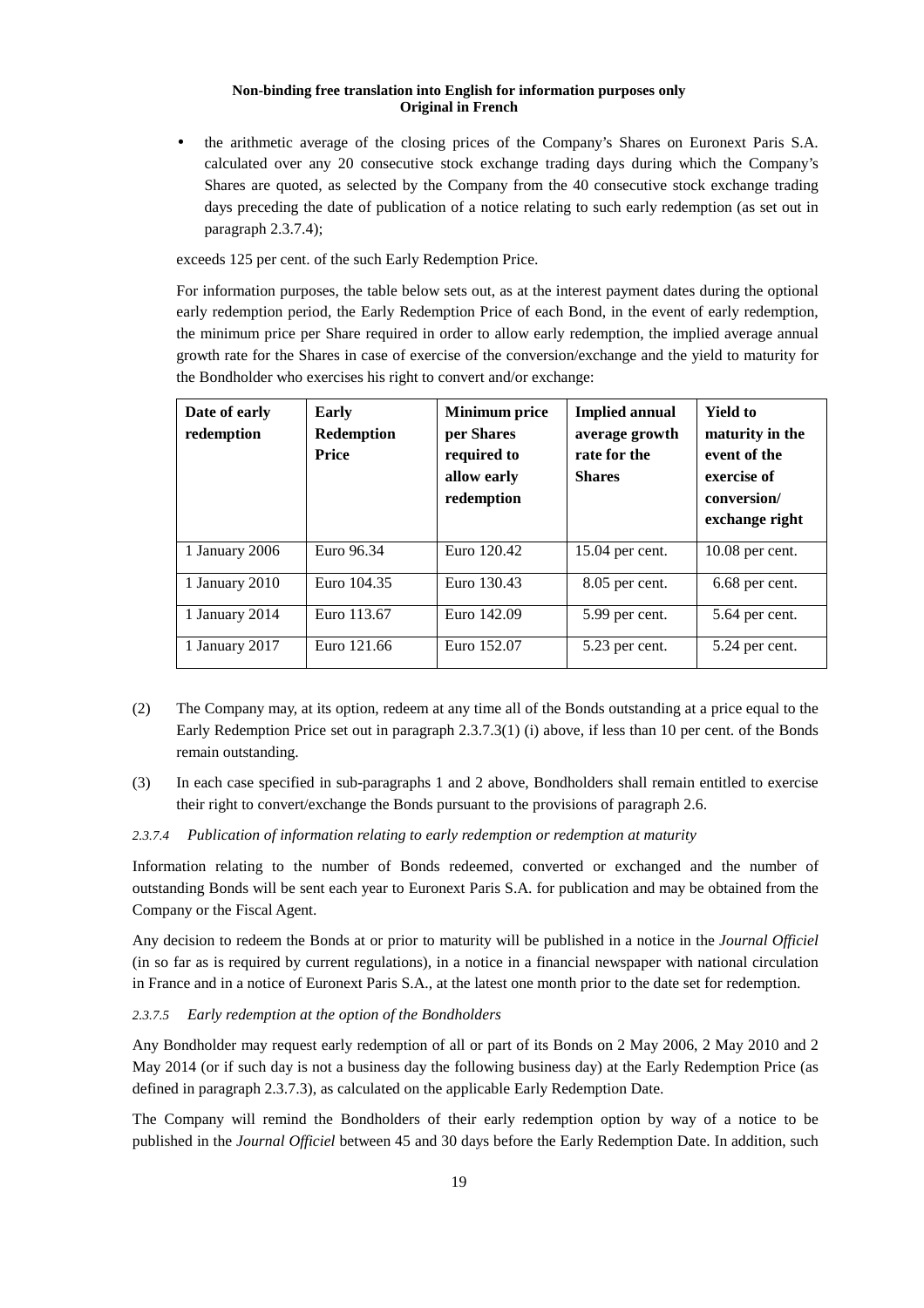information will be published in a financial newspaper with national circulation in France and in a notice to be issued by Euronext Paris S.A.

Each Bondholder requesting early redemption of all or part of its Bonds on any of the Early Redemption Dates will have to submit its request to the Euroclear France authorised financial intermediary through which such Bonds are held and which will then transmit such request to the Fiscal Agent, by not later than the tenth business day preceding the relevant Early Redemption Date.

Once the request for early redemption has been made by Bondholder to the Euroclear France authorised financial intermediary, such request will become irrevocable and the Company will be bound to redeem all the Bonds which are the subject of early redemption requests on the relevant Early Redemption Date, in accordance with the above conditions.

## *2.3.7.6 Cancellation of the Bonds*

Bonds redeemed on or prior to maturity, Bonds purchased on or off-exchange or by way of public offers, and Bonds which have been converted and/or exchanged into Shares, shall cease to be considered outstanding and shall be cancelled pursuant to French law.

## *2.3.7.7 Early redemption upon an event of default*

The representatives of the *Masse* may, pursuant to a majority decision of the Bondholders' general meeting, by joint written notice sent to the Company with a copy to the Fiscal Agent, require that all the Bonds be redeemed at the Early Redemption Price calculated in accordance with paragraph 2.3.7.3(1)(i) if any of the following events occurs:

- (a) the Company fails to pay on the due date any interest due on any Bond and such default is not remedied within a period of 10 business days from such due date;
- (b) the Company fails to perform any of its other obligations under the terms of the Bonds and such failure is not remedied within a period of 30 days from receipt by the Company of written notification of said default from the representatives of the *Masse*;
- (c) the Company or any of its Principal Subsidiaries (as defined below) fails to pay any amount due under any of its other indebtedness (*dettes d'emprunt*) or guarantees in respect of borrowed money (*garantie d'emprunt*), in excess of Euro 20 million, at maturity or, if applicable, on expiry of any applicable grace period;
- (d) any indebtedness of the Company or any one of its Principal Subsidiaries (as defined below) in excess of Euro 20 million becomes due and payable prior to its stated maturity;
- (e) the Company or any of its Principal Subsidiaries (as defined below) seeks the appointment of an administrative receiver (*conciliateur*), makes a settlement with its principal creditors (*accord amiable*), ceases payments (*cessation de paiements*), or becomes subject to a judicial liquidation (*liquidation judiciaire*) or a transfer of the whole of its business (*cession totale de l'entreprise*) or any other equivalent procedure or measure;
- (f) the Company's Shares cease to be listed on Euronext Paris S.A. or any other regulated or similar market within the European Union.

For the purposes of the foregoing, a "Principal Subsidiary" means a fully consolidated company in which the Company, directly or indirectly, controls at least 50 per cent. of the voting rights and which represents over 10 per cent. of the consolidated turnover of the Company over the last financial year.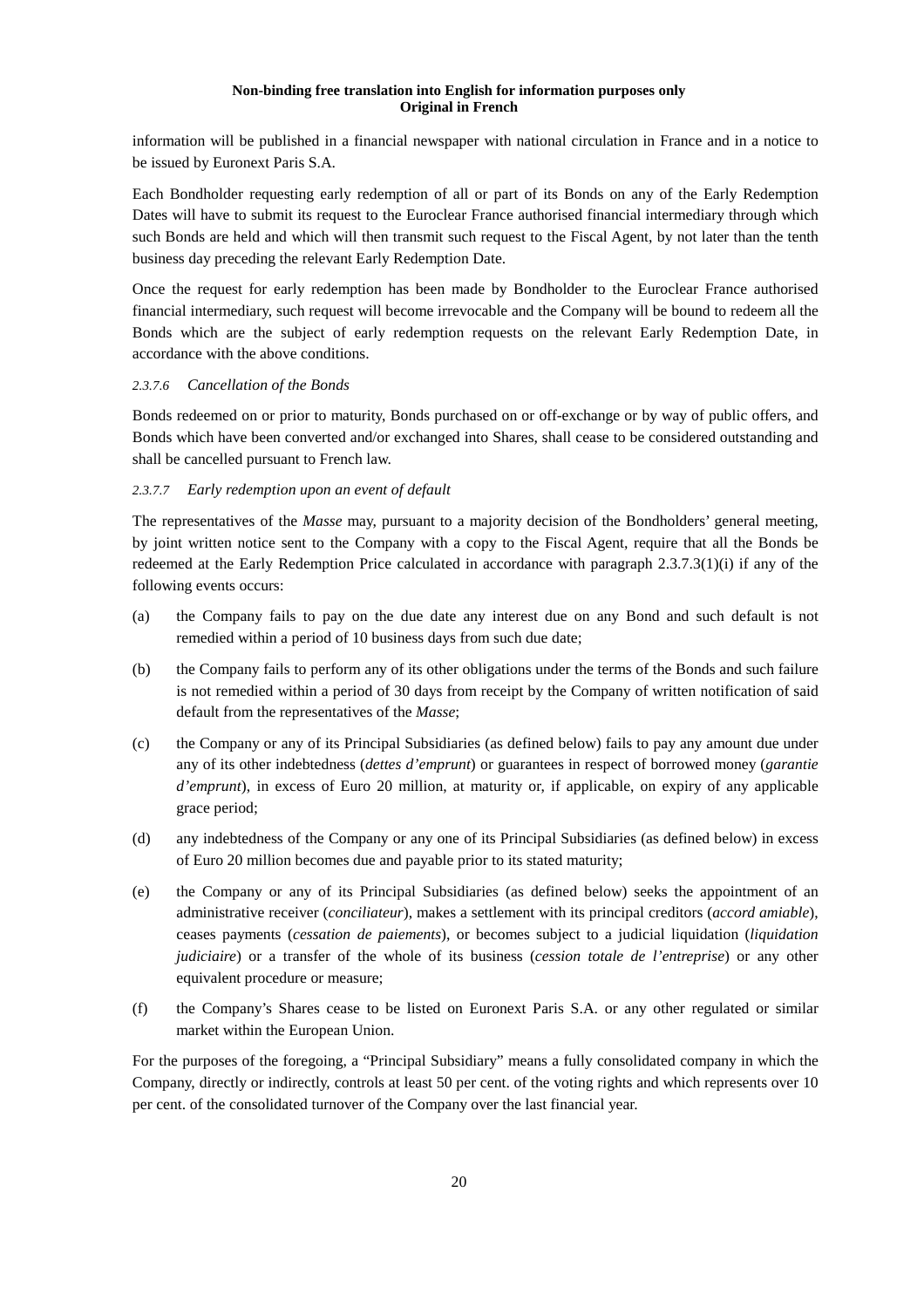## **2.3.8 Gross yield to maturity**

The gross yield to maturity will be 3.875 per cent. as at the Settlement Date (provided that the Bonds are not converted and/or exchanged into Shares or redeemed prior to maturity).

In the French bond market, "gross yield to maturity" means the annual rate which, at a given date, is equal, on a compounded interest basis, to the present value of all amounts payable and receivable under the Bonds (as defined by the *Comité de Normalisation Obligataire*).

For information purposes, the table below sets out the required minimum trading price of the Company's Shares at maturity, in order to give different yields spreads over French Treasury bonds (*Obligations assimilables du Trésor* ("OATs")) with the same maturity date as well as the implied internal growth rate of the Shares:

| Yield to maturity as at<br>Settlement Date <sup>(1)</sup> | Trading price of the Shares at<br>maturity | Implied annual average growth<br>rate of a Share $(2)$ (3) |
|-----------------------------------------------------------|--------------------------------------------|------------------------------------------------------------|
| OAT - 1 per cent. $=$ 4.49 per cent.                      | Euro 141.20                                | 4.39 per cent.                                             |
| $OAT = 5.49$ per cent.                                    | Euro 166.75                                | 5.50 per cent.                                             |
| $OAT + 1$ per cent. = 6.49 per cent.                      | Euro 196.28                                | 6.61 per cent.                                             |

- (1) Yield to maturity interpolated with French Treasury bond with same maturity: 5.49 per cent. on 22 April 2002.
- (2) Excluding dividends.
- (3) Compared to the reference price of Euro 72 and with a calculation date of 2 May 2002 (not including the last coupon)

#### **2.3.9 Term and average duration of the Bonds**

The scheduled term of the Bonds is 15 years and 244 days from the Settlement Date to the Maturity Date. The average duration is identical to such term of the Bonds in the absence of conversion and/or exchange and in the absence of early redemption.

#### **2.3.10 Further issues**

If the Company subsequently issues further bonds having in all respects the same terms and conditions as the Bonds, it may, without the consent of the Bondholders, and provided that the terms and conditions of such bonds permit, consolidate all such further bonds with the Bonds, thereby treating them as the same issue for the purposes of trading and fiscal agency.

#### **2.3.11 Status and negative pledge**

#### *2.3.11.1 Status*

The Bonds and any interest thereon constitute direct, general, unconditional, unsubordinated and unsecured obligations of the Company, and rank equally among themselves and *pari passu* with all other present or future unsecured debts and guarantees of the Company.

#### *2.3.11.2 Negative pledge*

So long as any of the Bonds remain outstanding, the Company undertakes not to grant any mortgage (*hypothèque*) over its present or future real property assets, nor any pledge on its business (*nantissement sur*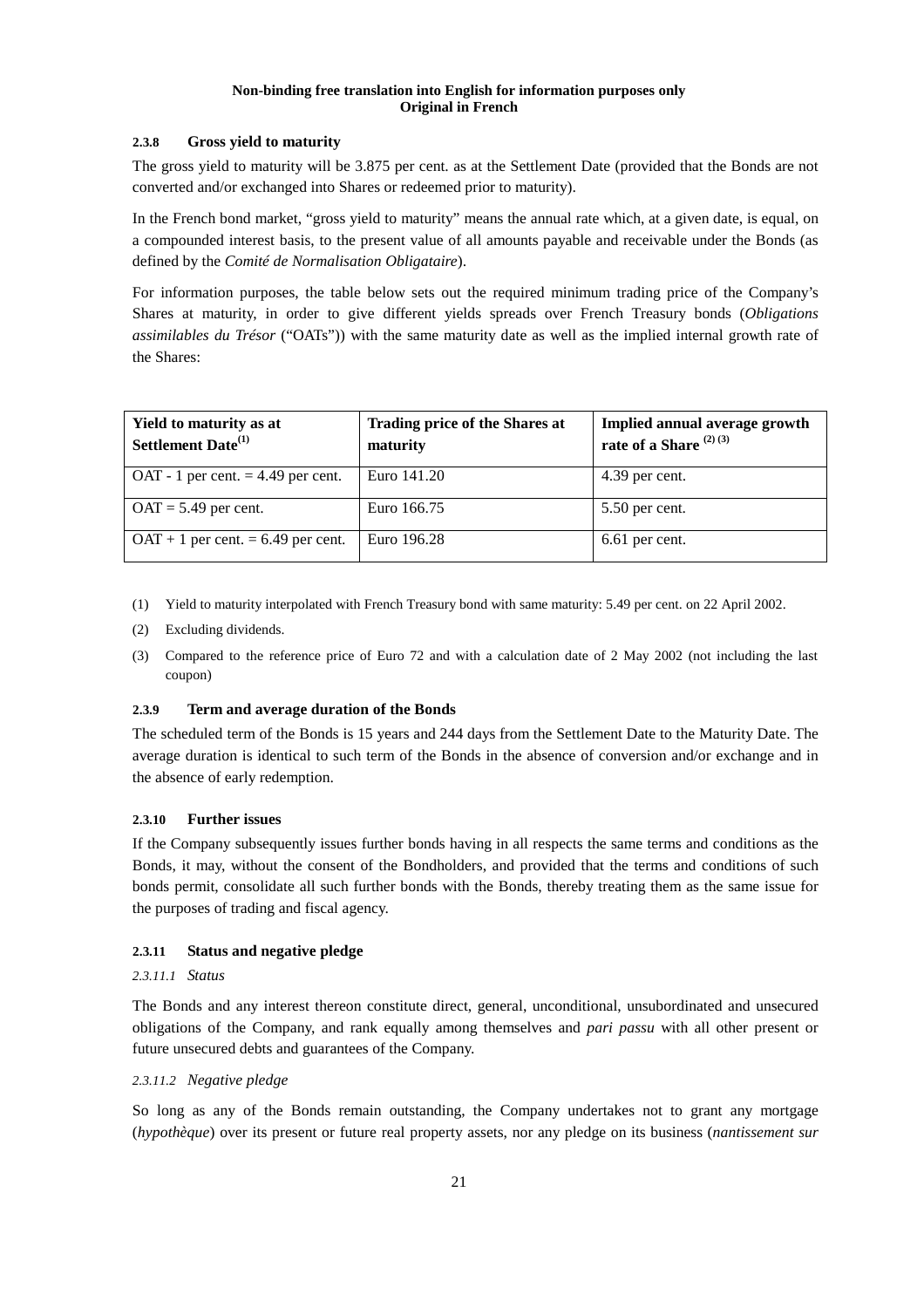*son fonds de commerce*) for the benefit of other bonds without granting the same security interest to the Bondholders and ensuring that the Bonds have the same ranking. This undertaking is given only in relation to security interests granted in favour of holders of bonds and does not affect in any way the Company's right to otherwise dispose of its assets or to grant security in respect of such assets in any other circumstances.

## **2.3.12 Guarantee**

Payments of interest, principal, taxes, costs and other amounts are not subject to any specific guarantee.

## **2.3.13 Underwriting**

A syndicate of banks led by BNP Paribas as Lead Manager and Bookrunner will underwrite the Bonds, pursuant to the terms of an underwriting agreement which should be entered into with the Company on 23 April 2002.

## **2.3.14 Rating**

The Bonds are not rated.

## **2.3.15 Representation of Bondholders**

Pursuant to Article L.228-46 of the *Code de commerce*, the Bondholders will be grouped together in a collective group (the "*Masse*") which shall have legal personality.

Pursuant to Article 228-47 of the above-mentioned Code, the following are appointed:

- (a) Representatives of the *Masse*:
- Jean-Marcel François, residing at La Thibaudière, 4, rue des Cures, 77400 Thorigny-sur-Marne;
- Alain Moruzzi, residing at 7, rue de la Ferme, 78530 Buc.

The representatives shall have the power without restriction or reservation, acting jointly or severally, to carry out all acts of an administrative nature on behalf of the *Masse* to protect the common interests of the Bondholders. They will carry out these functions until their death, their resignation, their dismissal by the general meeting of Bondholders, or in the event of incapacity or until they become forbidden to act. Their appointment will automatically cease, in accordance with the law, on the date of final or full redemption, whether early or not, of the Bonds. Where appropriate, this term of office will be extended, in accordance with the law, until the resolution of any legal proceedings in which the representatives are involved and the enforcement of any judgements or settlements.

The remuneration of each of the appointed representatives of the *Masse* of Euro 500 per year is payable by the Company on 31 December in each year from 2002 to 2017 inclusive, assuming that there are still Bonds outstanding at that date.

- (b) Substitute representatives of the *Masse*:
- Philippe Quinard residing at 5 bis, rue Bouquet, 77300 Fontainebleau;
- Christian Vallet residing at 28, avenue Charles Floquet, 75007 Paris.

These substitute representatives may be called on to replace either of the appointed representatives in their absence if they are unable to act.

The date on which the appointment of the substitute representative takes effect will be the date of delivery of the registered letter in which the remaining appointed representative, the Company or any other interested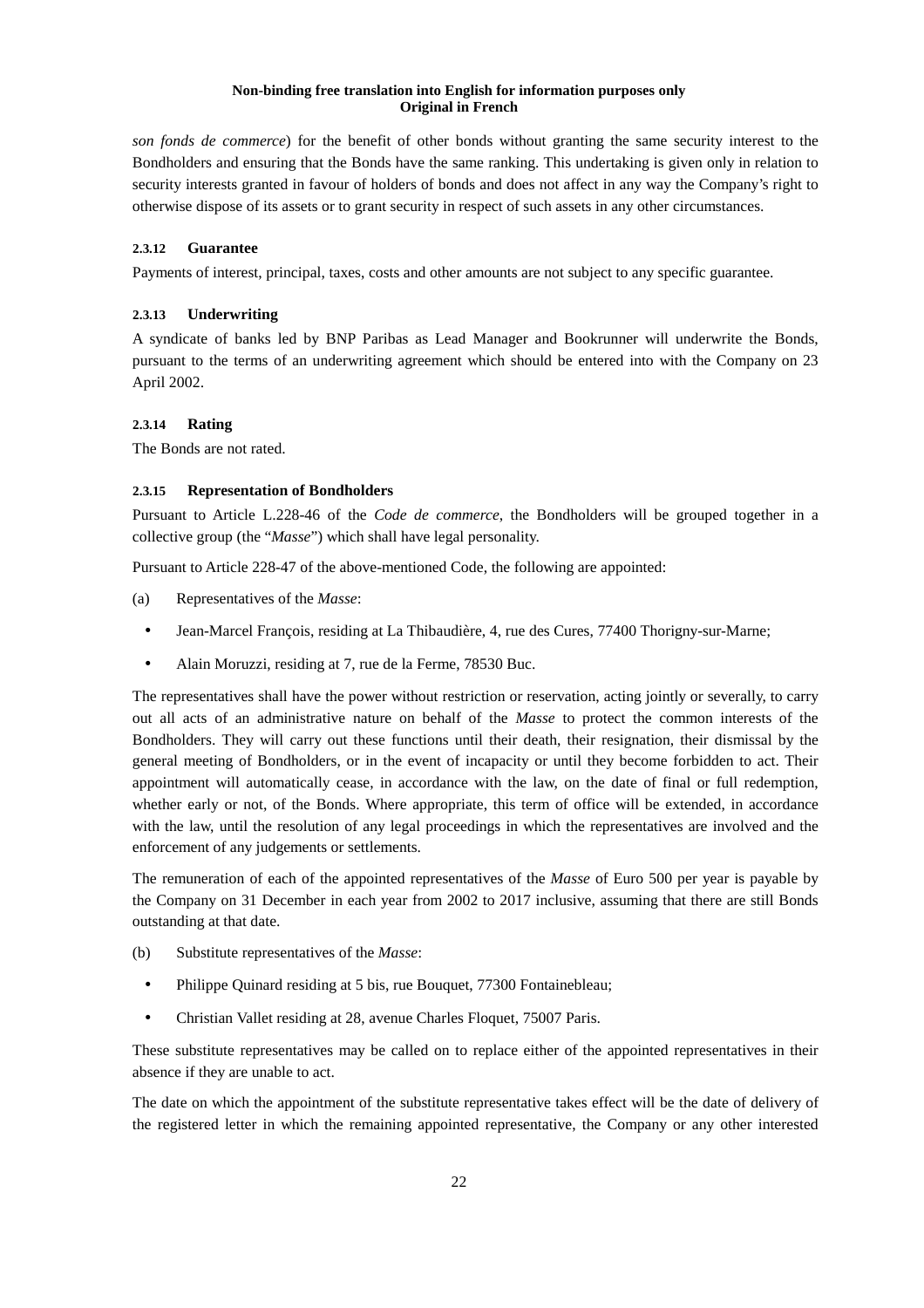party informs the substitute representative of the permanent or temporary unavailability of the other appointed representative. Where appropriate, this notification will also be sent, in similar form, to the Company.

In the event of a temporary or permanent replacement, the substitute representatives will have the same powers as the appointed representatives.

They will only become entitled to the remuneration of Euro 500 if they take on the role of appointed representative permanently. This remuneration will accrue from the date on which they assume such duties.

The Company will bear the cost of the remuneration of the appointed representatives, Bondholder general meeting costs, costs of publishing the decisions thereof, and any costs linked to the appointment where appropriate of appointed representatives in accordance with Article L.228-50 of the *Code de commerce*, all costs of administration and management relating to the *Masse*, and the meeting costs of the *Masse*.

#### (c) General conditions

In the event of the Bondholders being called to a meeting, they will meet at the Company's registered office or in any other place specified in the notice convening the meeting.

Each Bondholder will have the right, during the 15 days preceding the Bondholders general meeting, to consult or obtain a copy of the text detailing the resolutions to be proposed and the reports to be presented to the meeting at the Company's registered office, administrative headquarters or any other place specified in the notice, in person or by proxy.

In the event of further bond issues giving subscribers identical rights to the Bondholders, and if so specified in the terms and conditions of such further bond issues, all Bondholders will be grouped together to form a single *Masse*.

## **2.3.16 Public offers**

Under current French legislation, in the event of the Company's Shares being the subject of a public offer by way of exchange of securities or otherwise, the offer should also include any securities giving access to the Company's share capital or voting rights, and therefore the Bonds. Any public offer proposal would first be reviewed by the *Conseil des marchés financiers* which will decide on its admissibility having regard to the terms provided and, in particular, the value of the offer. A *note d'information* detailing the terms and conditions of the offer will also be submitted to the *Commission des opérations de bourse* for its approval (*visa*).

## **2.3.17 Taxation**

Payments of interest and repayment of principal on the Bonds shall only be subject to the deduction of withholding tax and any other taxes that French law imposes or may impose on Bondholders.

Under current French legislation, the following summary sets out the tax consequences that may be applicable to Bondholders. However, all individuals or corporate entities (resident or non-resident for tax purposes in the Republic of France) should consult their usual tax advisers for details of the tax regime which applies in their particular case.

Payments of interest to Bondholders who are not French tax residents will be exempt from withholding tax to the extent described in paragraph 2.3.17.2 ("Non-French tax residents")

Non-French residents should comply with the tax laws applicable in the jurisdiction or state in which they are resident.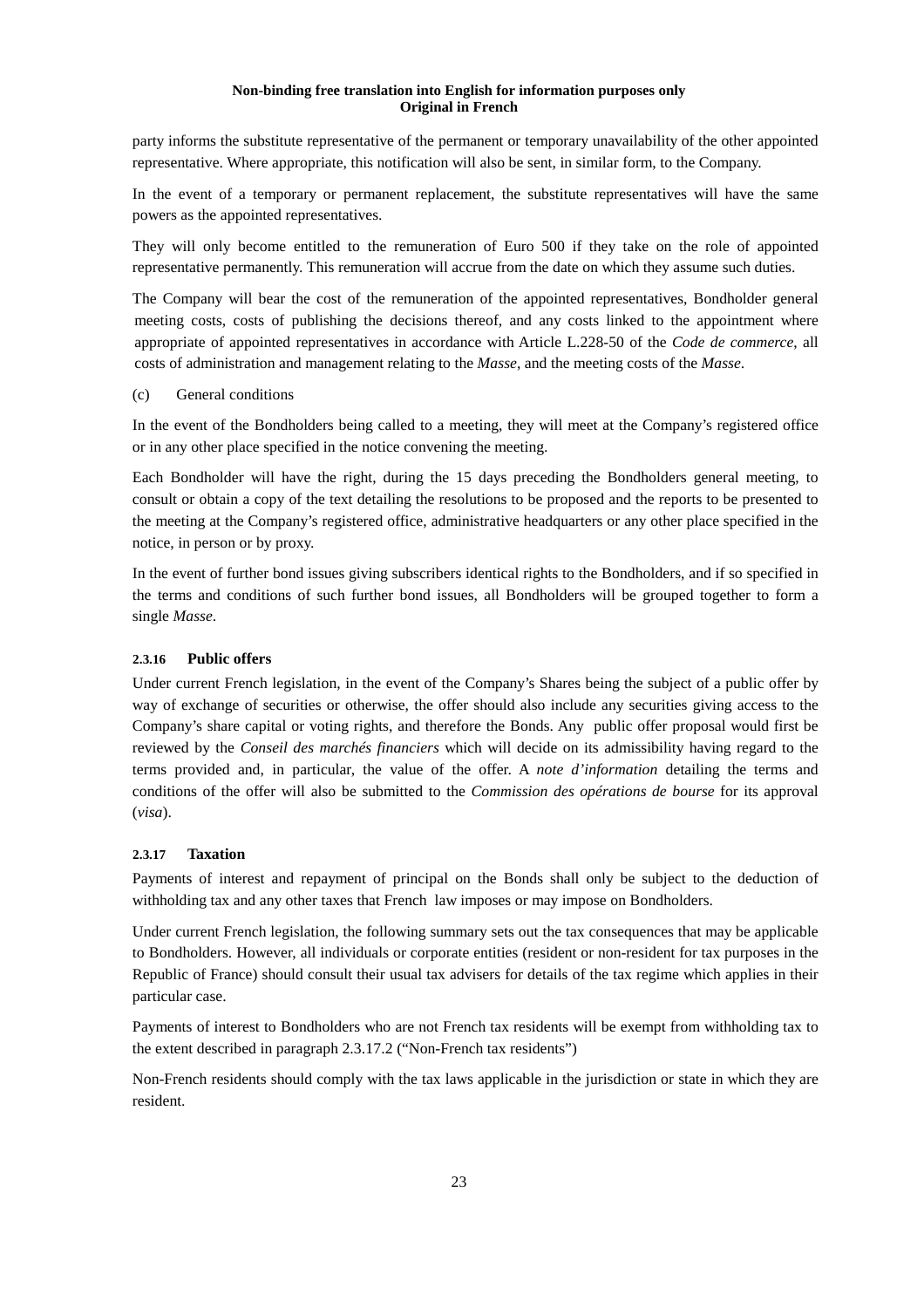#### *2.3.17.1 French tax residents*

- 1. Individuals holding the Bonds as part of their personal assets.
- (a) Interest and redemption premium

Income received from the Bonds by individuals holding securities as part of their private assets is:

- either included in total income, subject to:
	- income tax calculated on a progressive scale,
	- the general social contribution of 7.5 per cent. of which 5.1 per cent. is deductible from taxable income (Articles 1600-0 C and 1600-0 E of the General Tax Code (*Code Général des Impôts*)),
	- a social levy of 2 per cent. (Article 1600-0 F *bis* III 1 of the General Tax Code),
	- a social debt repayment contribution of 0.5 per cent. (Articles 1600-0 G and 1600-0 L of the General Tax Code);
- or, at the taxpayer's option, subject to:
	- a withholding tax at the rate of 15 per cent. (Article 125-A of the General Tax Code),
	- a general social contribution of 7.5 per cent. (Articles 1600-0 C and 1600-0 E of the General Tax Code),
	- a social levy of 2 per cent. (Article 1600-F *bis* III 1 of the General Tax Code),
	- a social debt repayment contribution of 0.5 per cent. (Articles 1600-0 G and 1600-0 L of the General Tax Code).

#### (b) Capital Gains

Pursuant to Article 150-0 A of the General Tax Code, any capital gains realised by individuals are taxable from the first Euro of such gains where the aggregate amount of disposals of securities per tax household from the  $1<sup>st</sup>$  January 2002 and in the course of that year exceeds the threshold of Euro 7,650 per annum as follows:

- income tax at the rate of 16 per cent. (Article 200 A-2 of the General Tax Code),
- a general social contribution of 7.5 per cent.,
- a social levy of 2 per cent., and
- a social debt repayment contribution of 0.5 per cent.

Capital losses can be set off against capital gains of the same type realised in the same year and, if necessary, in the five following years, provided that the Euro 7,670 threshold mentioned above was exceeded during the same year in which the capital loss occurred.

(c) Conversion and/or exchange of Bonds into Shares.

See paragraph 2.6.6.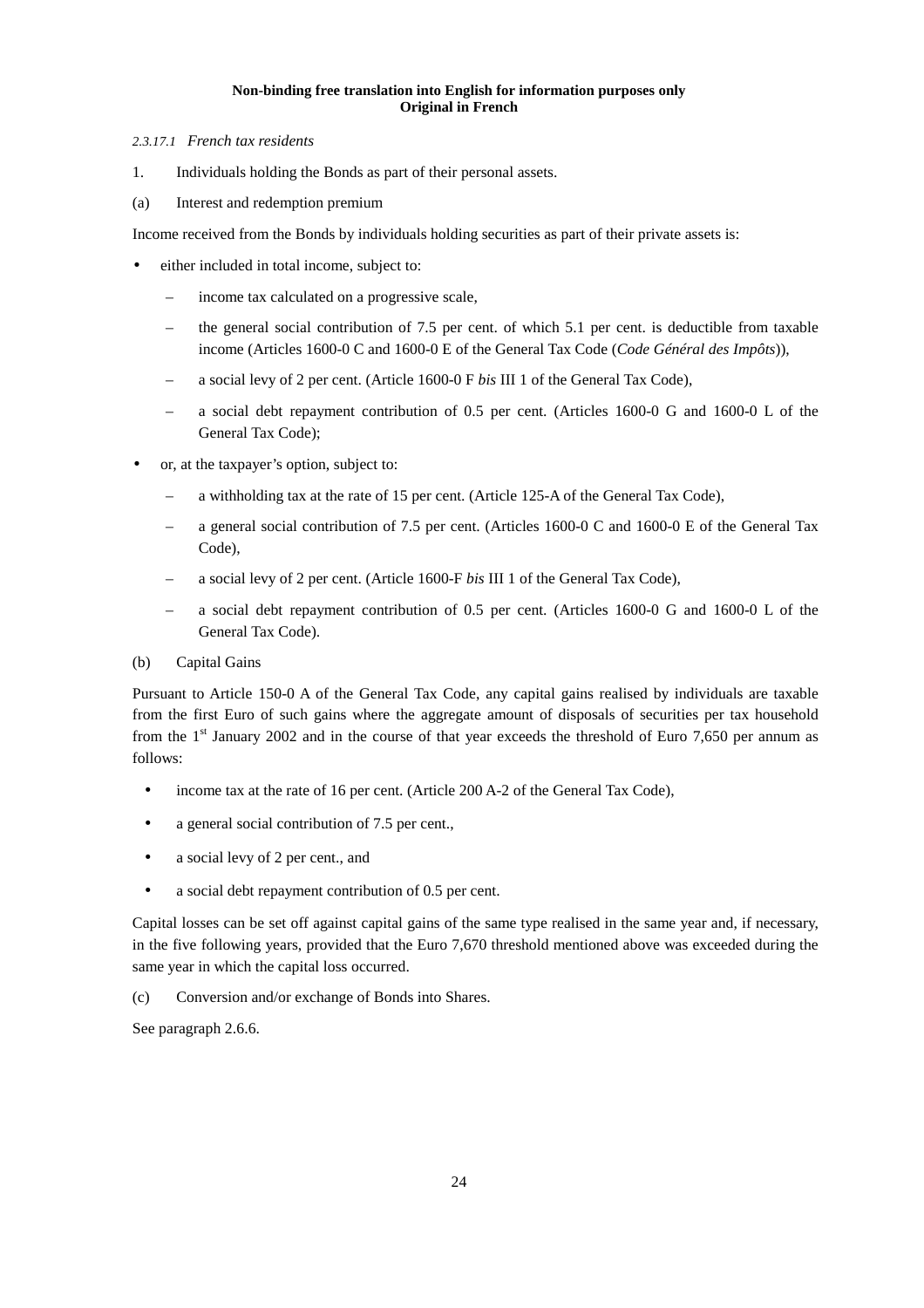- 2. Legal entities subject to corporation tax
- (a) Interest and redemption premium

Interest accrued on the Bonds during the financial year is included in taxable income and is taxable at an annual rate of 33.3 per cent., to which an additional surcharge of 3 per cent. is applicable (Article 235 *ter* ZA of the General Tax Code) for financial years ending on or after 1 January 2002.

A social contribution of 3.3 per cent. (Article 235 *ter* ZC of the General Tax Code) is also applicable; this is calculated on the amount of corporate tax, with an allowance of Euro 763,000 for each 12-month period. However, entities whose turnover before tax is less than Euro 7,630,000 and whose share capital is fully paidup and held continuously as to at least 75 per cent. by individuals (or by entities satisfying these conditions for redemption of capital, turnover and holding of capital) are exempt from this contribution. Further, for such companies, corporation tax is fixed with respect to the first Euro 38,120 of taxable income for each twelvemonth period at 15 per cent. for the financial years commencing after 1 January 2002.

Pursuant to the provisions of Article 238 *septies* E of the General Tax Code, companies holding the Bonds must consolidate a portion of the redemption premium received by them at the time of subscription or acquisition of such Bonds into the taxable income of each of their financial years when such premium exceeds 10 per cent. of the acquisition or subscription price.

However, these provisions do not apply to bonds where the average issue price is greater than 90 per cent. of the redemption value.

(b) Capital gains

Disposal of the Bonds gives rise to a loss or a gain, which is to be included in taxable income.

The amount of the loss or the gain is equal to the difference between the disposal price and the acquisition price of the Bonds plus, where appropriate, the amount of the redemption premium, already taxed and not yet received, at a rate of 33.3 per cent. (or, if applicable, a rate of 15 per cent. of the Euro 38,120 cap for each period of 12 months) plus the additional surcharge of 3 per cent. (article 235 *ter* ZA of the General Tax Code) as well as, if applicable, the social contribution of 3.3 per cent. (Article 235 *ter* ZC of the General Tax Code).

(c) Conversion and/or exchange of Bonds into Shares.

See paragraph 2.6.6.

## *2.3.17.2 Non-French tax residents*

(a) Income tax interest and redemption premiums

Bond denominated in Euros issued by French legal entities are deemed to be issued outside France for the application of the provisions of Article 131 *quater* of the General Tax Code (*Bulletin Officiel des Impôts 5 I 11-98, Instruction Administrative* dated 30 September 1998). Consequently, interest paid out on the Bonds to persons who are resident for tax purposes or have their registered office outside the French Republic shall be exempt from the withholding tax referred to in Article 125 A-III of the General Tax Code. Interest on the Bonds is, moreover, exempt from social contributions pursuant to Articles 1600-0 C *et seq*. of the General Tax Code.

#### (b) Capital gains

Persons who are not domiciled in France for tax purposes within the meaning of Article 4 B of the General Tax Code, or whose registered office is located outside France, are not subject to capital gains tax upon the disposal of the Bonds, provided that such Bonds are not listed in the assets of a permanent establishment or a fixed base located in France.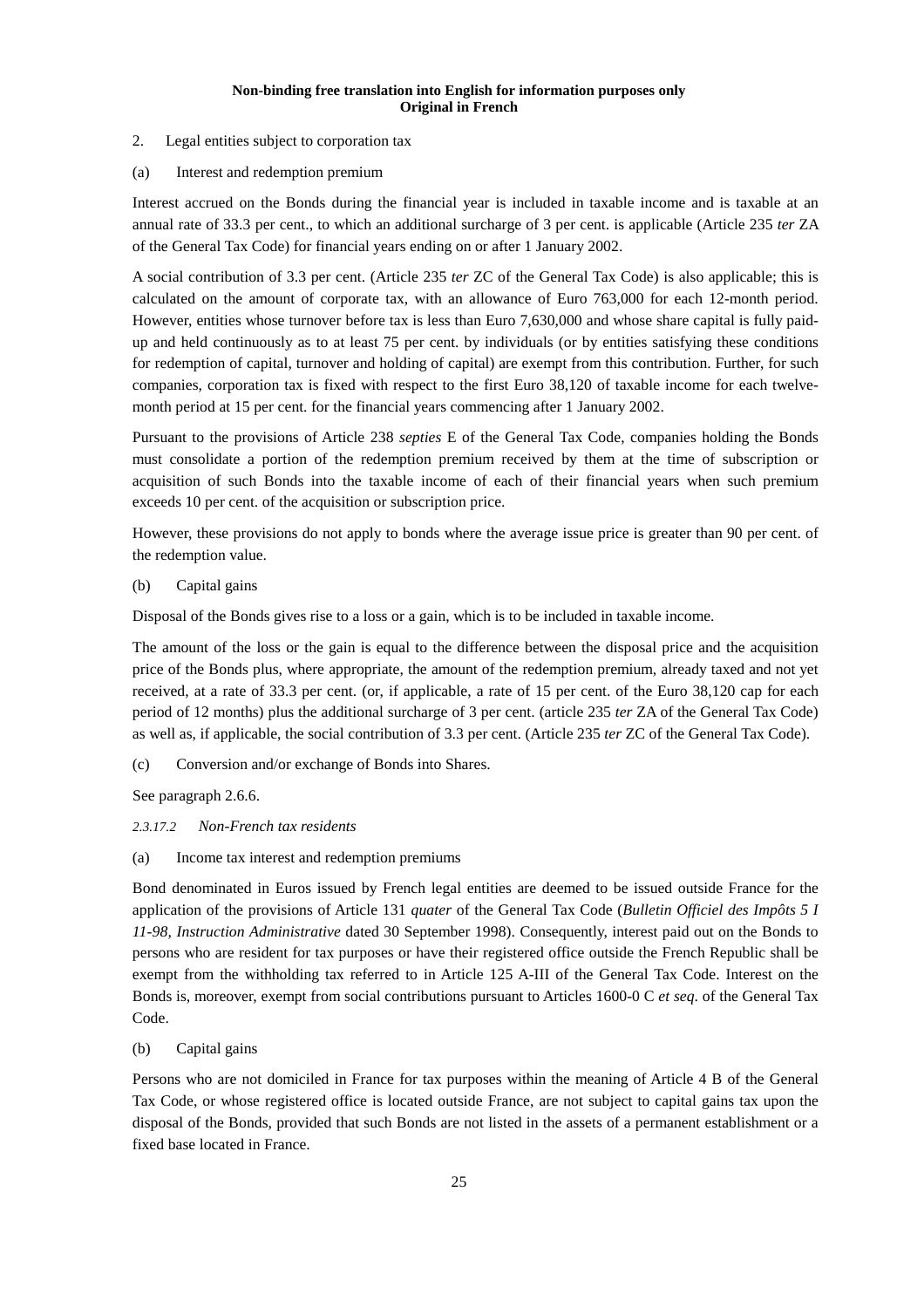(c) Conversion and/or exchange of Bonds into Shares.

See paragraph 2.6.6.

## **2.4 LISTING AND TRADING**

## **2.4.1 Listing**

Application has been made to list the Bonds on the *Premier Marché* of Euronext Paris S.A. Listing is expected to take place on the Settlement Date under Sicovam Code 18841.

No application for listing on any other market is planned.

## **2.4.2 Restrictions on the transferability of the Bonds**

No restriction is imposed by the terms and conditions of the issue on the transferability of the Bonds.

## **2.4.3 Listing of similar securities**

In July 2001, the Company issued 5,750,000 bonds, with a principal amount of Euro 518 million, which have been listed since 20 July 2001.

## **2.5 GENERAL INFORMATION**

## **2.5.1 Fiscal Agent**

BNP Paribas Securities Services S.A. as "Fiscal Agent" will centralise payments under the Bonds (payment of accrued interest, redemption of the Bonds at maturity, etc.).

The fiscal agency of the Bonds shall also be carried out by BNP Paribas Securities Services S.A..

## **2.5.2 Courts having jurisdiction in the event of a dispute**

Claims against the Company as defendant will be submitted to the jurisdiction of the courts at the location of its registered office and otherwise will be designated pursuant to the nature of the dispute, unless otherwise provided for in the French civil procedure code (*Nouveau Code de Procédure Civile*).

## **2.5.3 Use of proceeds**

For several years, the Company has set about re-focusing its portfolio of activities by developing in priority business lines with a higher added value and which offer continuing growth potential, i.e. concessions and related services, electrical engineering, road works and facility management.

This strategy is implemented by means of a focused external growth policy, the main elements in 2001 being the acquisition of WFS, a North American leader in airport services, the acquisition of 14.9 per cent. of the issued share capital of the British airport operator TBI and the acquisition of the Austrian company TMS, which specialises in automated systems for the automobile industry. In April 2002, in the context of a offering of shares in ASF (a company that operates 2,800 km of motorway in the south and west of France), the Company acquired 37,311,246 ASF shares representing 16.4 per cent. of ASF's share capital at an average price of Euro 26.68 per share.

The issue proceeds of the Bonds will be used to re-finance the external growth operations undertaken by the Company, in particular its investment in ASF. They will permit the Company to lengthen the maturity of its financings and to reduce its average financing costs, while protecting the interests of its shareholders (as conversions may be satisfied, at the Company's option, by the delivery of either new or existing Shares or a combination of the two).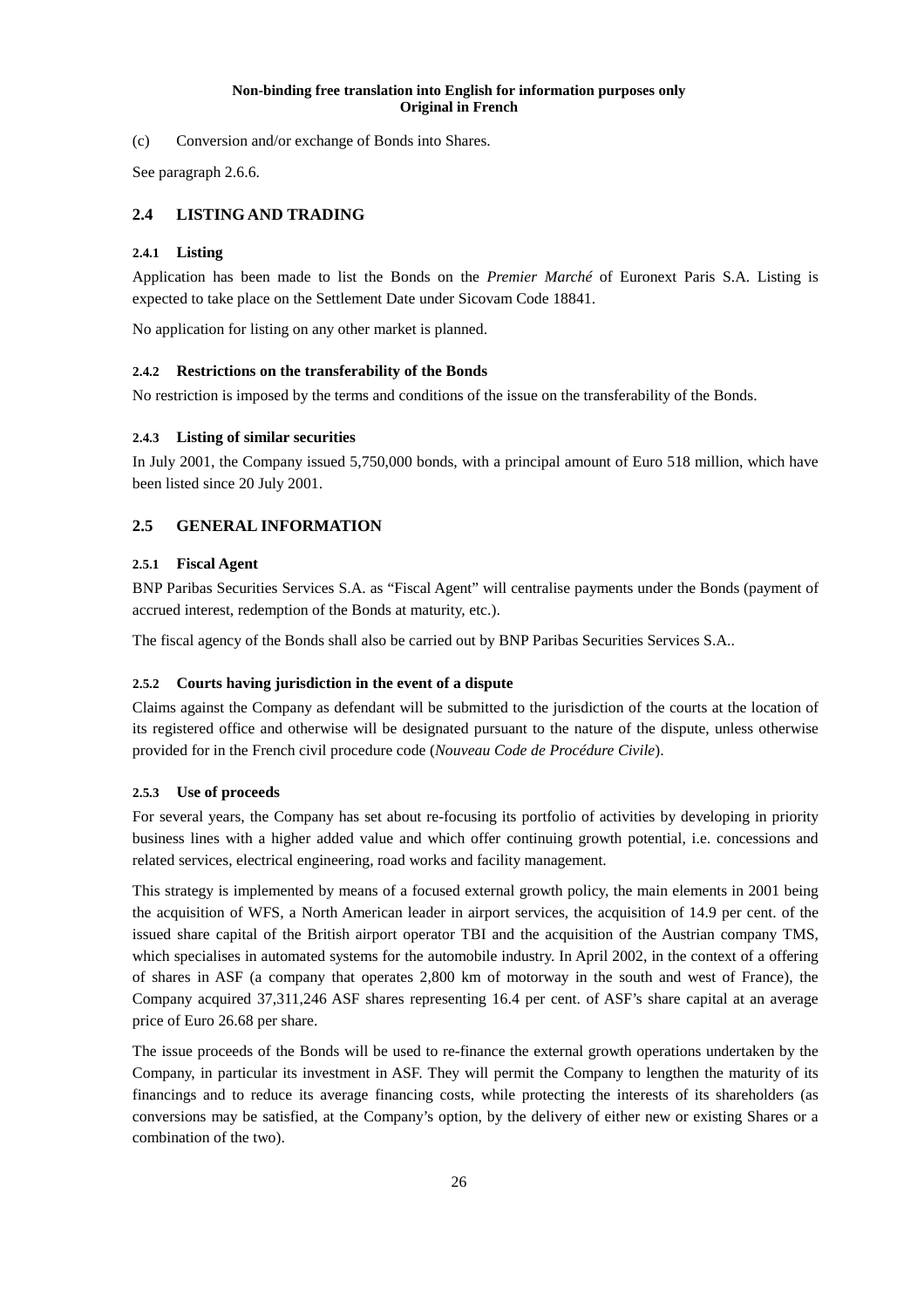## **2.6 CONVERSION AND/OR EXCHANGE OF BONDS INTO SHARES**

## **2.6.1 Nature of the conversion and/or of exchange rights**

Bondholders shall, at any time from the Settlement Date, have the right to receive at the option of the Company, new or existing Shares in the Company (hereafter called the "right to request the conversion or exchange for Shares"), which shall be paid up and/or settled by delivery by way of set-off against amounts owed under the Bonds, subject to the provisions set out below in paragraph 2.6.8 "Treatment of fractional entitlements".

At its option, the Company may deliver new Shares and/or existing Shares (hereafter called the "right to attribute Shares").

*By a decision of the general shareholder's meeting held on 19 December 2000, the Company was authorised, pursuant to article L.225-209* et seq*. of the French Commercial Code (*Code de commerce*), and for a period of 18 months from 19 December 2000 to purchase its own Shares f up to 10 per cent. of its share capital. This Share purchase programme was described in a prospectus approved by the* Commission des opérations de bourse *on 1 December 2000 under number 00-1954.* 

*On 2 March 2002, the number of Shares repurchased by the Company was 7,469,530, corresponding to 8.8 per cent. of its share capital. Of those 7,469,530 repurchased Shares :* 

- *7,010,587 Shares cover purchase options granted to VINCI employees. 36 per cent. of those options are currently exercisable, 25 per cent. will be exercisable from October 2002, 3 per cent. from March 2003 and 36 per cent. from January 2004;*
- *308,783 Shares cover a call option (expiration: January 2003, exercise price: Euro 63.68) granted to a financial institution in connection with hedging activities relating to a leveraged employee savings plan;*
- *the balance, corresponding to 150,160 Shares, is held in an investment portfolio and can be used in particular to deliver Shares in exchange for Bonds.*

*A new Share repurchase programme covering up to 10 per cent. of the share capital will be submitted to the general shareholders' meeting scheduled for 6 June 2002.* 

#### **2.6.2 Suspension of the conversion/exchange right**

In the event of a share capital increase, an issue of securities conferring rights to receive Shares, a merger (*fusion*) or spin-off (*scission*) or any other financial transaction conferring preferential subscription rights, or providing a priority subscription period for the benefit of the Company's shareholders, the Company reserves the right to suspend the Bondholders' right to request the conversion or exchange for Shares for a period not exceeding three months. This suspension does not affect the rights of Bondholders exercising their right to request the conversion or exchange for Shares during the period set out in paragraph 2.6.3.

The Company's decision to suspend the exercise of the right to request the conversion or exchange for Shares shall be published in a notice in the *Bulletin des Annonces légales obligatoires*. This notice shall be published at least 15 days before the date on which the suspension comes into force, and shall mention the commencement and the end dates of the suspension. This information will also be published in a financial newspaper with general circulation in France and in a notice issued by Euronext Paris S.A..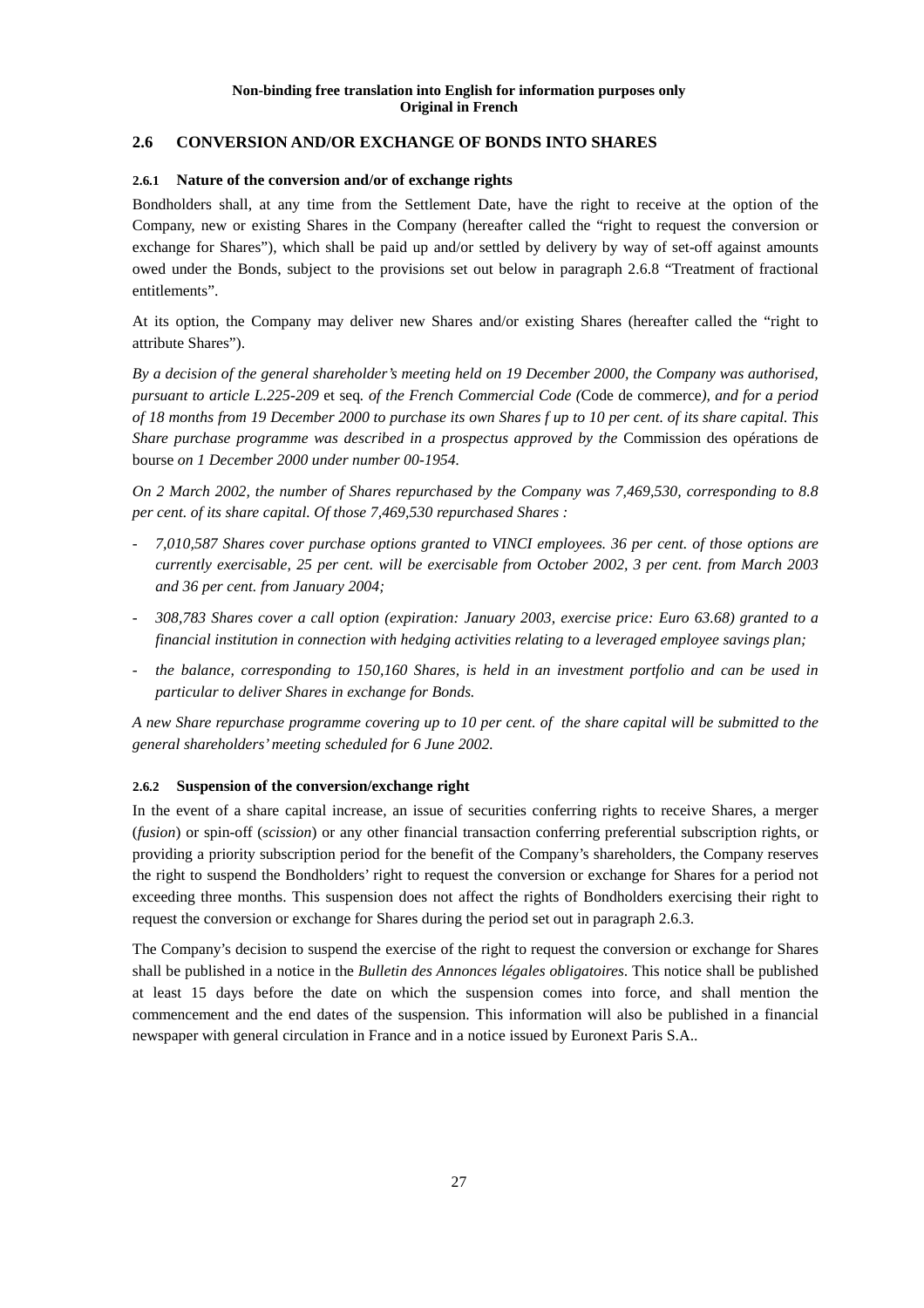## **2.6.3 Exercise Period and conversion/exchange ratio**

The right to request the conversion or exchange of the Bonds for Shares may be exercised at any time from the Settlement Date to the seventh business day preceding the redemption date, at a ratio of ONE Share for ONE Bond, subject to paragraph 2.6.7 "Adjustments/Maintenance of Bondholders' rights".

For Bonds redeemed at maturity or prior to maturity, the right to request the conversion or exchange for Shares shall end on the seventh business day preceding the relevant redemption date.

Any Bondholder who has not exercised his right to request the conversion or exchange for Shares prior to this date will receive the redemption price determined in accordance with paragraph 2.3.7.1 or paragraph 2.3.7.3, as the case may be.

## **2.6.4 Exercise of the conversion/exchange right**

To exercise their conversion/exchange right, Bondholders must send a request to the Euroclear France authorised financial intermediary with which their Bonds are registered. BNP Paribas Securities Services S.A. will centralise all such requests.

Any request to convert or exchange Bonds for Shares that received by BNP Paribas Securities Services S.A. in this capacity during a calendar month (hereafter called an "Exercise Period") shall take effect on of the earlier of the following two dates (hereafter called an "Exercise Date") below:

- (i) the last business day of such calendar month; and
- (ii) the 7th business day preceding the date set for the redemption.

For Bonds with the same Exercise Date, the Company may, as it wishes, choose between:

- the conversion of Bonds into new Shares;
- the exchange of Bonds for existing Shares; and
- the delivery of a combination of new and existing Shares.

All Bondholders with the same Exercise Date shall be treated equally and shall have their Bonds, as the case may be, converted and exchanged in the same proportion, subject to rounding.

Bondholders shall receive the Shares on the seventh business day following the Exercise Date.

#### **2.6.5 Rights of Bondholders to interest on the Bonds and to dividends on delivered Shares**

In case of exercise of the right to request the conversion or exchange for Shares, no interest shall be paid to Bondholders in respect of the period elapsed between the last interest payment date preceding the Exercise Date and the date on which the Shares are delivered.

The rights attached to new Shares issued upon conversion are described in paragraph 2.7.1.1 below.

The rights attached to existing Shares delivered upon an exchange are described in paragraph 2.7.1.2 below.

#### **2.6.6 Tax regime on conversion and/or exchange**

Under current French legislation, the following tax regime applies.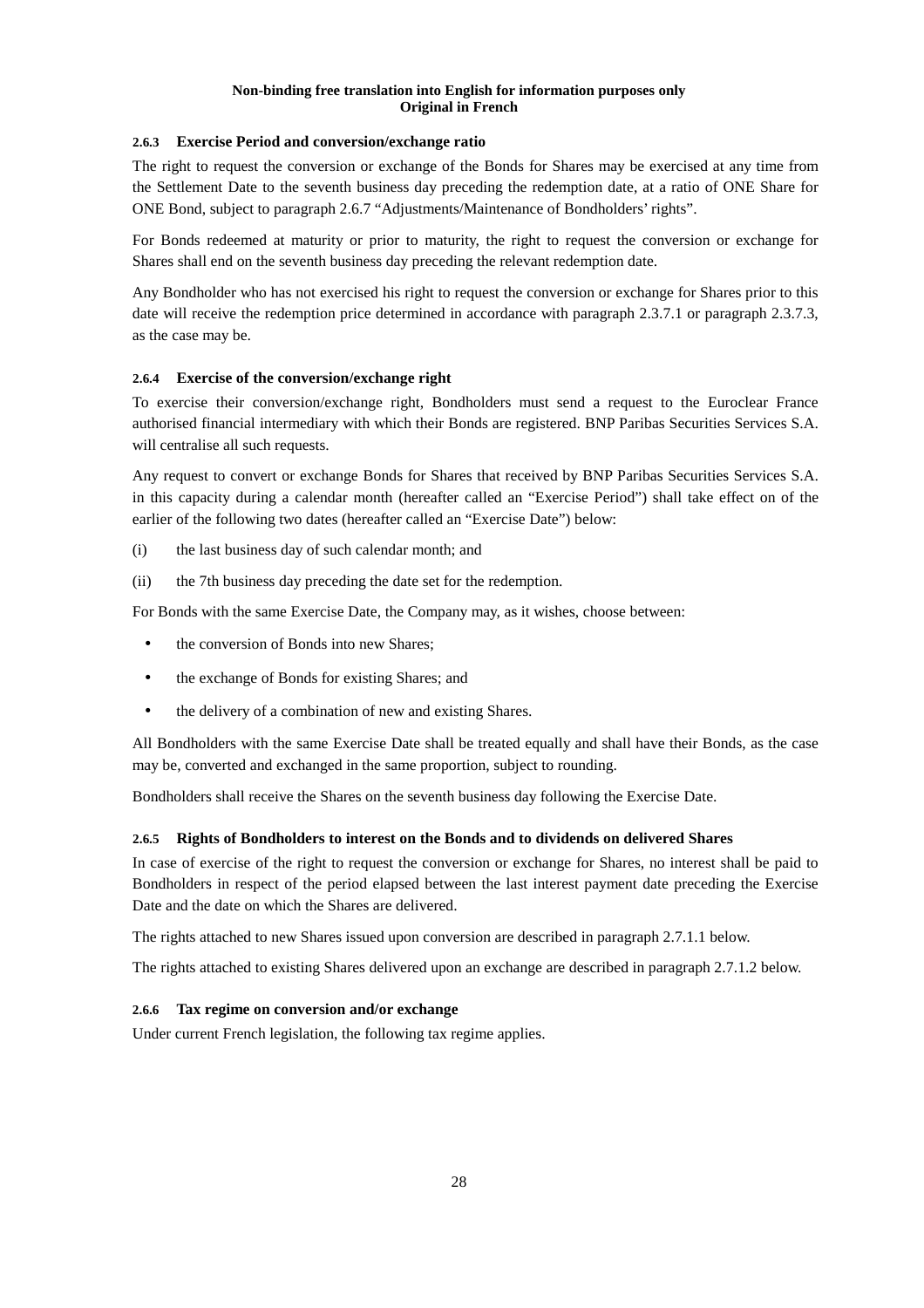#### *2.6.6.1 French tax residents*

1. Individuals holding the Bonds as part of their private assets

The conversion of the Bonds into new Shares and/or the exchange of the Bonds for existing Shares is not considered to be a transfer for value.

Any capital gains realised upon conversion of the Bonds into new Shares or exchange of the Bonds for existing Shares benefit from a tax deferral, pursuant to Article 150-0 B of the General Tax Code.

If such Shares are later sold, the net gain, calculated on the basis of the acquisition price or the value of the Shares (Article 150-0 D 9 of the General Tax Code), is subject to the standard taxes applicable on capital gains from the sale of securities.

To the extent that they are subject to tax, such capital gains are taxed at the rate of 26 per cent. (consisting of income tax of 16 per cent., general social contribution of 7.5 per cent., social levy of 2 per cent. and social debt repayment contribution of 0.5 per cent.).

- 2. Legal entities subject to corporation tax
- 2.1 Regime applicable to the conversion of the Bonds into new Shares

Capital gains made or losses incurred upon the conversion of the Bonds into new Shares by legal entities that are French residents for corporate tax purposes have the benefit of the tax deferral provided for in Article 38-7 of the General Tax Code and accordingly are included in income for the fiscal year during which the Shares received upon conversion are disposed of.

Accordingly, upon subsequent transfer of the Shares delivered upon conversion, any capital gain or loss attributed to such transfer is calculated on the basis of the value for tax purposes that the Bonds were deemed to have had for the transferor.

Subject to a penalty equal to 5 per cent. of the sums deferred, legal entities that benefit from tax deferral must satisfy the annual disclosure requirements provided for by Article 54 *septies* I and II of the General Tax Code until the expiry of such deferral.

2.2 Regime applicable to the exchange of the Bonds into existing Shares

The tax deferral regime does not apply to the exchange of the Bonds for existing Shares. In this case, any profit or loss resulting from an exchange will be subject to corporate tax under the conditions specified by French law as described in paragraph 2.3.17.1.

The same will apply in the case of delivery of both new and existing Shares for a Bond.

#### *2.6.6.2 Non-French tax residents*

Capital gains realised on conversion of the Bonds into new Shares and/or the exchange of the Bonds for existing Shares by persons non resident in France for tax purposes, or whose registered office is not in France (and who do not have an established or fixed base in France to act as the registered holder of the Bonds), are not subject to tax in France.

## **2.6.7 Adjustments / Maintenance of Bondholders rights**

#### *2.6.7.1 Company's obligations*

Pursuant to French law and for as long as any of the Bonds are outstanding, the Company undertakes not to redeem any of its share capital r, nor to alter the way it distributes its profits. The Company may, however,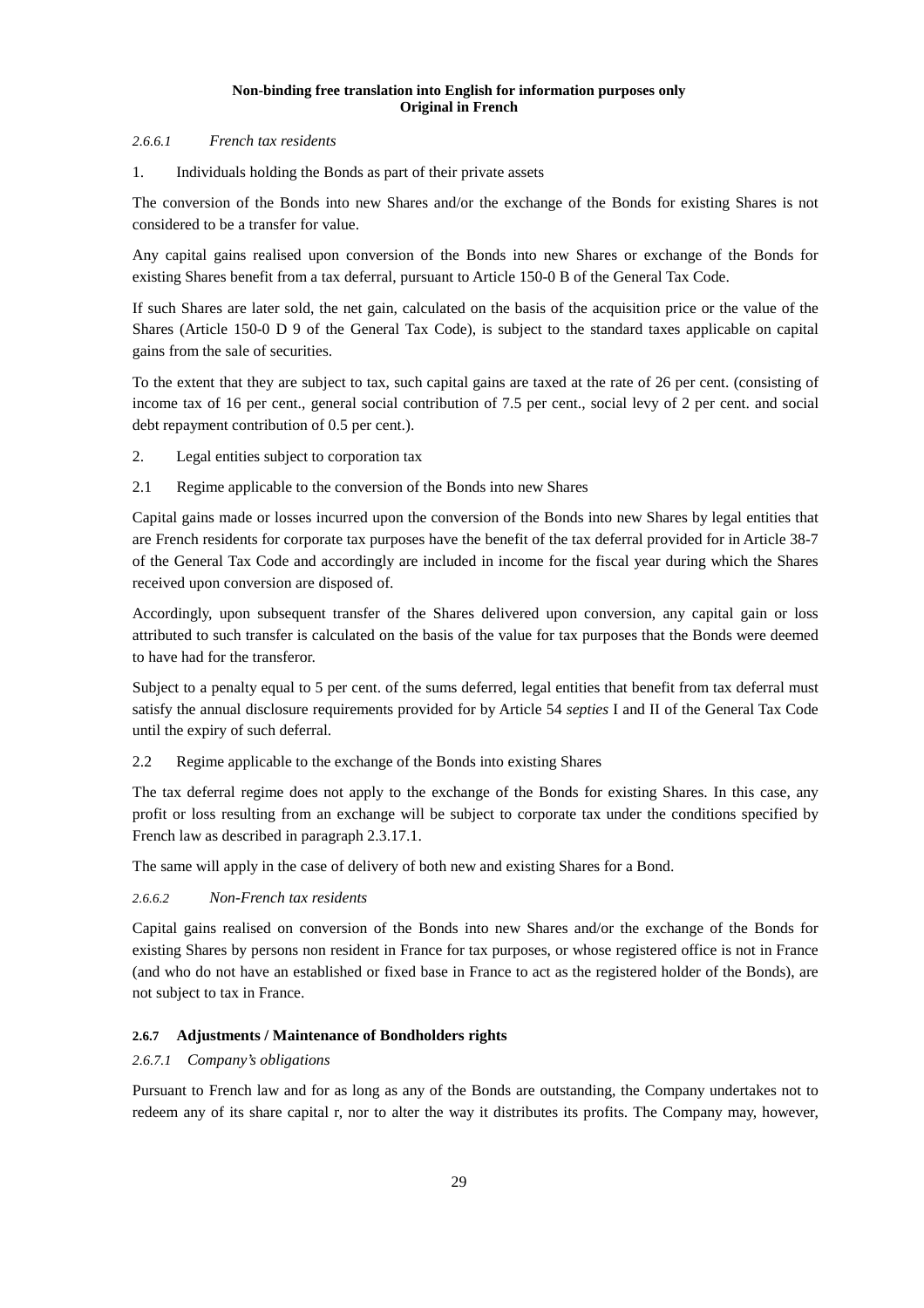create preferred shares without voting rights, provided that the Bondholders' rights are unaffected pursuant to the requirements of paragraphs 2.6.7.2. to 2.6.7.4.

## *2.6.7.2 Capital reduction resulting from losses*

In the event of a reduction in share capital due to losses, the rights of Bondholders exercising the right to request the conversion or exchange for Shares will be reduced accordingly, as if such Bondholders had been shareholders from the date of issue of the Bonds, whether the capital reduction was by way of a reduction in the nominal value of such Shares or in the number of such Shares.

#### *2.6.7.3 Financial transactions*

After any of the following transactions:

- an issue of securities with listed preferential subscription rights;
- an increase of share capital through capitalisation of reserves, profits or share premiums, and the distribution of bonus Shares, division or consolidation of Shares;
- a capitalisation of reserves, profits or share premiums, by increasing the nominal share value;
- a distribution of reserves or premiums in cash or securities;
- a bonus issue to shareholders of any financial instrument other than Shares in the Company;
- a takeover (*absorption*), merger (*fusion*) or spin-off (*scission*);
- the repurchase by the Company of its own Shares at a price higher than the market price; or
- the distribution of an exceptional dividend;

which the Company may carry out with effect from the present issue, the Bondholders' rights will be maintained through an adjustment of the attribution ratio up to the maturity or Early Redemption Date, pursuant to the conditions set out below.

This adjustment will be made so as to equalise the value of the Shares, that would have been obtained had the right to request the conversion or exchange for Shares been exercised before any of the above-mentioned operations took place and the value of such Shares that will be obtained if the right to request the conversion or exchange for Shares is exercised after such operation takes place.

In the event of adjustments being made as per sub-paragraphs 1 to 8 below, the new conversion/exchange ratio will be determined to three decimal places, rounded to the nearest one-thousandth (0.0005 being rounded up to the nearest one-thousandth). Any further adjustments will be based on the previous conversion/exchange ratio, calculated and rounded in the same way. Bonds may only be exchanged for a whole number of Shares, the payment of fractions being detailed below (see paragraph 2.6.8).

1. In the event of financial transactions taking place involving listed preferential subscription rights, the new Share conversion/exchange ratio will be equal to the product of the attribution ratio in effect prior to the commencement of the relevant transaction by the following formula:

Share price ex-subscription right plus the value of the subscription right

Share price ex-subscription right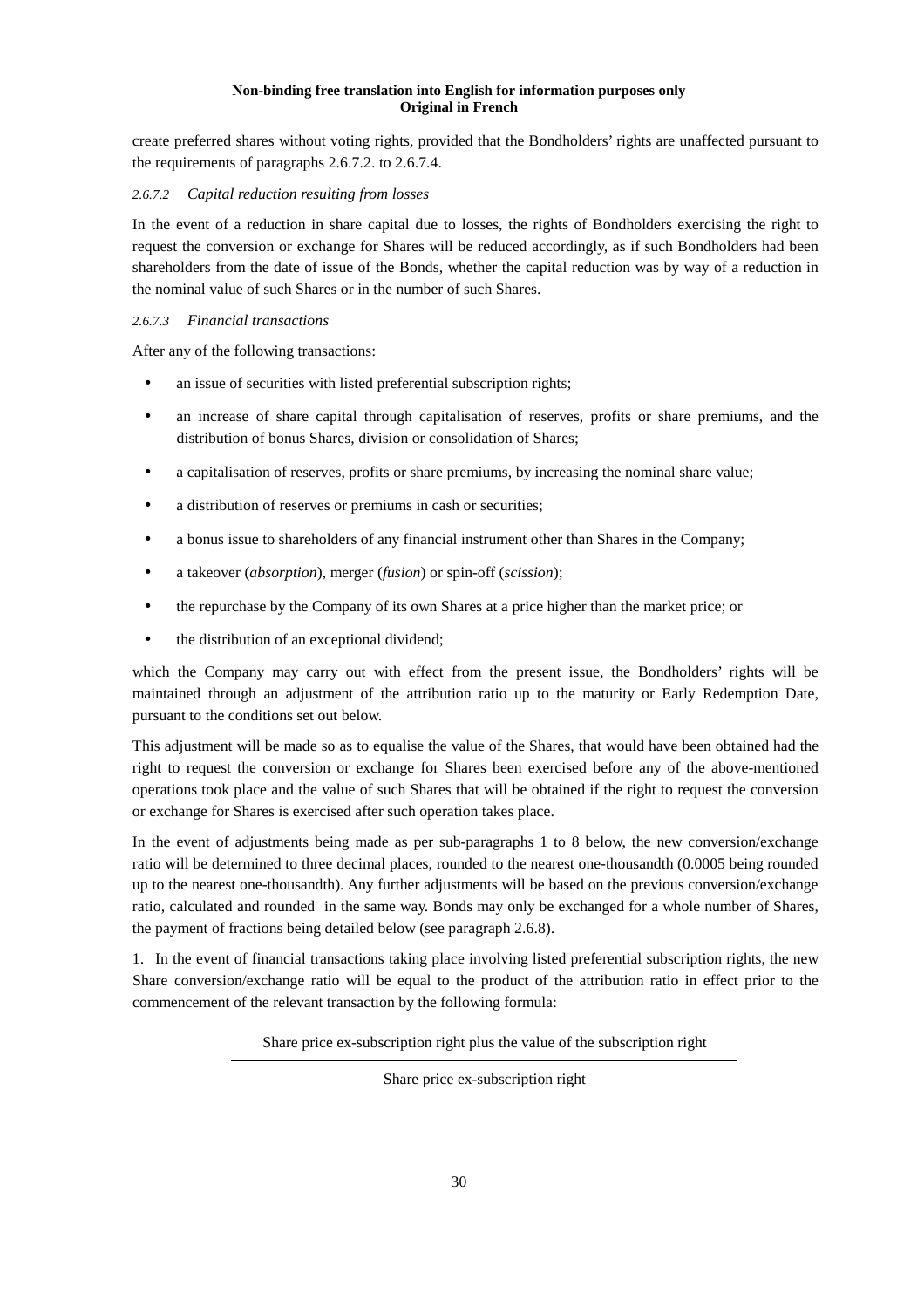For the purposes of this calculation, the prices of the Share price ex-subscription right and of the subscription right will be determined by using the average opening prices quoted on Euronext Paris S.A., on each stock exchange trading day falling in the subscription period during which the Share's price ex-subscription right and the value of the subscription right are simultaneously quoted.

2. In the event of an increase in share capital by capitalisation of reserves, profits or share premiums and bonus issue of Shares, or in the event of division or consolidation of Shares, the new Share conversion/exchange ratio will be equal to the product of the Share conversion/exchange ratio in effect before the commencement of the relevant transaction by the following formula:

Number of Shares existing after the transaction

Number of Shares existing before the transaction

3. In the event of an increase in capital by means of a capitalisation of reserves, profits or share premiums effected by increasing the Shares' nominal value, Bondholders who exercise their right to request the conversion or exchange for Shares will be entitled to a Share with a nominal value increased accordingly.

4. In the event of distribution of reserves or premiums in the form of cash or securities, the new Share conversion/exchange ratio will be equal to the product of the Share conversion/exchange ratio applicable before the commencement of the relevant transaction by the following formula:

Share price before distribution

Share price before distribution less the cash amount distributed, or the value of securities distributed, in relation to each Share

To calculate this formula:

- the Share price before distribution will be determined by using the average opening price quoted on Euronext Paris S.A. (or, if not listed on Euronext Paris S.A., on such other regulated or similar market on which the Shares are quoted), for 20 consecutive stock exchange trading days, during which the Shares were traded chosen from the 40 trading days preceding the date of distribution;
- the value of securities distributed will be calculated as described above for securities already being traded on a regulated or associated market. It will be determined using the average opening price on such regulated or similar market for 20 consecutive stock exchange trading days during which the Shares were traded, chosen from the 40 trading days preceding the date of distribution;
- if the securities are not traded on a regulated or similar market prior to the date of distribution, the value of the securities will be determined using the average opening price on the regulated or associated market over twenty consecutive stock exchange trading days during which the Shares are traded, to be chosen by the Company from within the 40 trading days following the date of distribution, if the securities are traded within this period. Otherwise, it will be determined by an independent expert of international repute, chosen by the Company.

5. In the event of a bonus issue to shareholders of any financial instrument(s) other than Shares in the Company, the new Share conversion/exchange ratio will be: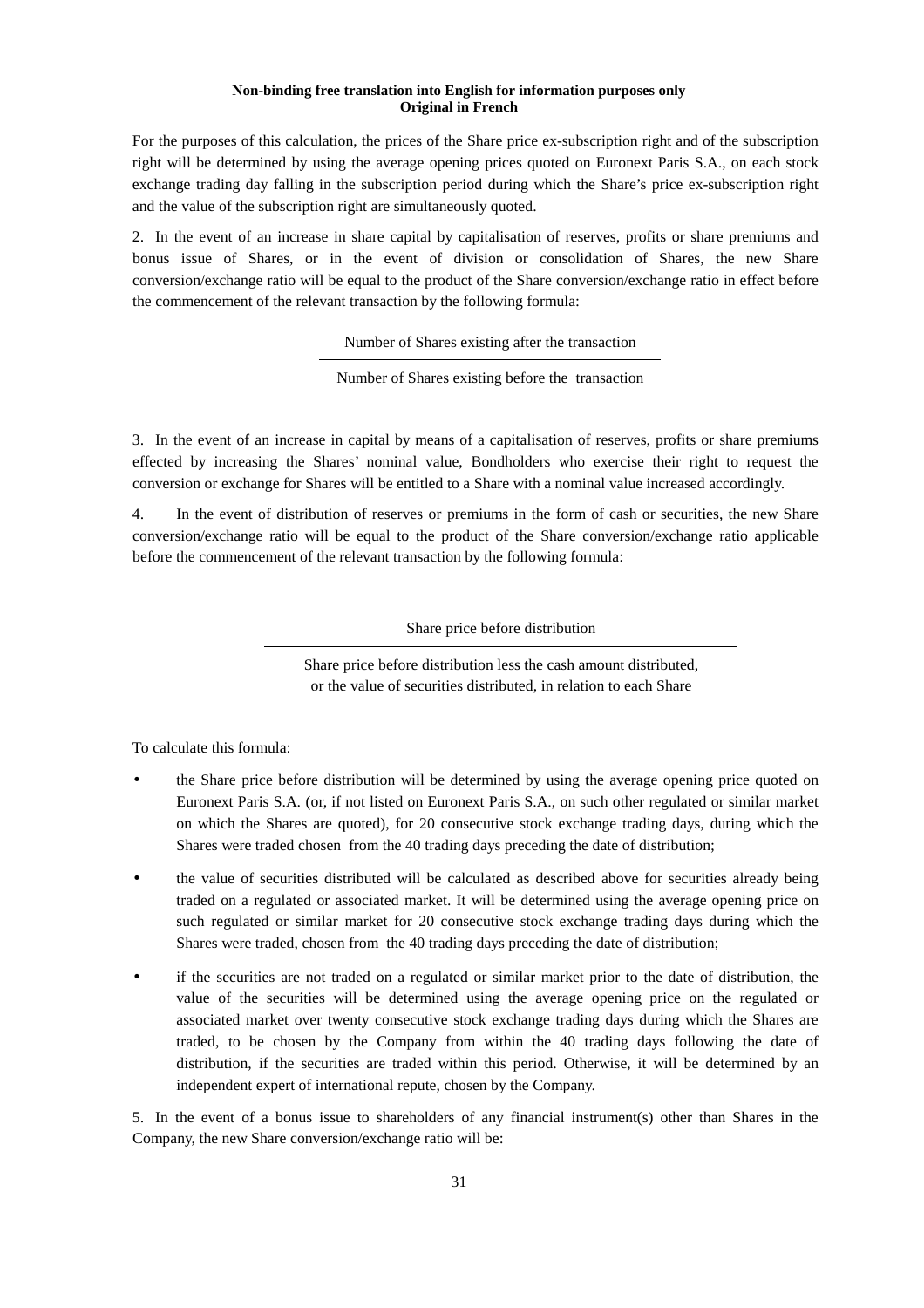(a) if the right to receive the financial instrument(s) are quoted on Euronext Paris SA, the product of the applicable Share conversion/exchange ratio prior to the relevant transaction, calculated using the following formula:

Share price  $ex$ -right  $+$  value of the free distribution

right

Share price ex-right

For the calculation of this formula, the ex-rights Share value and the value of the free distribution right will be determined by using the average opening price quoted on Euronext Paris S.A. (or, if not quoted on Euronext Paris S.A., on another regulated or similar market on which the Shares and the free distribution rights are both quoted), of the Shares and the free distribution rights, for the first 10 stock exchange trading days during which both are traded simultaneously. If this calculation is based on fewer than five quotations, it will be determined or validated by an independent expert.

(b) if the free distribution rights for the financial instrument(s) are not quoted on Euronext Paris S.A., the product of the applicable Share conversion/exchange ratio prior to the transaction, calculated using the following formula:

Share price ex-right + value of free distribution right for financial instrument(s) attached to each Share

Share price ex-right

For the calculation of this formula, the prices of the Share price ex-right and of the value of the financial instrument(s) attached to each Share, if the latter is quoted on a regulated or similar market, will be determined by using the average opening price for 10 consecutive stock exchange trading days following the date of distribution of such financial instruments during which the Shares or financial instrument(s) are quoted simultaneously. If the financial instrument(s) attached are not quoted on a regulated or similar market, they will be valued by an independent expert.

6. In the event that the Company is taken over (*absorption*) by another company, or merges (*fusion*) with one or more companies to form a new company or if the Company de-merges (*scission*), the Bonds will be convertible and/or exchangeable for Shares in the new or acquiring company.

The new Share conversion/exchange ratio will be determined by adjusting the Share conversion/exchange ratio in force prior to the operation, using the exchange ratio of shares in the issuing company against shares in the new or acquiring company or beneficiary companies from the de-merger (*scission*). These companies will replace the Company in the application of all the above clauses, destined to protect, where necessary, the Bondholders' rights in the event of financial or securities transactions and, more generally, to ensure that Bondholders' rights are respected pursuant to the legal, regulatory and contractual requirements.

7. In the event of the Company purchasing its own Shares at a price higher than the Share market price, the new Share conversion/exchange ratio shall be equal to the product of the current Share conversion/exchange ratio in effect before the commencement of the relevant transaction by the following ratio calculated to the nearest hundredth of a Share: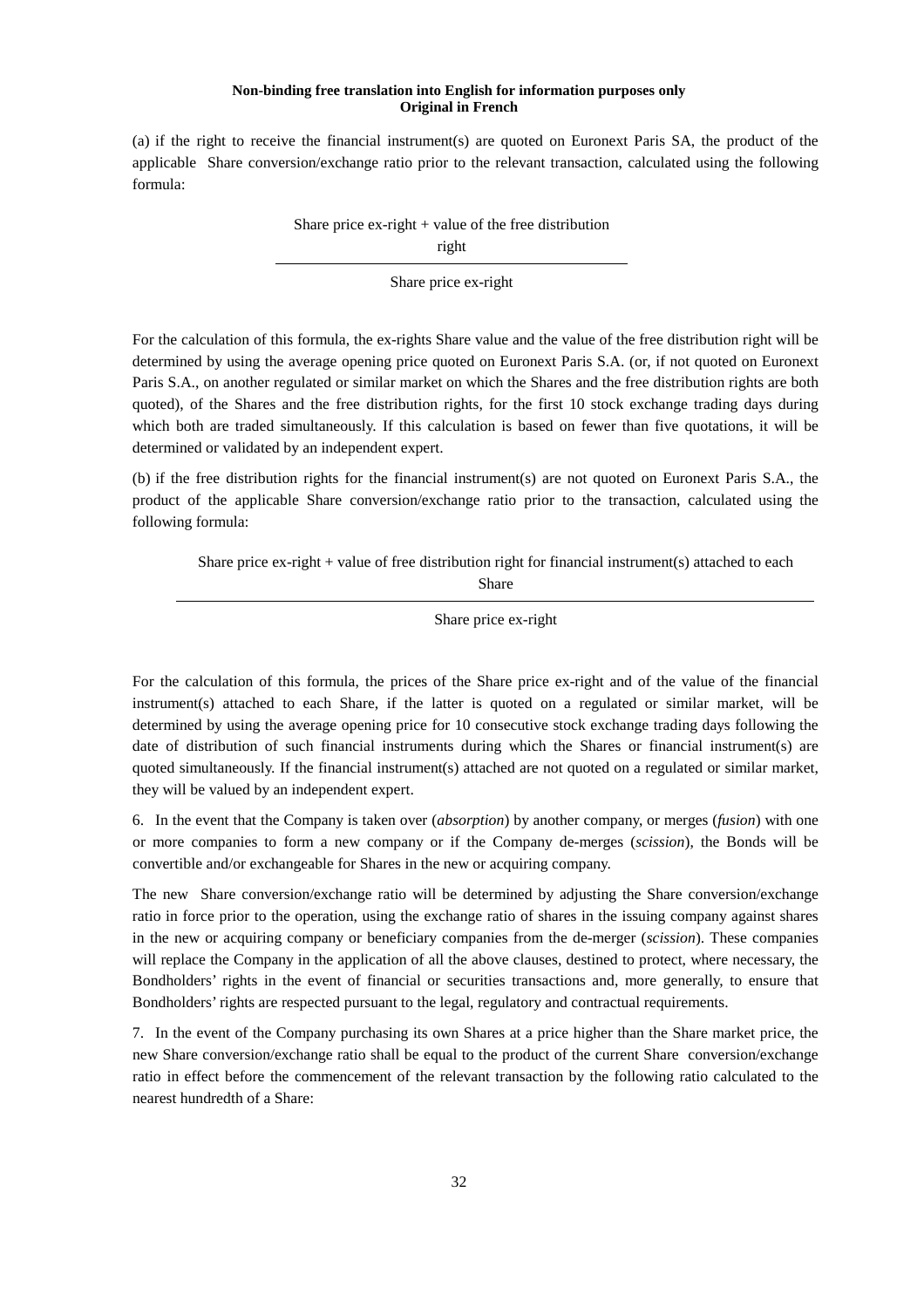#### Share price  $+$  Pc per cent. x Buyback price - Share price

#### Share price

Where:

- "Share price" means the average price over at least 10 consecutive stock exchange trading days selected among the 20 preceding the buyback (or the option to buy back);
- "Pc per cent." means the percentage of the capital bought back;
- "Buy-Back price" means the actual price at which Shares are bought back (by definition higher than the Share price defined above).

8. In the event of the Company paying an exceptional dividend (as defined below), the new Share conversion/exchange ratio shall be calculated as indicated below.

For the purposes of this sub-paragraph 8, the term "Exceptional Dividend" means any dividend paid in cash or in kind to shareholders, where the total amount of such dividend (without taking into account any tax credits (*avoir fiscal*) ) (the "Reference Dividend") and all the other dividends in cash or in kind paid out to shareholders in the course of the same financial year (without taking into account related tax credits) (the "Previous Dividends") represent a "ratio of distributed dividends" (as defined below) of more than 5 per cent.

In the preceding sentence, the term "Ratio of Distributed Dividends" means the sum of the ratios obtained by dividing the Reference Dividend and each Previous Dividend by the Company's average market capitalisation on the date preceding the corresponding distribution date; the market capitalisation used being equal to the product of (x) the closing price of the Company's Shares on Euronext Paris S.A. on the day preceding the distribution date of Reference Dividend or of each Previous Dividend and (y) the respective number of Shares outstanding on each of those dates. Any dividend or any fraction of a dividend leading to an adjustment of the Share conversion/exchange ratio by virtue of sub-paragraphs 1 to 7 above is not taken into consideration in the application of this clause.

The formula for calculating the new Share conversion/exchange ratio in the event of payment of an Exceptional Dividend is the following:

$$
NRA = RA x (1 + RDD - 3\%)
$$

Where:

- NRA means the new Share conversion/exchange ratio;
- RA means the last Share conversion/exchange ratio in effect prior to the distribution of the Reference Dividend leading to an adjustment; and
- RDD means the Ratio of Distributed Dividends, as defined above,

it being understood that any dividend paid between the payment date of a Reference Dividend (i.e. an Exceptional Dividend) and the end of the same financial year (an "Additional Dividend") shall give rise to an adjustment using the following formula:

$$
NRA = RA x (1 + RDS)
$$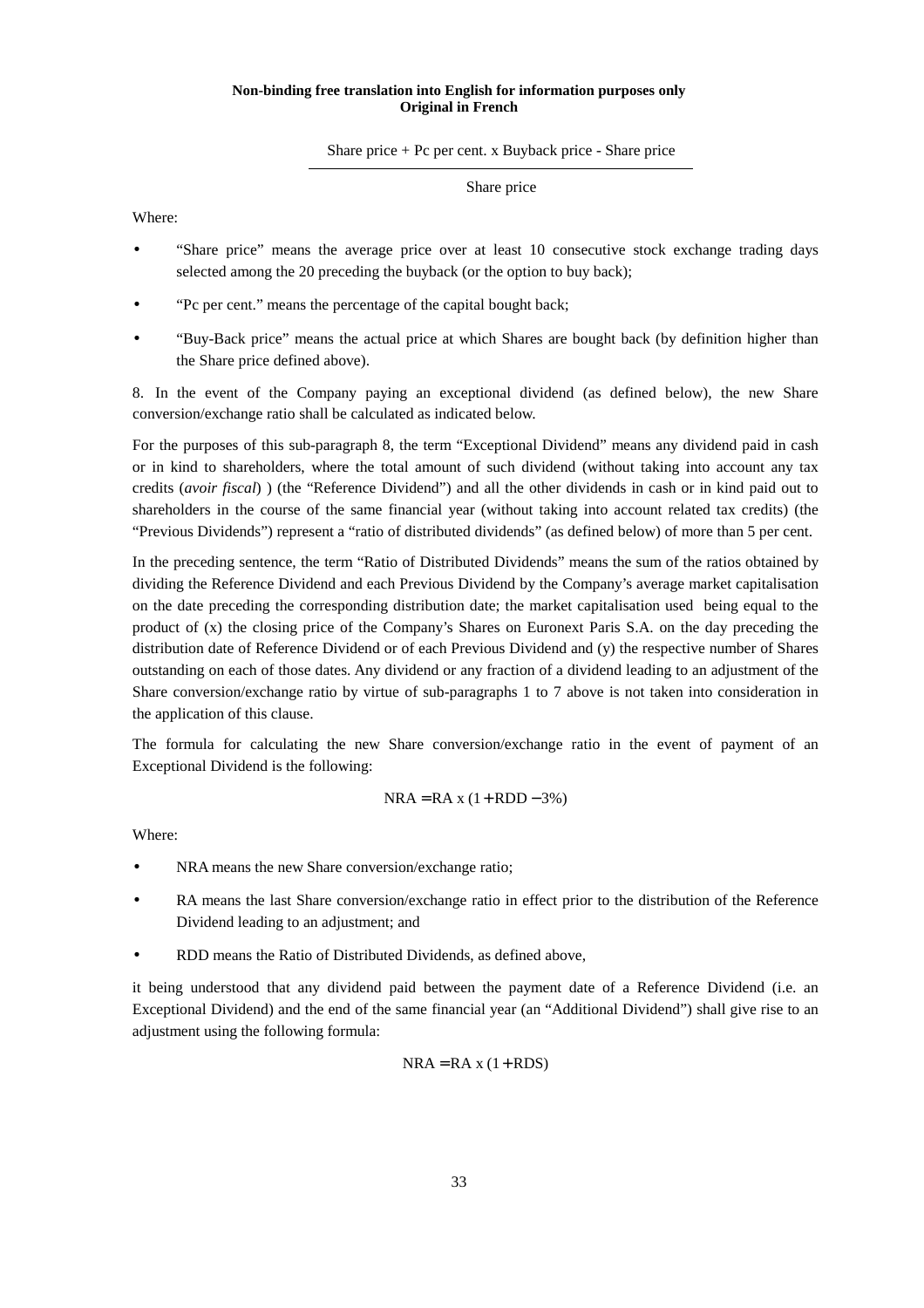Where:

"RDS" means the ratio obtained by dividing the Additional Dividend (excluding any portion of such dividend giving rise to the calculation of a new Share conversion/exchange ratio pursuant to subparagraphs 1 to 7 above), excluding any tax credits, by the market capitalisation of the Company, defined as (x) the closing price of the Shares on Euronext S.A. on the day before the date of distribution of the Additional Dividend multiplied by (y) the number of Shares outstanding on such date.

9. If the Company carries out transactions for which an adjustment would not have been provided for under sub-paragraphs 1 to 8 above, and where subsequent French law or regulations would require an adjustment, the Company will carry out such adjustment pursuant to the applicable statutory and legal provisions and market practices in effect in France at such time.

The Board of Directors shall report on the components of the calculation and on the results of any adjustment in the next annual report following such adjustment.

## *2.6.7.4 Publication of information relating to adjustments*

In the event of an adjustment, the new Share conversion/exchange ratio shall be notified to the Bondholders by means of a notice published in the *Bulletin des Annonces légales obligatoires*, in a financial newspaper having general circulation in France and by a notice by Euronext Paris S.A.

## **2.6.8 Treatment of fractional entitlements**

Each Bondholder exercising his right to request the conversion or exchange for Shares will receive a number of Shares calculated by multiplying the number of Bonds presented by the Share conversion/exchanged ratio in effect on such day.

If the resulting number of Shares is not a whole number, the Bondholder may request the delivery of:

- either the next lower whole number of Shares; in which case the Bondholder will receive a sum equal to the value of the fraction of the remaining Share in cash, calculated on the basis of the opening Share price quoted on the exchange on the last stock exchange trading day of the Exercise Period of the financial year in which the Share was quoted;
- or the next higher whole number of Shares provided that in such case such Bondholder pays to the Company an amount equal to the value of the additional fraction of the Share requested, calculated on the basis set out in the preceding paragraph.

## **2.6.9 Notices to Bondholders**

If the Company carries out a transaction comprising preferential subscription rights for existing shareholders, the Bondholders will be notified prior to the commencement of such transaction by a notice published in the *Bulletin des Annonces légales obligatoires*, in a financial newspaper with general circulation in France and in a notice issued by Euronext Paris S.A.

## **2.6.10 Impact of conversion and/or exchange on existing shareholders**

The information provided below together with and the terms and conditions of the transaction will be included in the additional report prepared pursuant to Articles 155-2 and 155-3 of the decree of 23 March 1967. This additional report, together with the additional report of the statutory auditors, is available to shareholders at the Company's registered office during the prescribed period and will be brought to their attention at the next general meeting.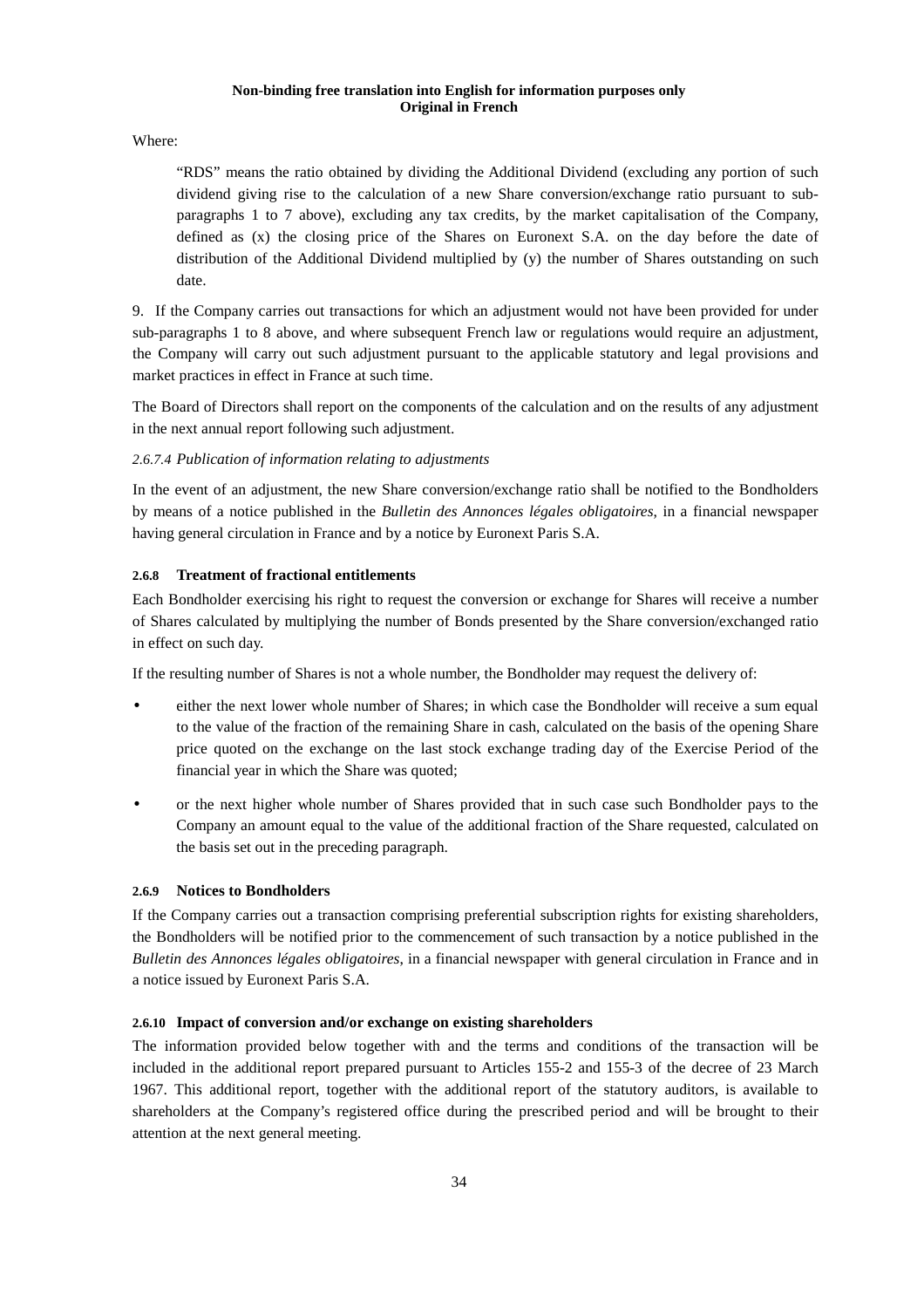For information purposes, on the assumption that all the Bonds are converted into Shares, the impact of the conversion on the Company's shareholders would be as follows:

1. The impact of the issue and conversion on the holding of a shareholder with a 1 per cent. interest in the Company's share capital prior to the issue and who does not subscribe to this issue, such calculation being made on the basis of the number of Shares as at 31 December 2001, is as follows:

|                                                                                                       | Shareholding in per cent. |
|-------------------------------------------------------------------------------------------------------|---------------------------|
| Prior to the issue of the Bonds                                                                       | $1.00$ per cent.          |
| Following issue and conversion of 4,833,334 Bonds                                                     | $0.95$ per cent.          |
| Following issue and conversion of 5,558,334 Bonds<br>(assuming exercise of the over-allotment option) | $0.94$ per cent.          |

2. The impact of the issue and conversion of the Bonds on the consolidated shareholders' equity for a shareholder holding one Share of the Company and who does not subscribe to this issue (calculated on the basis of consolidated shareholders' equity and the number of Shares comprising the capital on 31 December 2001).

|                                                                                                       | Share Capital |
|-------------------------------------------------------------------------------------------------------|---------------|
| Prior to the issue of the Bonds                                                                       | Euro 28.08    |
| Following issue and conversion of 4,833,334 Bonds                                                     | Euro 31.43    |
| Following issue and conversion of 5,558,334 Bonds<br>(assuming exercise of the over-allotment option) | Euro 31.90    |

<sup>1</sup> *excluding minority interests*

In the event that all the Bonds are exchanged for existing Shares, the position of the Company's shareholders would not be affected.

# **2.7 SHARES DELIVERED UPON EXERCISE, CONVERSION OR EXCHANGE RIGHT**

## **2.7.1 Rights attaching to Shares to be delivered**

#### *2.7.1.1 New Shares to be issued upon conversion*

Shares to be issued upon conversion shall be subject to all the provisions of the articles of association (*statuts*) and shall carry full rights from the first day of the financial year in which the Exercise Date occurs. The holders thereof will be entitled to the same dividend in respect of the financial year in which the Exercise Date occurs and subsequent financial years, as other Shares with equivalent dividend rights (assuming the same nominal value). Consequently, they will be fully assimilated to such Shares from the time the dividend relating to the preceding financial year is paid, or if none were distributed, after the annual general meeting called to approve the accounts for that previous financial year.

#### *2.7.1.2 Existing Shares to be delivered upon exchange*

Shares delivered on exchange shall be existing ordinary Shares conferring on their holders from the date of delivery all the rights attached to Shares, provided that in the event that the Shares are traded ex-dividend between the Exercise Date and the date of delivery to the holder, Bondholders shall not be entitled to such dividend or to any compensation therefore.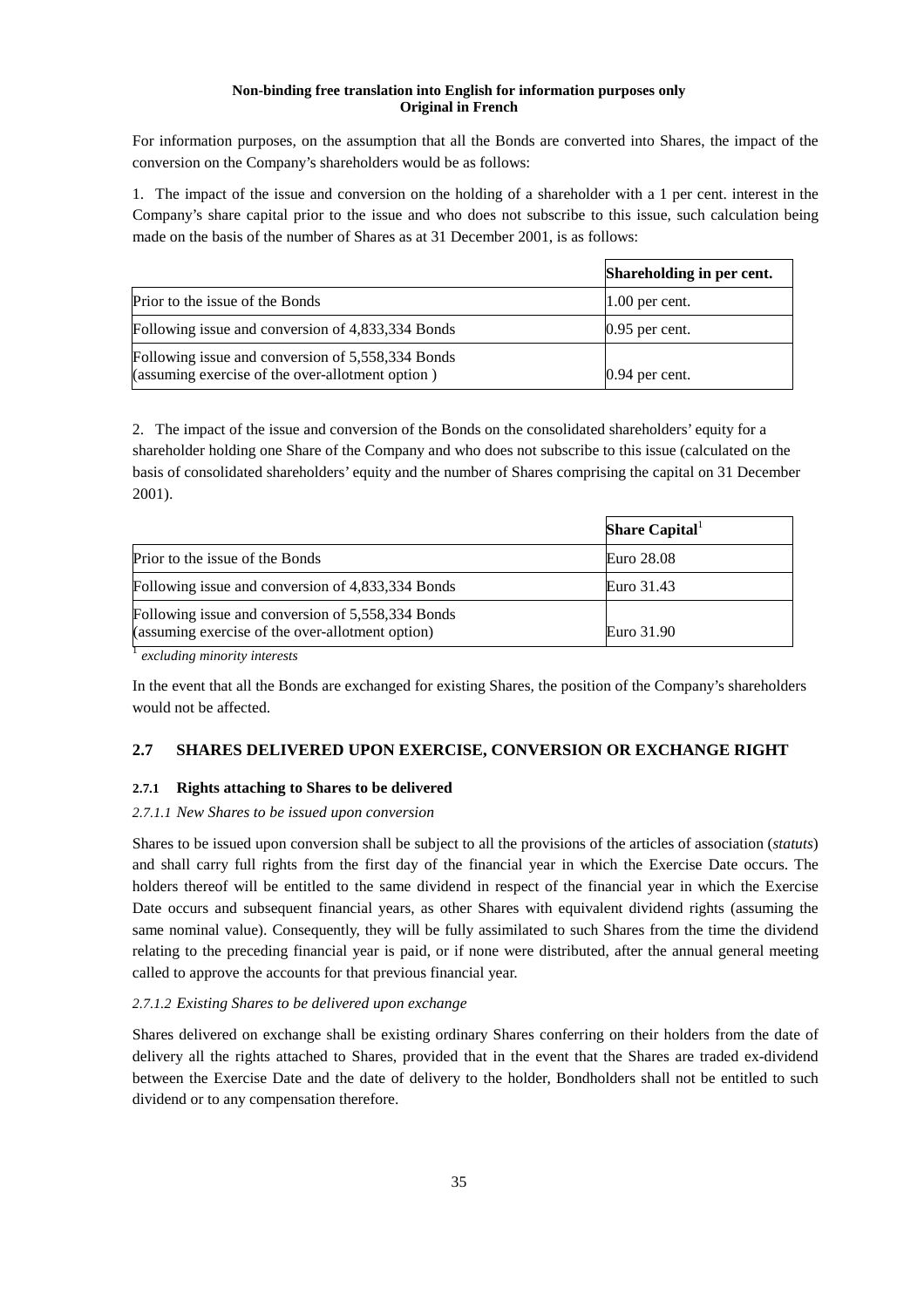## *2.7.1.3 General provisions*

Each new or existing Share entitles its holder to an interest in the Company's assets, profits and liquidation surplus, in proportion to the number and the nominal value of the existing Shares, taking into account, as applicable, any redeemed or unpaid portion of the Company's share capital, the nominal amount of Shares and, if applicable, the respective rights pertaining to Shares of different classes.

Such Shares are also subject to the provisions of the articles of association (*statuts*).

Dividends are subject to a five-year statute of limitations, for the benefit of the French State.

## **2.7.2 Transferability of Shares**

No provision in the articles of association (*statuts*) limits the free transferability of the Shares.

## **2.7.3 Nature and form of Shares**

The Shares shall be in either registered or bearer form at the shareholder's option.

Whatever their form, the Shares are required to be recorded in an account maintained by the Company or its agent (*CIC Cicotritres*) or by a Euroclear France authorised financial intermediary. The rights of each holder shall thus be represented by an entry in its name with *CIC Cicoritres* for fully registered Shares (*nominatifs purs*) and with the Euroclear France authorised financial intermediary of their choice for administered registered Shares (*nominatifs administrés*) and bearer Shares (*au porteur*).

## **2.7.4 Taxation of converted/exchanged Shares**

Pursuant to current legislation, the following is a summary of the tax consequences which may apply to investors. Individuals and corporate entities should however consult their usual tax adviser for details of the tax regime applicable to them.

Non-French tax residents must comply with the tax laws applicable in the jurisdiction or state in which they are resident.

## *2.7.4.1. French tax residents*

- 1. Individuals holding French shares as part of their private assets
- (a) Dividends

Dividends paid by French companies, including a tax credit (*avoir fiscal)* of 50 per cent., are taken into account for the calculation of the taxpayer's total income in the category of income from securities; dividends benefit from an annual allowance of Euro 2,440 for married couples subject to joint taxation and for other couples that have opted for joint taxation with effect from the assessment in respect of the year in which the third anniversary of the registration of a union agreement (*pacte civil de solidarité*) falls ( as defined in Article 515-1 of the French Civil Code) and Euro 1,220 for a single person, widow or widower, divorcee or married couples subject to separate tax treatment. These allowances shall not apply to taxpayers liable for income tax at the marginal income tax rate. Dividends, as well as related tax credits, are included in taxable income which is subject to income tax at a progressive rate. In addition, the following apply without any allowance:

- a general social contribution of 7.5 per cent., of which 5.1 per cent. is deductible from taxable income (Articles 1600-0 C and 1600-0 E of the General Tax Code);
- a social contribution of 2 per cent. (Article 1600-0 F *bis* III 1 of the General Tax Code); and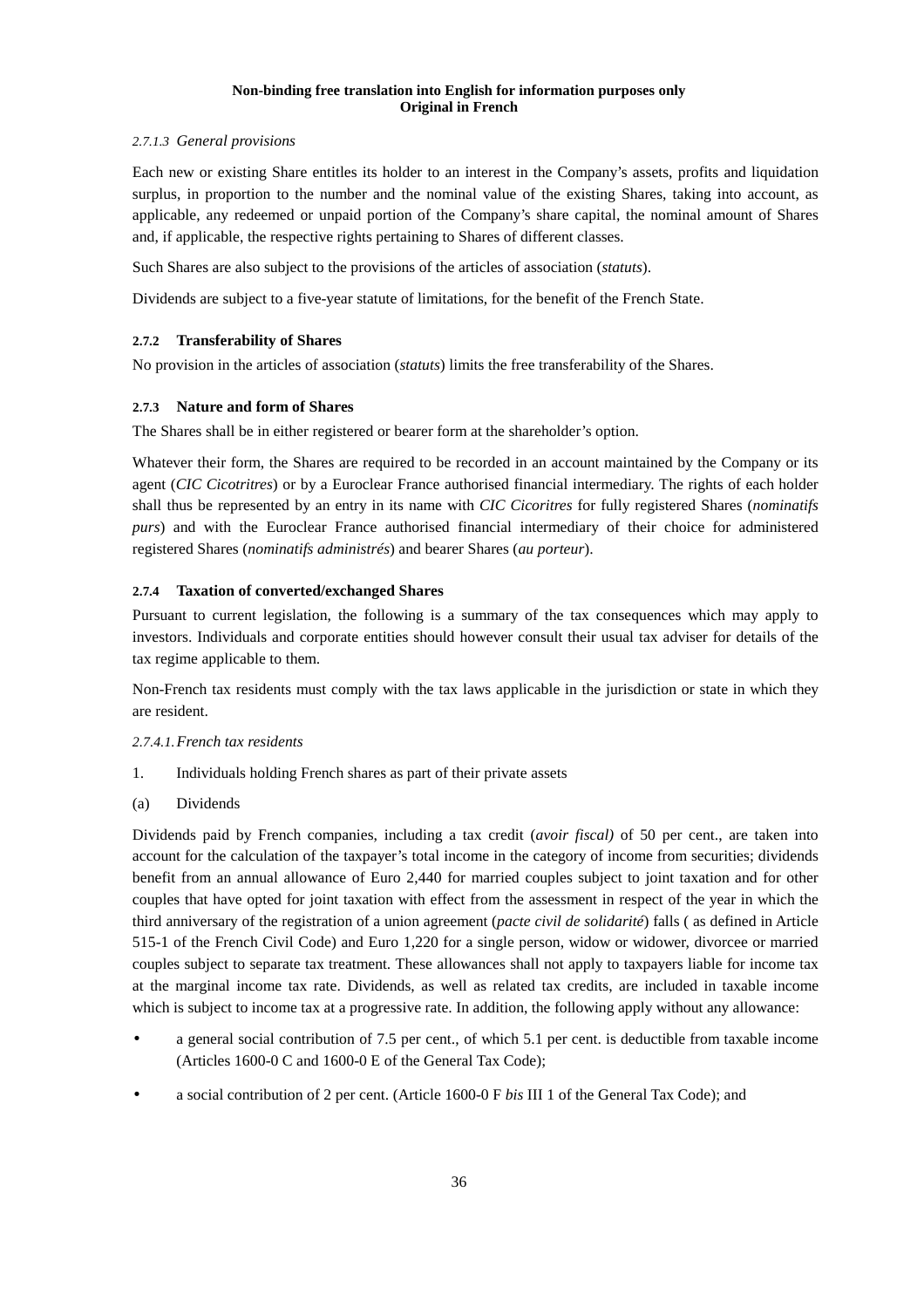• a social debt repayment contribution of 0.50 per cent. (Articles 1600-0 G and 1600-0 L of the General Tax Code).

The tax credit attached to dividends is off-set against the total amount of income tax payable or subject to reimbursement if it exceeds the amount of income tax.

## (b) Capital gains

Pursuant to Article 150-0 A of the General Tax Code, capital gains realised by individuals are taxable as of the first Euro of such gains, where the aggregate amount of disposals of securities realised during that calendar year per tax household is greater than Euro 7,650, are subject to:

- income tax at the rate of 16 per cent. (Article 200-A-2 of the General Tax Code)
- a general social contribution of 7.5 per cent. (Articles 1600-0 C and 1600-0 E of the General tax Code;
- a social levy of 2 per cent. (Article 1600-0 F *bis* III 1 of the General Tax Code);
- a social debt repayment contribution of 0.5 per cent. (Articles 1600-0 G and 1600-0 L of the General Tax Code).

Capital losses can be off-set against gains of the same nature from the same year or, if necessary, the following five years provided that the minimum threshold of Euro 7,650 mentioned above was exceeded in the year in which the loss was realised.

## (c) Special regime for share savings plans

Shares issued by French companies are eligible to be held in a share savings plan (*Plan d'épargne en Actions*) established by law no. 92-666 of 16 July 1992.

Subject to certain conditions, the dividends received and the capital gains realised are exempt from income tax, but remain subject to the general social contribution, the social levy and the social debt repayment contribution.

The table below summarises the different applicable taxes based on the duration of the share savings plan.

| Duration of the share savings plan | <b>Social levy</b> | <b>General social</b><br>contribution | Social debt<br>repayment<br>contribution | Income tax | <b>Total</b>                 |
|------------------------------------|--------------------|---------------------------------------|------------------------------------------|------------|------------------------------|
| Less than 2 years                  | 2.0 per cent.      | 7.5 per cent.                         | $0.5$ per cent.                          | 22.5       | 32.5 per<br>cent. $(1)$      |
| Between 2 and 5 years              | 2.0 per cent.      | 7.5 per cent.                         | $0.5$ per cent.                          | 16.0       | $26.0$ per<br>cent. $(1)$    |
| More than 5 years                  | 2.0 per cent.      | 7.5 per cent.                         | $0.5$ per cent.                          | 0.00       | 10.0 <sub>per</sub><br>cent. |

*(1) Of total revenues if the disposals threshold is exceeded* 

## 2. Corporate/legal entities subject to corporation tax

## (a) Dividends

Dividends received by legal entities that are subject to corporation tax, together with tax credits equal to 15 per cent. of the value of dividends paid, are included in taxable income which is taxed at the rate of 33 1/3 per cent., to which should be added a supplementary tax of 3 per cent. (Article 235 *ter* ZA of the General Tax Code). The tax credits may be increased by an amount corresponding to 70 per cent. of the withholding tax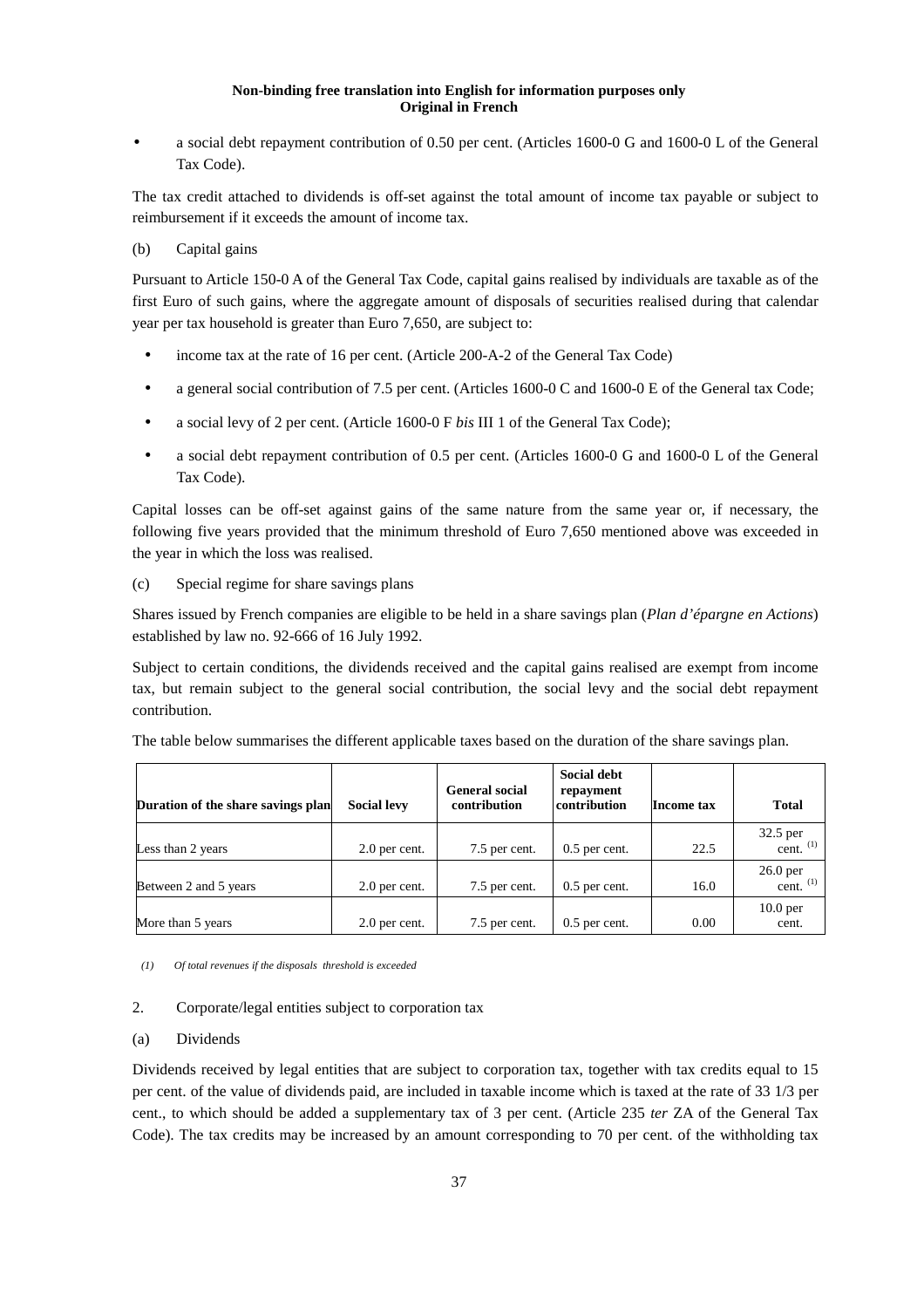(*précompte*) paid by the Company, other than any due by reason of a deduction from the long-term capital gains reserve.

A 3.3 per cent. social contribution (Article 235 *ter* ZC of the General Tax Code) is also applicable; it is added to the amount of the corporate tax, less an allowance of Euro 763,000 for each 12-month period. However, entities which have a turnover before tax of less than Euro 7,630,000 and whose share capital is fully paid-up and held continuously as to at least 75 per cent. by individuals (or entities satisfying the same conditions) are exempt from this contribution. In addition, for such entities, the corporation tax rate is fixed with respect to the first Euro 38,120 of taxable income for each 12-month period at 15 per cent. for the financial years commencing after 1 January 2002.

If the entity meets the requirements and has opted for the parent companies' taxation regime as provided for in Articles 145 and 216 of the General Tax Code, the dividends received are exempt from the entity's taxable base, after deducting an amount for costs and charges of 5 per cent. of the gross amount of such dividends (tax credit included). The tax credits attached to such dividends cannot be used to pay corporate tax but may be deducted for five years from the withholding amount (*précompte*); the tax credit in this case is equal to 50 per cent. of the dividends received.

## (b) Capital gains

The disposal of shares other than participating shares gives rise to a gain or loss included in the taxable income are subject to corporation tax at the rate of 33 1/3 per cent., plus an additional 3 per cent. supplementary tax (Article 235 *ter* ZA of the General Tax Code), and, where applicable, a 3.3 per cent. social contribution (Article 235 *ter* ZC of the General Tax Code) applies.

Capital gains arising from the disposal of shares that are characterised as participating shares (as described below) or that are treated for tax purposes as participating shares are eligible for the long-term capital gains regime, provided that such shares have been held for at least two years and provided that the obligation to book a special reserve for long-term capital gains has been complied with. Such disposals are taxable at the corporate tax rate of 19 per cent. (or, if applicable, at a rate of 15 per cent. with respect to up to Euro 38,120 for each 12-month period). In addition, a supplementary tax equal to 3 per cent. of the corporation tax is levied (Article 235 *ter* SA of the CGI) and ,where applicable, the social contribution of 3.3 per cent. (Article 235 ter ZC of the CGI) is levied.

Any shares qualifying as such for accounting purposes are deemed to be participating shares and, subject to certain conditions, shares purchased pursuant to a public take-over bid or exchange offer, as well as shares that benefit from the parent company tax regime or whose acquisition price is at least equal to Euro 22,800,000, are considered to be participating shares.

#### *2.7.4.2. Non-French tax residents*

#### (a) Dividends

Dividends distributed by companies having their registered office in France are subject to a withholding tax at a rate of 25 per cent. when the registered office or tax domicile of the beneficiary is outside France.

Under certain conditions, this withholding tax may be reduced, or even eliminated, as a result of an international tax treaty or through Article 119 *ter* of the General Tax Code, and the tax credit may be transferred. As an exception, dividends from a French source paid to persons who do not have their registered office or tax domicile in France and who are entitled to transfer their tax credit pursuant to a treaty to avoid double taxation, shall be subject to withholding tax at the reduced rate provided for in the treaty, provided that the relevant persons prove before the date of payment of dividends that they are resident of such other relevant state for the purposes of such treaty (*Instruction Administrative* 4-J-I-94 of 13 May 1994). The tax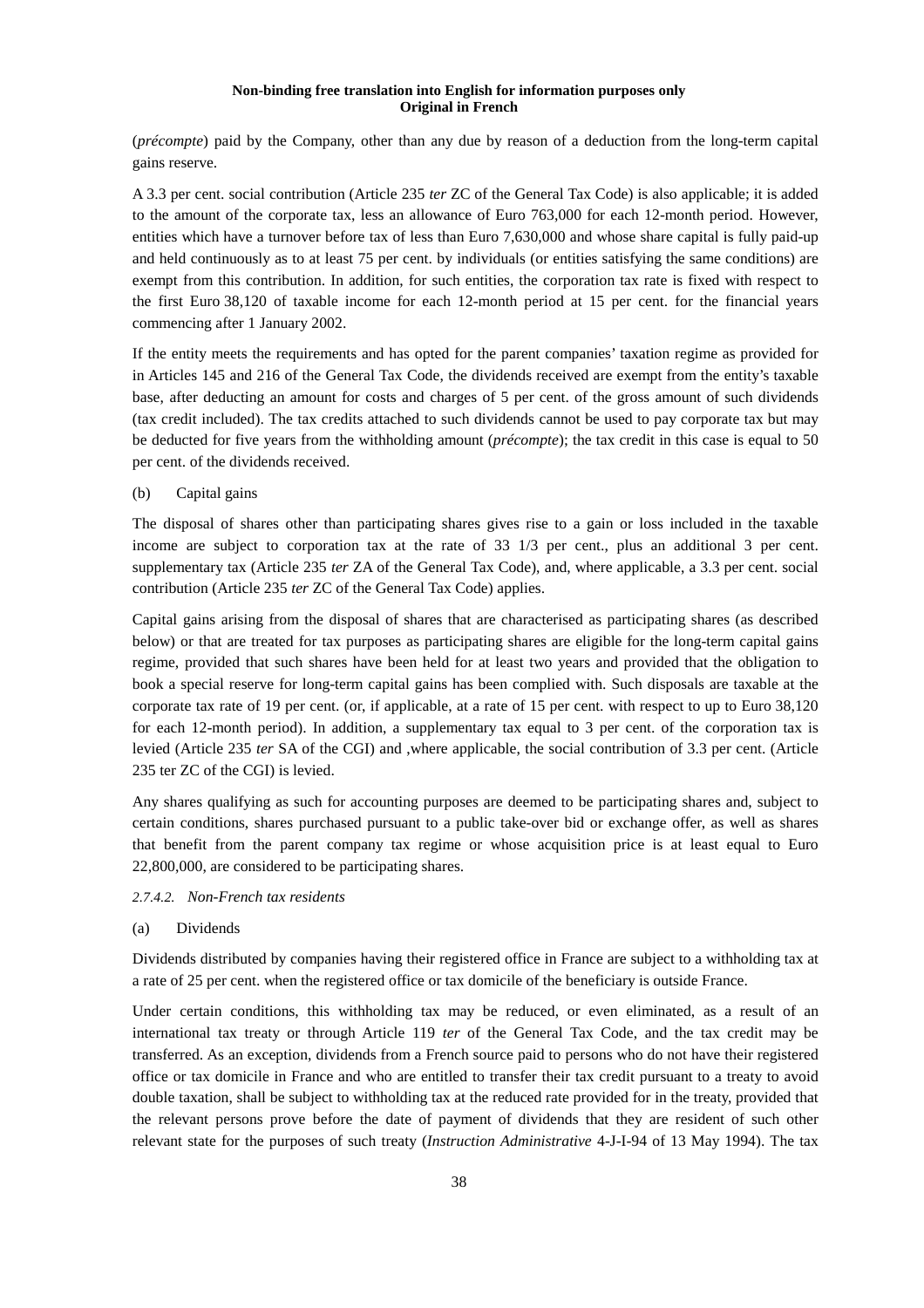credit is, where applicable, refunded subject to the deduction of the applicable withholding tax at the rate provided for in the tax treaty.

(b) Capital gains

Capital gains arising from share disposals by persons not resident for tax purposes in France as defined in Article 4B of the General Tax Code or whose registered office is outside France (and who do not have a permanent establishment or fixed base in France as part of whose assets the shares are recorded) and which have not held at any time, directly or indirectly, alone or together with members of their family more than 25 per cent. of the profits of the Company during the five years preceding the disposal, are not subject to French tax (Article 244 *bis* C of the General Tax Code).

## **2.7.5 Listing of new Shares**

Application shall be made to list the new Shares issued as a result of the conversion of Bonds periodically on the *Premier Marché* of Euronext Paris S.A. Existing Shares that have been exchanged shall be immediately tradable on such exchange.

## *2.7.5.1 Assimilation of new Shares*

Application shall be made to list the new Shares resulting from conversion for trading on the *Premier Marché* of Euronext Paris S.A., either, depending on the date in respect of which they carry full dividend rights, directly on the same line as existing Shares or, initially, on a second line.

The Company's Shares are listed on the *Premier Marché* of Euronext Paris S.A. (Sicovam code: 12548).

The Shares are admitted to the Deferred Settlement System (*Système de Règlement Différé (SRD))*.

## *2.7.5.2 Other places of listing*

The Company's Shares are listed on the *Premier Marché* of Euronext Paris S.A. and are included in the CAC 40, Euronext 100, DJ STOXX and Next Prime indices.

## *2.7.5.3 Trading volume and Share price*

The table below shows prices and volumes of transactions for the Company's Shares on the *Premier Marché* of Euronext Paris S.A. for the last 18 months:

|      |          | Average              | High       | Low        | Transactions <sup>(2)</sup> | $\text{Cash}^{(2)}$ |
|------|----------|----------------------|------------|------------|-----------------------------|---------------------|
|      |          | Price <sup>(1)</sup> | (in Euros) | (in Euros) | (in number of               | (in millions of     |
|      |          | (in Euros)           |            |            | Shares)                     | Euros)              |
|      |          |                      |            |            |                             |                     |
| 2000 | October  | 57.70                | 59.35      | 54.05      | 3 9 19 3 44                 | 225.7               |
|      | November | 58.25                | 62.80      | 55.70      | 4 341 655                   | 254.3               |
|      | December | 62.51                | 66.00      | 59.50      | 3 905 057                   | 244.2               |
| 2001 | January  | 62.90                | 67.15      | 59.00      | 3 765 178                   | 236.2               |
|      | February | 64.00                | 66.90      | 56.30      | 6 0 12 16 1                 | 373.2               |
|      | March    | 66.53                | 70.60      | 62.40      | 7 869 500                   | 527.9               |
|      | April    | 66.88                | 70.00      | 63.50      | 7928339                     | 529.1               |
|      | May      | 70.19                | 73.50      | 66.20      | 5 655 039                   | 394.3               |
|      | June     | 72.97                | 76.00      | 69.05      | 8 621 485                   | 628.2               |
|      | July     | 73.62                | 75.90      | 69.85      | 5 9 9 1 0 6 5               | 439.8               |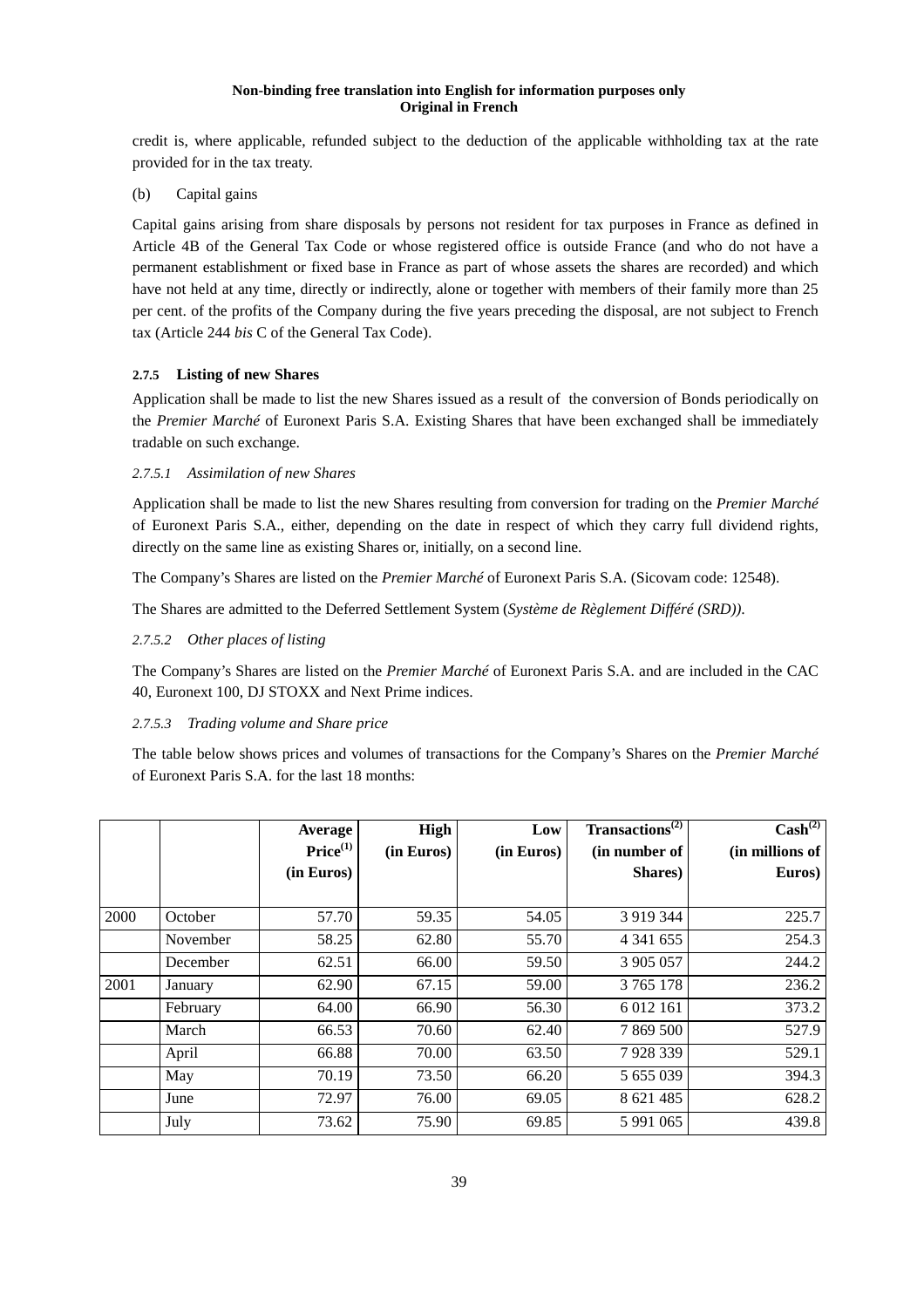|      |           | Average<br>Price <sup>(1)</sup><br>(in Euros) | <b>High</b><br>(in Euros) | Low<br>(in Euros) | Transactions <sup>(2)</sup><br>(in number of<br>Shares) | $\text{Cash}^{(2)}$<br>(in millions of<br>Euros) |
|------|-----------|-----------------------------------------------|---------------------------|-------------------|---------------------------------------------------------|--------------------------------------------------|
|      | August    | 69.33                                         | 73.00                     | 65.00             | 9 9 9 4 4 5 4 6 4                                       | 685.0                                            |
|      | September | 63.28                                         | 69.10                     | 55.40             | 8792097                                                 | 552.0                                            |
|      | October   | 64.37                                         | 67.00                     | 60.80             | 7 265 604                                               | 464.3                                            |
|      | November  | 65.23                                         | 67.45                     | 61.85             | 7 0 5 6 9 5 7                                           | 459.4                                            |
|      | December  | 63.76                                         | 66.10                     | 61.75             | 5478882                                                 | 349.1                                            |
| 2002 | January   | 66.30                                         | 70.00                     | 61.30             | 5 915 061                                               | 392.0                                            |
|      | February  | 70.94                                         | 72.45                     | 68.50             | 5 5 3 5 3 7 1                                           | 392.5                                            |
|      | March     | 72.02                                         | 74.90                     | 69.55             | 9 890 565                                               | 714.17                                           |

*(1) Average closing prices. (2) These figures exclude disposals by Vivendi Universal and Suez.*

Source : Euronext Paris S.A.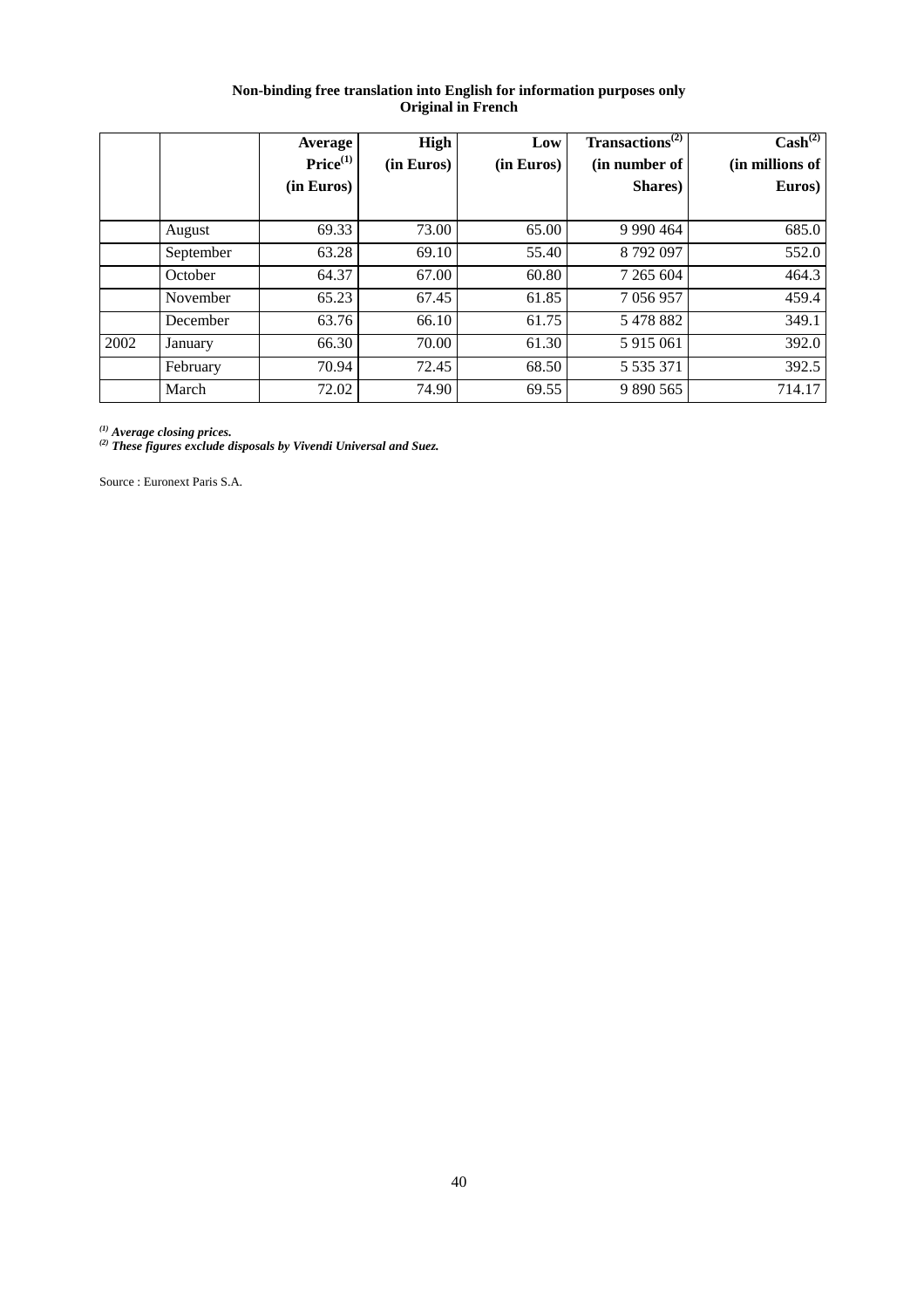# **CHAPTER III**

# **GENERAL INFORMATION ON THE COMPANY AND ITS SHARE CAPITAL**

General information about the Company and its share capital can be found in the *Document de référence*, which was filed with the *Commission des opérations de bourse* on 12 April 2002 under the number D.02-215.

There have been no further developments, to the Company's knowledge, since the filing of the *Document de référence*.

41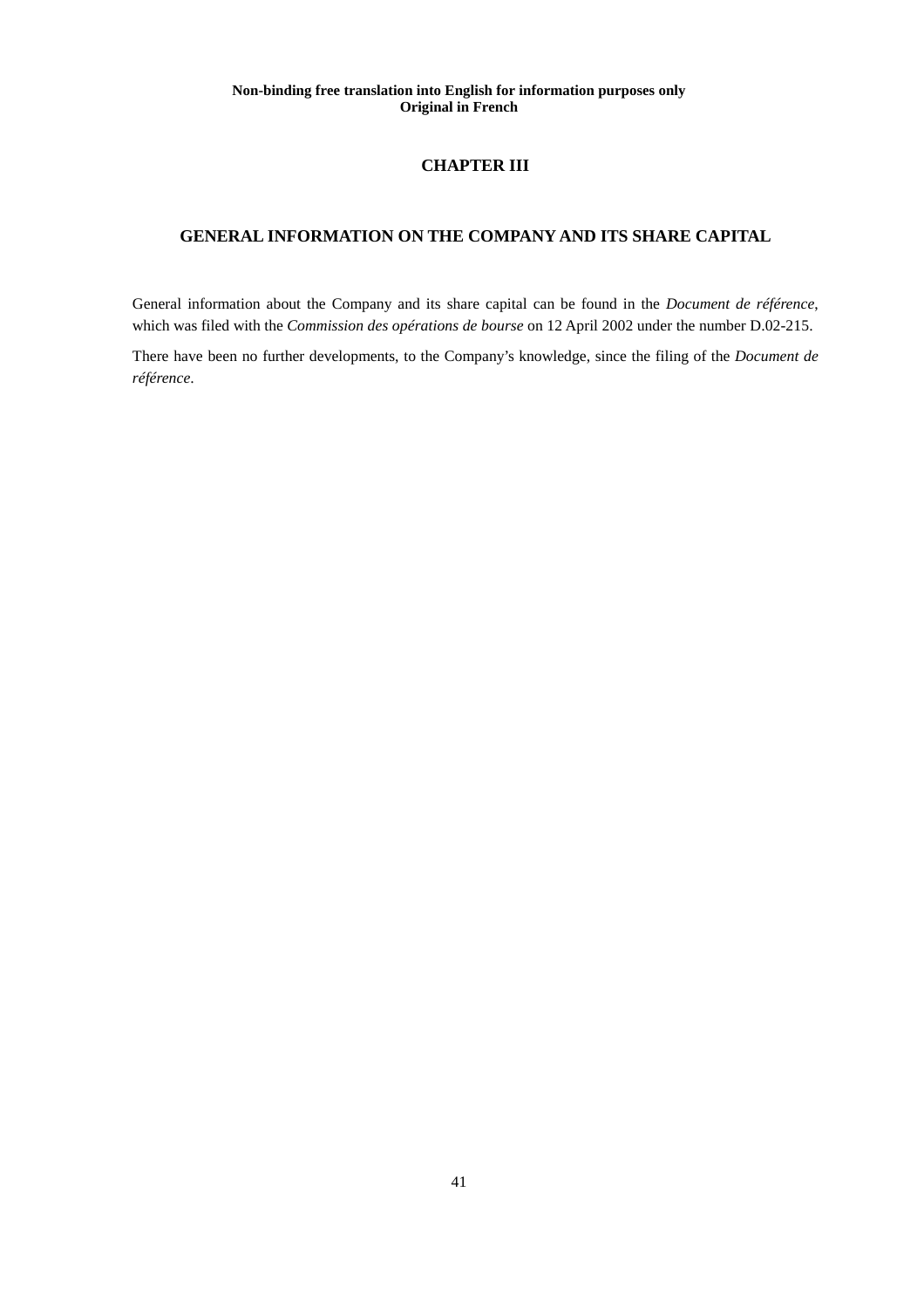## **CHAPTER IV**

## **GENERAL INFORMATION ON THE COMPANY'S BUSINESS**

General information about the Company's business can be found in the *Document de référence*, which was filed with the *Commission des opérations de bourse* on 12 April 2002 under the number D.02-215.

There have been no further developments, to the Company's knowledge, since the filing of the *Document de référence*.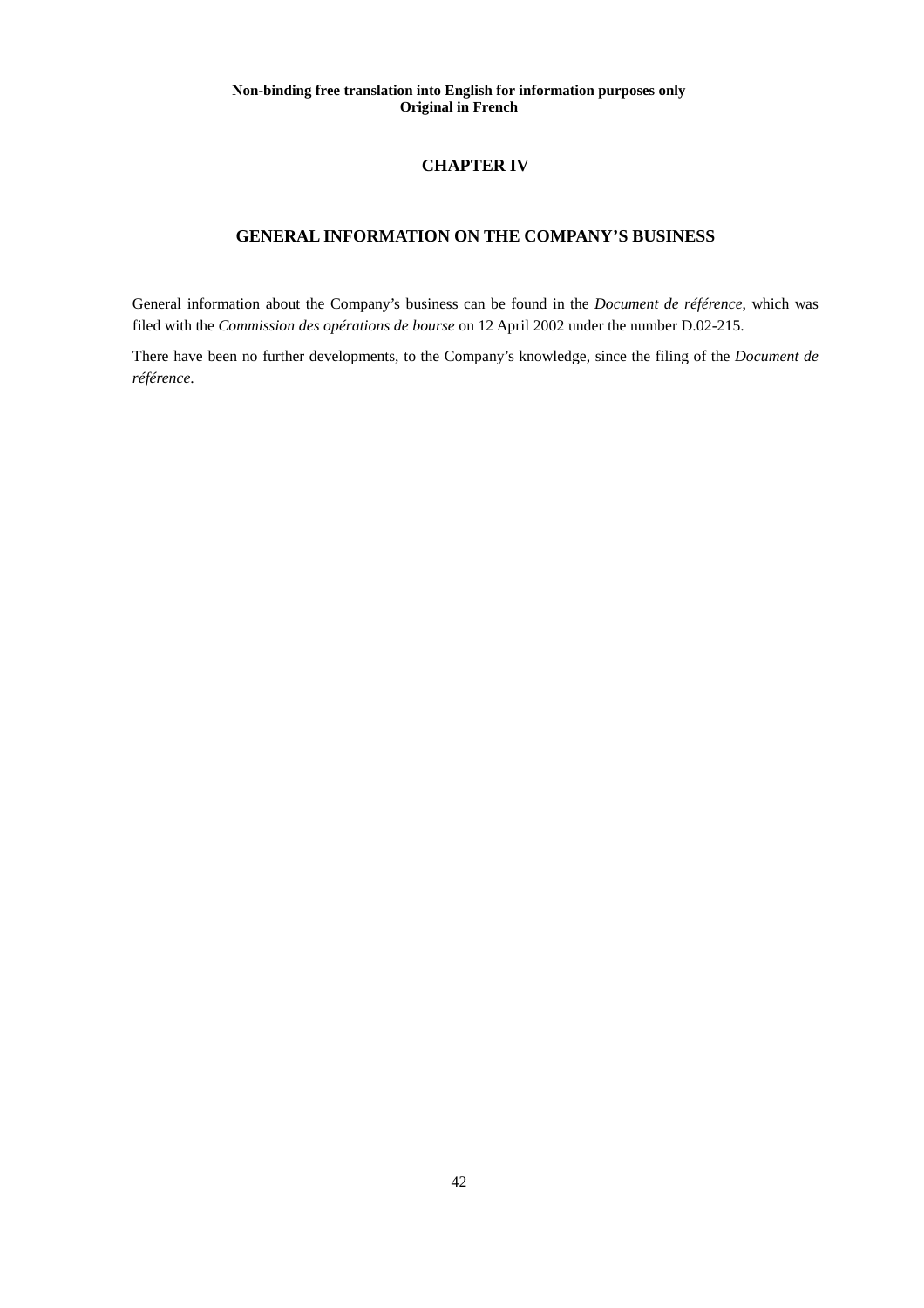## **CHAPTER V**

# **CONSOLIDATED FINANCIAL STATEMENTS**

General information about the Company's financial statements can be found in the *Document de référence*, which was filed with the *Commission des opérations de bourse* on 12 April 2002 under the number D.02-215.

There have been no further developments, to the Company's knowledge, since the filing of the *Document de référence*.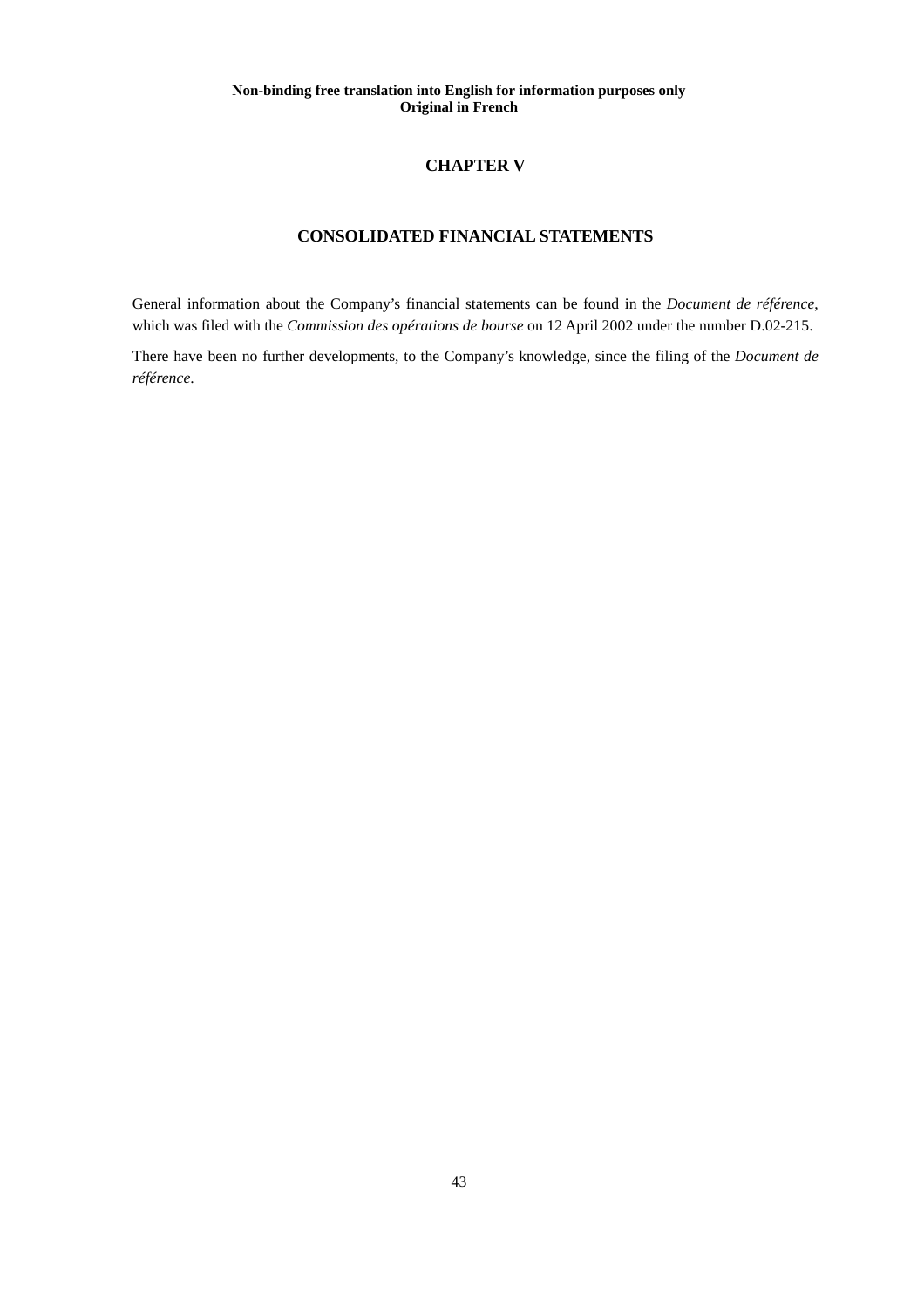# **CHAPTER VI**

# **BOARD OF DIRECTORS, MANAGEMENT AND SUPERVISION**

General information about the Company's board of directors, administration and management can be found in the *Document de référence*, which was filed with the *Commission des opérations de bourse* on 12 April 2002 under the number D.02-215.

There have been no further developments, to the Company's knowledge, since the filing of the *Document de référence*.